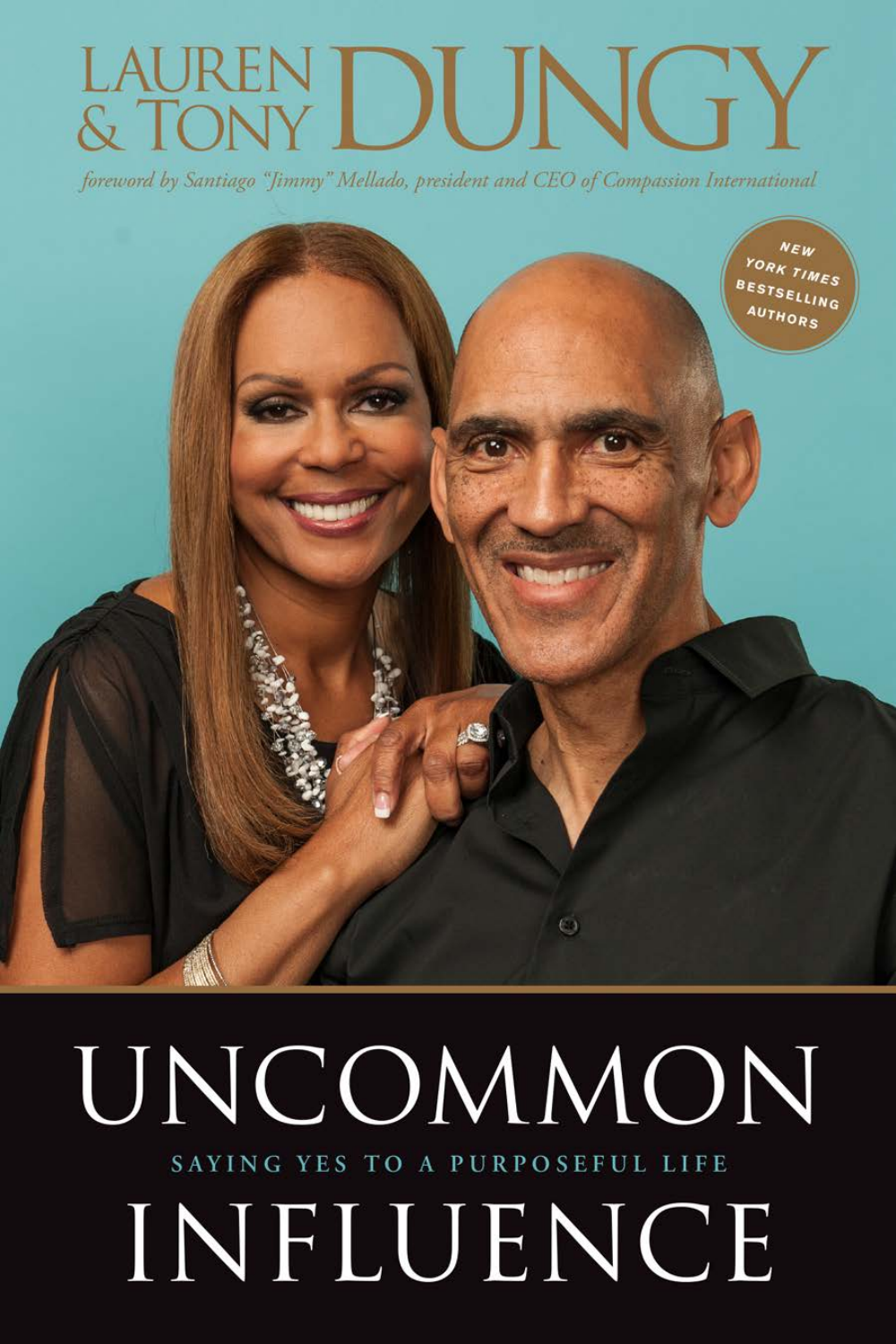## praise for lauren and tony dungy's books

"With a 'he said/she said' format, former NFL coach Dungy (*Quiet Strength*) and his wife, Lauren, share lessons learned over more than thirty years of marriage. They are different in personality, but their deep faith and commitment to their relationship help them grow closer through career changes, multiple moves, the rearing of nine children, and family tragedy. They discuss the wide variety of incidents and factors that have strengthened their marriage, like working through different communication styles and learning the importance of praying together. They also share the difficulties through which they have walked together, like being in the public eye—Tony became the first African-American head coach to guide a team to the Super Bowl—dealing with the loss of a parent; and coping with the suicide of their son. They offer their thoughts in personal, conversational style with the hope that readers can recognize some part of their own marriage and be able to find guidance, hope, and encouragement. The book reads more like an enjoyable chat with longtime friends than the helpful marriage guidebook that it is."

*PUBLISHERS WEEKLY* on *Uncommon Marriage*

"Tony Dungy's life is a living testimony of a man's faith in God. He has given us a new picture and definition of a Coach. Good guys do come in first!"

**LOVIE SMITH**, head coach of the Houston Texans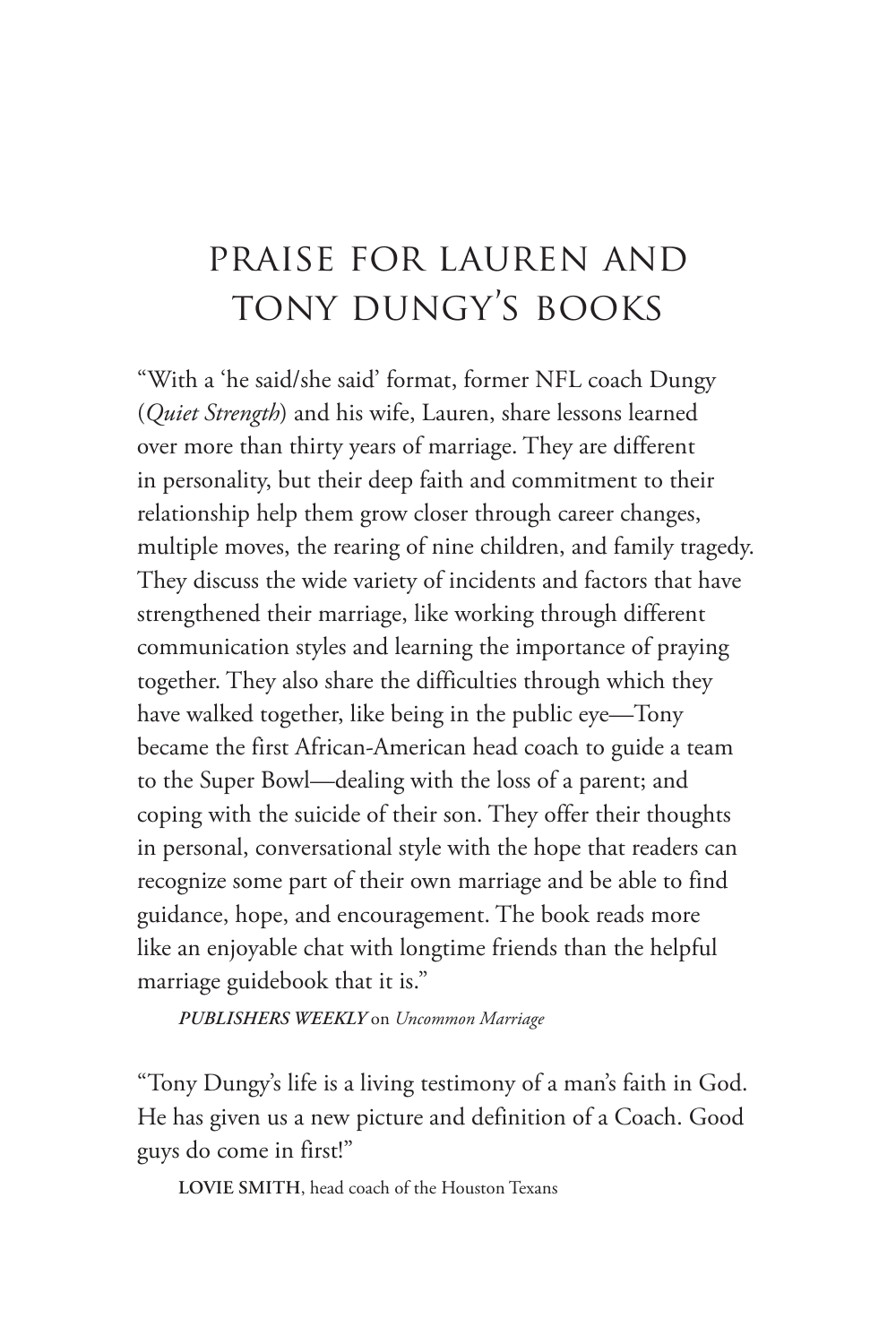"In this fast-paced American culture with so many people driven by the lure of material success, Tony Dungy reminds us what truly matters in the game of life. At the pinnacle of NFL success, he has taken time to show us the value of making memories and not just money, focusing on family instead of fame, and building up a storehouse of eternal wealth that can never be depleted. Don't just read this book; 'listen' to it with the ears of your soul."

**PRISCILLA SHIRER**, author and speaker, on *Quiet Strength*

"In today's world, where sports figures and movie stars are idolized, Tony Dungy is a true hero because his life is a testimony to the fact that if you 'do your best and let God do the rest,' not only will success follow, but your life will have a positive impact on others. This is the reason I consider Tony a great friend and role model."

**BENJAMIN S. CARSON SR.**, **MD**, former professor and director of pediatric neurosurgery, Johns Hopkins Medical Institutes

"My good friend Tony Dungy has demonstrated in his personal life and in this powerful book that it is possible to be a committed Christian on and off the field and still come out a winner. This insightful work will challenge, encourage, and inspire all who read it to uncompromisingly integrate our faith into every aspect of our lives, so that we, too, will be victorious in spite of the challenges and obstacles that life brings our way."

**TONY EVANS**, senior pastor, Oak Cliff Bible Fellowship; president, The Urban Alternative, on *Quiet Strength*

"Amid the deafening roar surrounding the machinery of earthly glory, the spiritual man leaves quiet footsteps of inspired faith. Tony Dungy's footprints can be traced back to God and family. This foundation has provided him with the love, strength,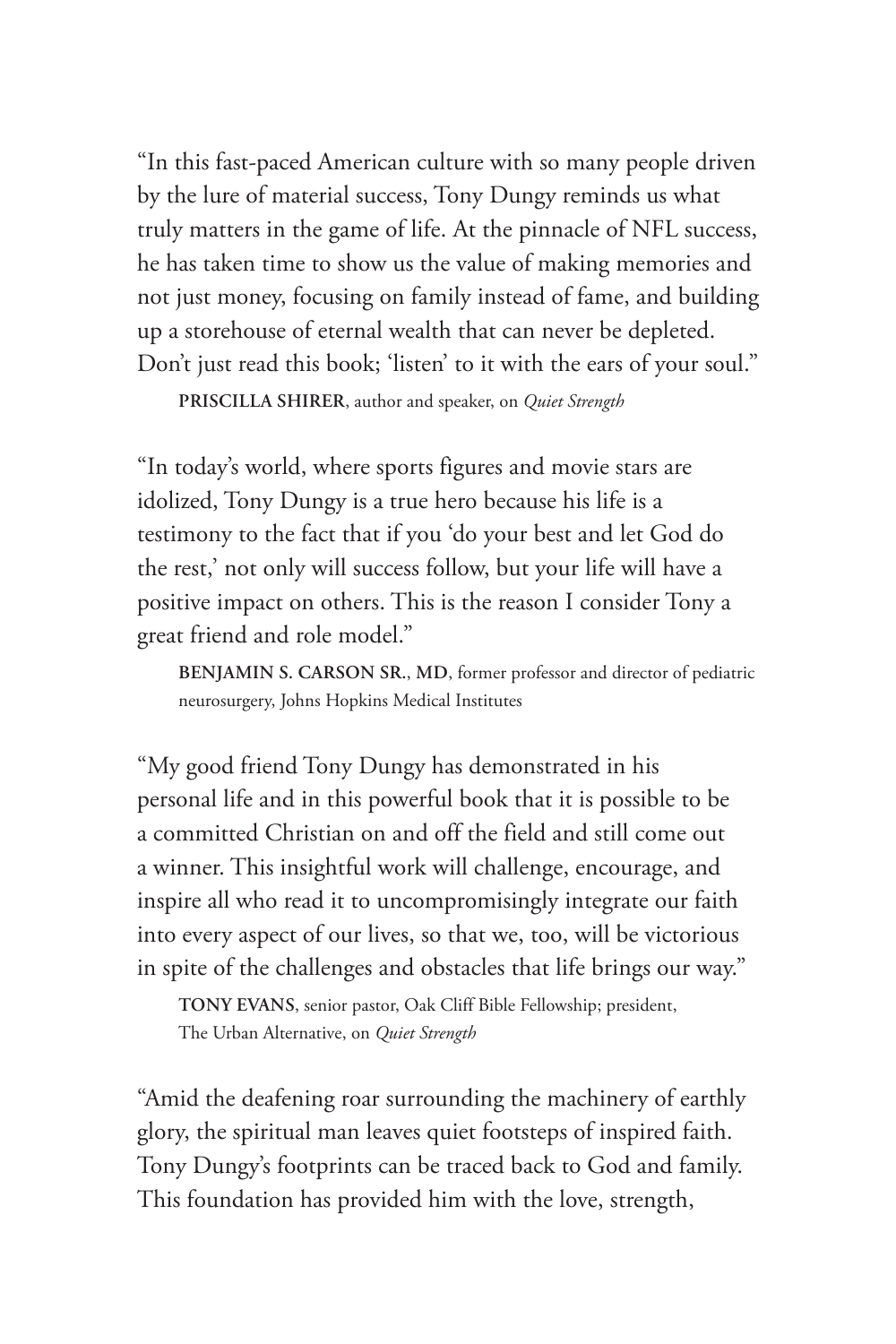compassion, and tolerance to fill his earthly run with man's greatest gift and purpose . . . to be of service to God and his fellow man."

**JIM IRSAY**, owner of the Indianapolis Colts

"In the twenty-one years that I've known Tony Dungy, I have consistently found him to be a man of integrity, sincerity, and openness. As a man of faith, no matter what trials or tribulations he's faced, he has embodied the Scripture found in Proverbs 16:32: 'He that is slow to anger is better than the mighty; and he that ruleth his spirit than he that taketh a city.' Dungy has followed the biblical prescription for success. In football and in the game of life, Tony Dungy is a winner."

**JAMES BROWN**, host of *The NFL Today* on CBS Sports

"Tony Dungy is a world champion in every way. His quiet strength both on and off the field has been an inspiration to millions. His sense of priority is uncommon and uncompromised. His purposeful desire to turn the spotlight off himself and on to Christ is admirable. Even more impressive, however, is the character and dignity he exemplifies when there are no cameras . . . when there is no spotlight. This is a man of tremendous faith, and he lives it every day of his life. He has inspired me, and I'm so thankful for his friendship."

**MICHAEL W. SMITH**, vocalist and songwriter

"For over a decade, Tony Dungy has quietly taught me significant lessons in leadership and in life. Now he's sharing them with you in this thought-provoking book. In *Quiet Strength*, Tony leads us on a journey that reveals profound principles for living and our ultimate purpose in life."

**MARK W. MERRILL**, president, Family First and All Pro Dad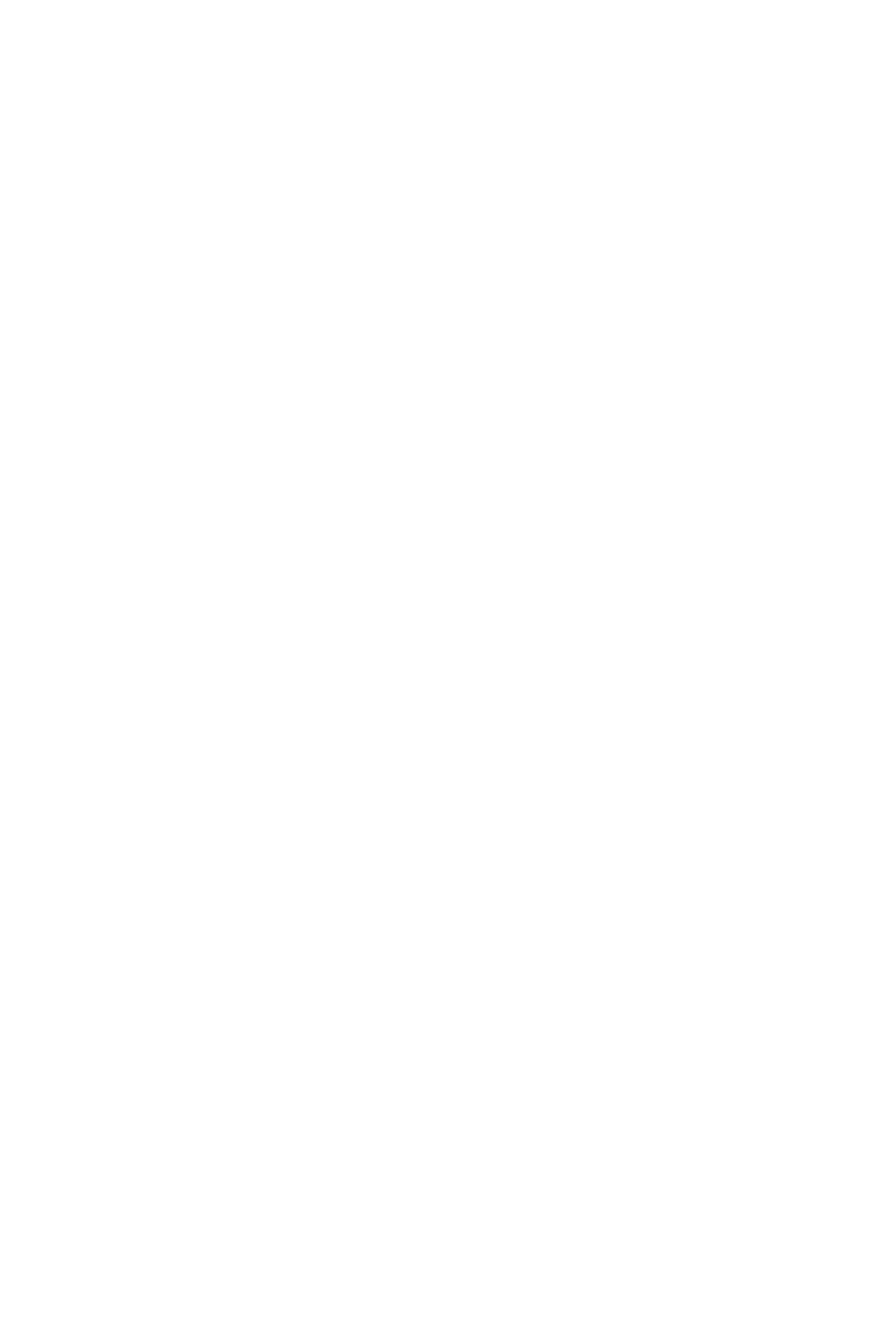UNCOMMON INFLUENCE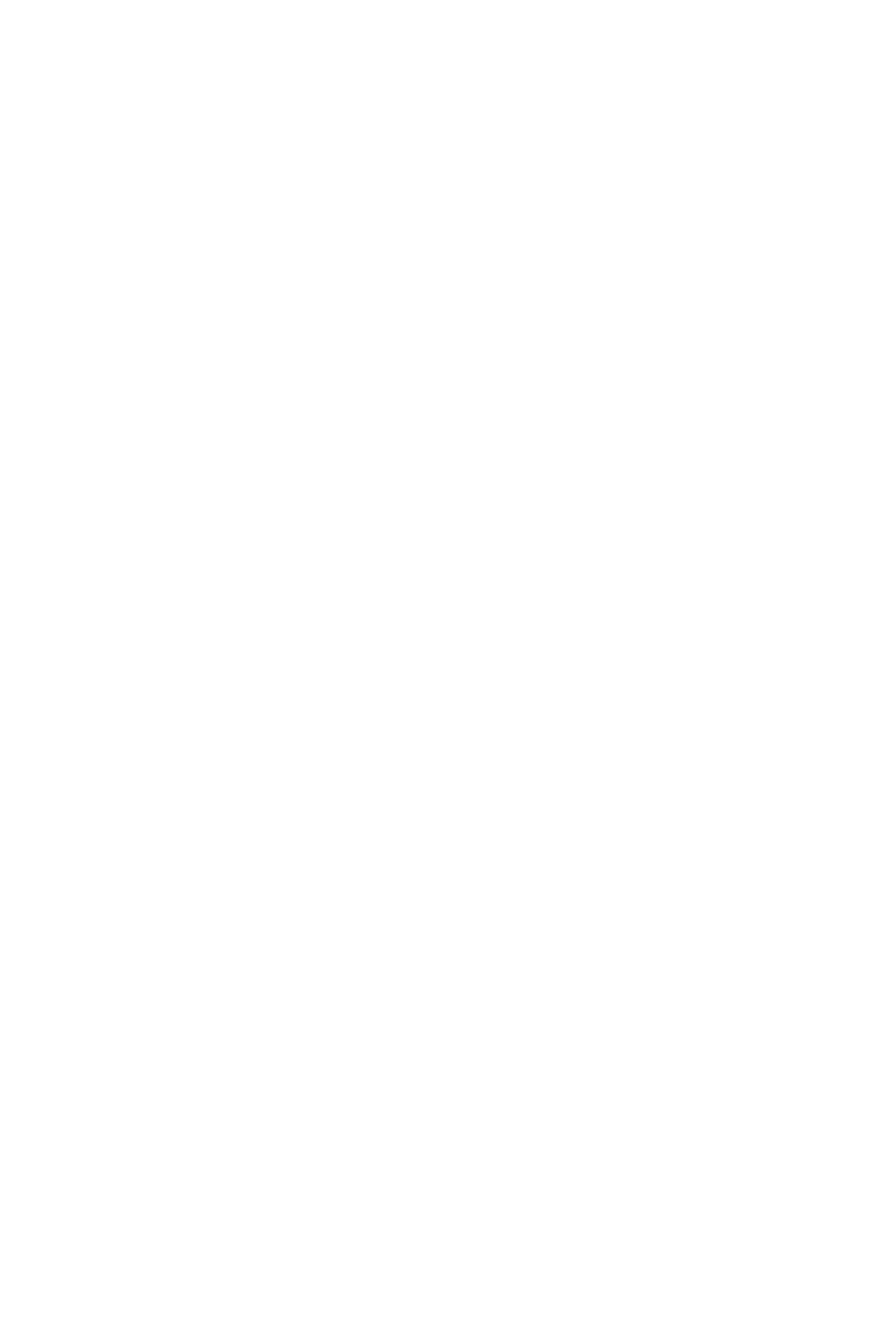## $UL$ LAUREN & TONY

.<br>Foreword by Santiago "Jimmy" Mellado, president and CEO of Compassion International



## SAYING YES TO A PURPOSEFUL LIFE **Choices that bring** *lasting* **change** INFLUENCE UNCOMMON **SAYING YES TO A PURPOSEFUL LIFE**

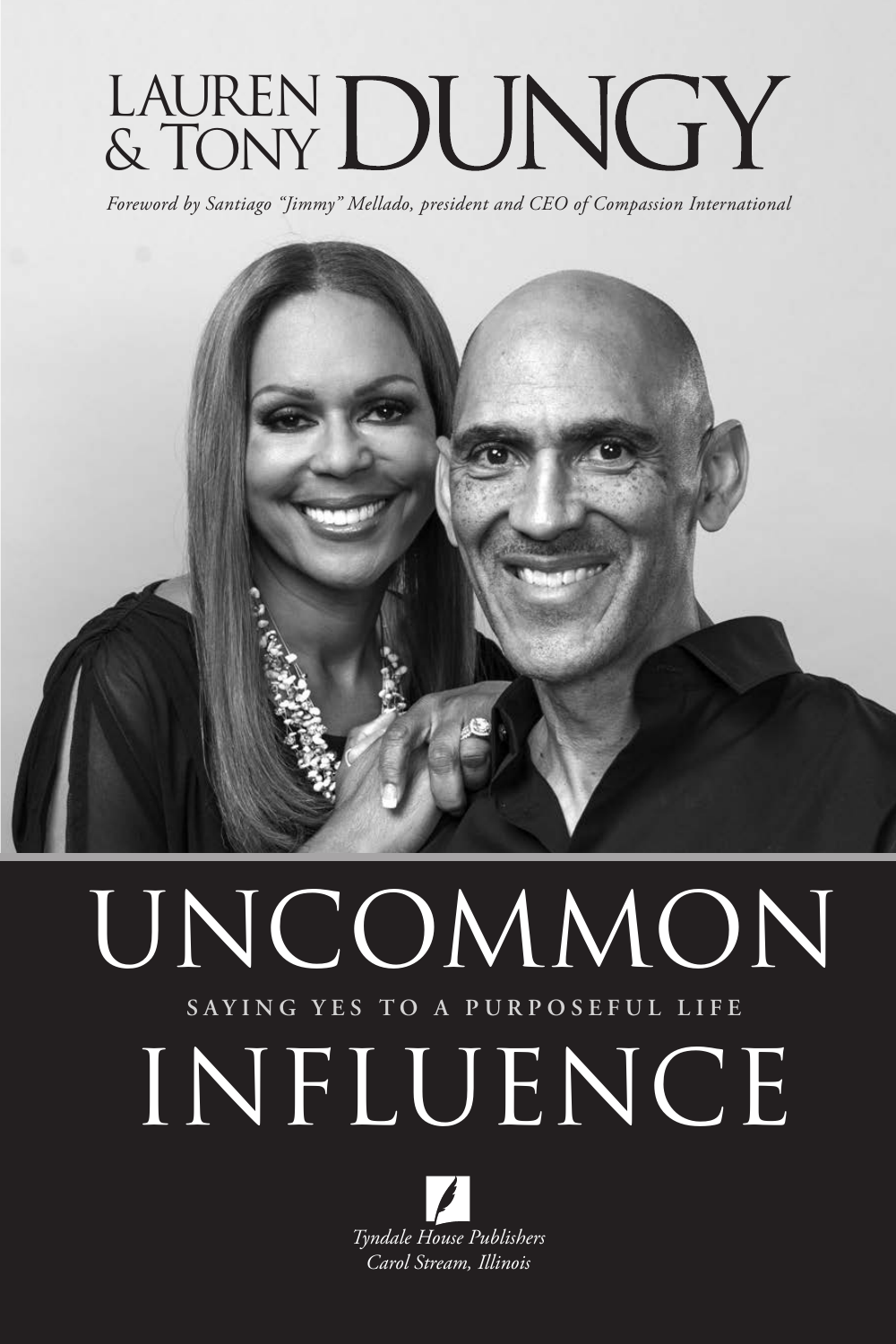Visit Tyndale online at tyndale.com.

Visit the Dungy Family Foundation online at dungyfamilyfoundation.org.

*TYNDALE* and Tyndale's quill logo are registered trademarks of Tyndale House Ministries.

*Uncommon Influence: Saying Yes to a Purposeful Life*

Copyright © 2022 by Tony and Lauren Dungy. All rights reserved.

Cover photograph of Lauren & Tony Dungy taken by Stephen Vosloo. Copyright © Tyndale House Ministries. All rights reserved.

Designed by Julie Chen

Published in association with the literary agency of Legacy, LLC, Winter Park, Florida 32789.

Unless otherwise indicated, all Scripture quotations are taken from the *Holy Bible*, New Living Translation, copyright © 1996, 2004, 2015 by Tyndale House Foundation. Used by permission of Tyndale House Publishers, Carol Stream, Illinois 60188. All rights reserved.

Matthew 16:26, quoted in chapter 10, is from The ESV® Bible (The Holy Bible, English Standard Version®), copyright © 2001 by Crossway, a publishing ministry of Good News Publishers. Used by permission. All rights reserved.

Scripture quotations marked KJV are taken from the *Holy Bible*, King James Version.

Scripture quotations marked NIV are taken from the Holy Bible, *New International Version*, Scripture quotations marked NIV are taken from the Holy Bible, *New International Version*,®<br>*NIV*.® Copyright © 1973, 1978, 1984, 2011 by Biblica, Inc.® Used by permission. All rights reserved worldwide.

Scripture quotations marked NKJV are taken from the New King James Version,® copyright © 1982 by Thomas Nelson. Used by permission. All rights reserved.

For information about special discounts for bulk purchases, please contact Tyndale House Publishers at csresponse@tyndale.com, or call 1-800-323-9400.

#### **Library of Congress Cataloging-in-Publication Data**

A catalog record for this book is available from the Library of Congress.

ISBN 978-1-4964-5889-6

Printed in the United States of America

|  |  | 28 27 26 25 24 23 22 |  |
|--|--|----------------------|--|
|  |  | 7 6 5 4 3 2 1        |  |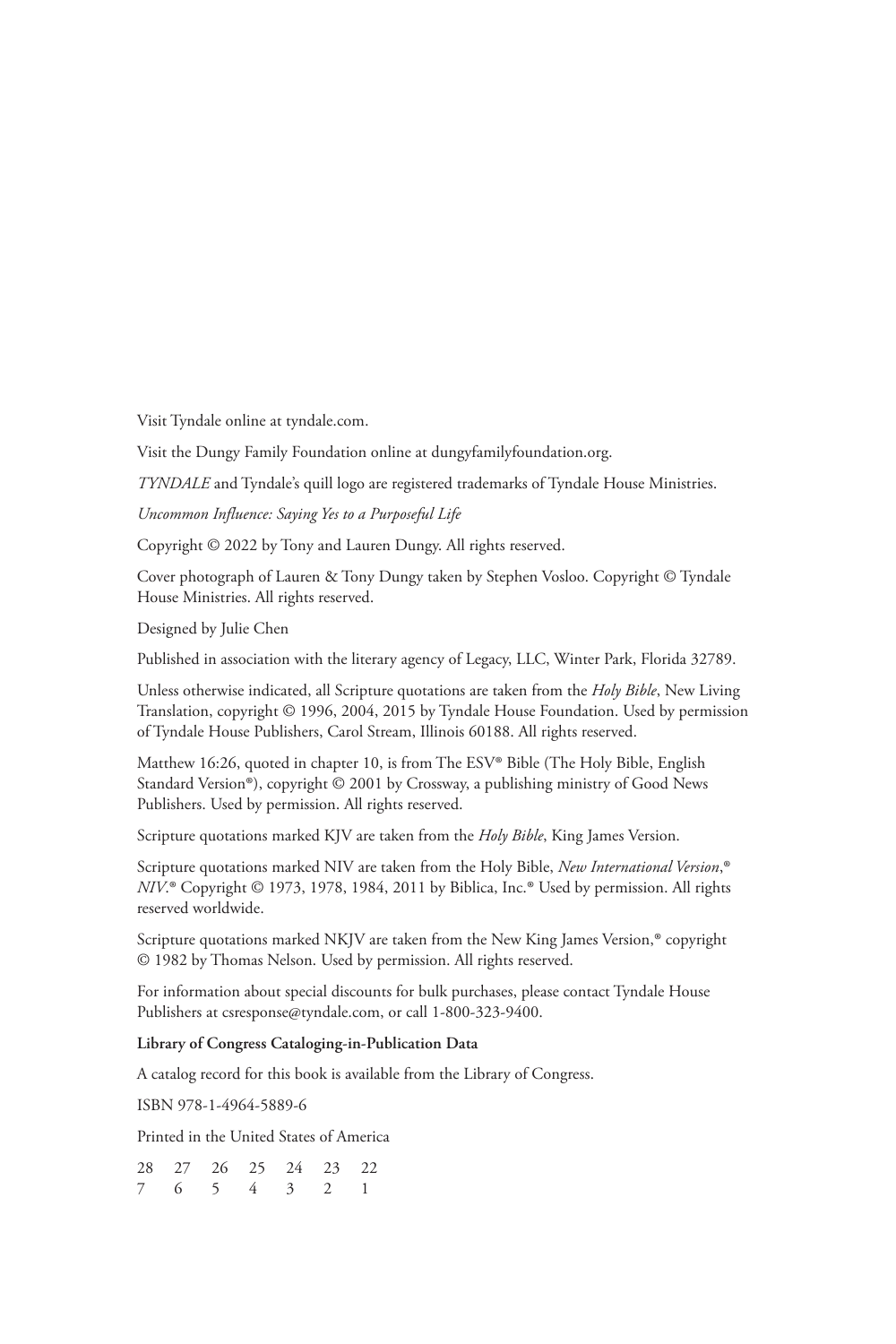*For Lauren's late mother, Doris J. "Bird" Harris. Her unselfish love and commitment to Kingdom-building provided a beautiful model for us to follow.*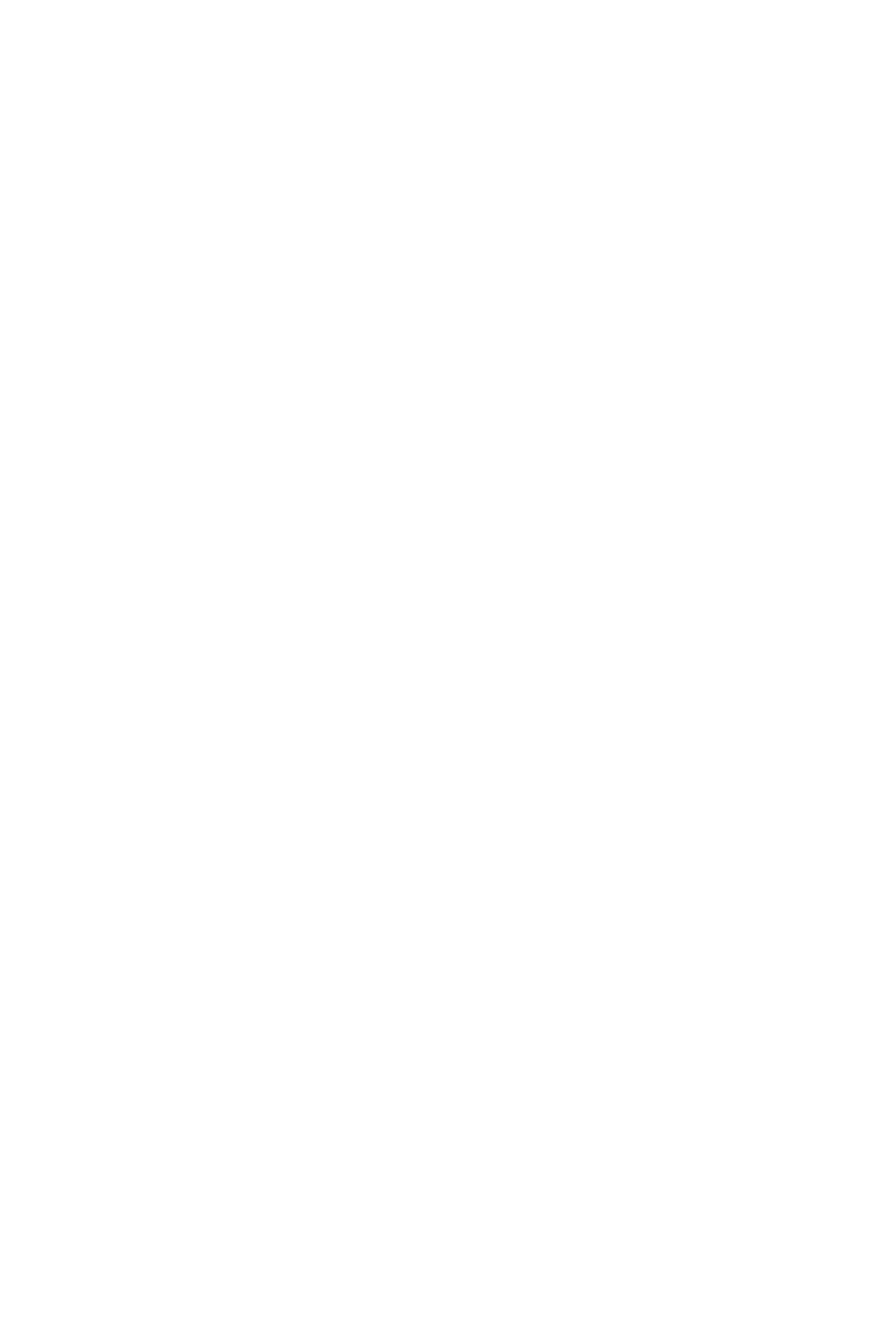## CONTENTS

 [Foreword by Santiago "Jimmy" Mellado](#page-13-0) *xiii* Introduction: "*How* [Many Kids Do You Have?"](#page-19-0) *xix*

Chapter 1: [Big God: Choose to See Divinity](#page-39-0)  *1*

Chapter 2: Against the Grain: Choose Integrity  *27*

Chapter 3: "Lead Me, Lord": Choose Prayer  *49*

Chapter 4: Ready to Roll: Choose to Prepare  *77*

Chapter 5: Perfect Enough: Choose to Move  *93*

Chapter 6: "We" over "I": Choose Team  *115*

Chapter 7: Pick Your Battles: Choose Steadiness  *135*

Chapter 8: Long-Haul Living: Choose Perseverance  *157*

Chapter 9: Pushing Pause: Choose Rest  *175*

Chapter 10: Full Surrender: Choose Jesus  *189*

Chapter 11: Shining Like Stars: Choose Love  *203*

 Acknowledgments *217* About the Authors *219* Notes *221*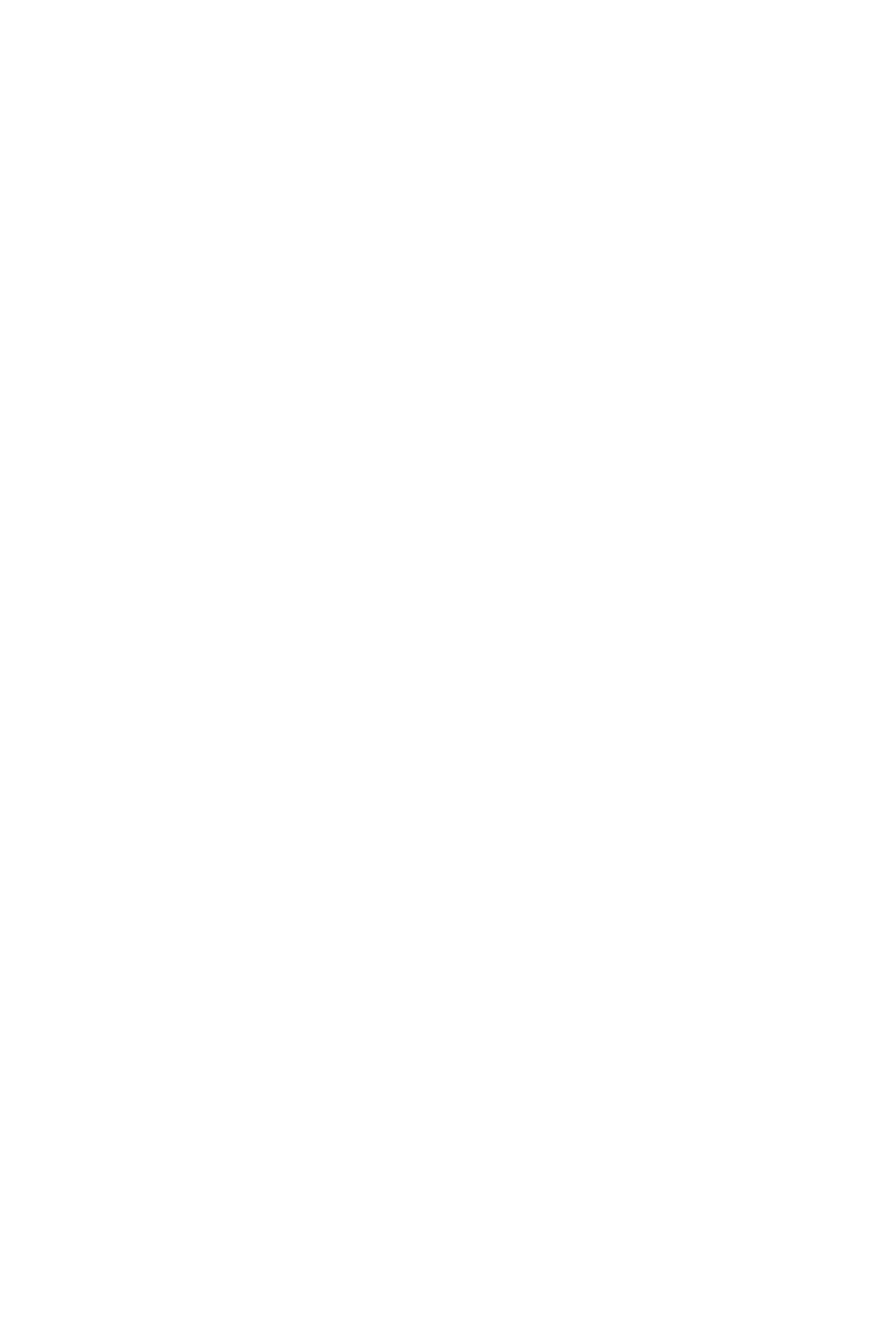## <span id="page-13-0"></span>foreword

As a kid, one of my heroes was the late Tom Landry, legendary head coach of the Dallas Cowboys football team from 1960 to 1988. He led his team to two Super Bowl victories during his time in Dallas and coached his teams to twenty consecutive winning seasons—a staggering record that stands to this day. I grew up in the late 1960s and early 1970s as Coach Landry was setting records and leaving his mark, and I remember the impression that was left on me as I watched him work while living out his faith through it all. I wasn't watching him from a neighboring community or a residence a few states away; I was watching him from my childhood homes in Managua, Nicaragua, and later, Panama City, Panama. And while my genetic makeup meant I'd never play in the NFL, I suspected that if I could apply the same discipline, balance, character, and faithfulness to Jesus to my efforts that it seemed Coach Landry applied to his, perhaps I could be a force for good in life like he was. I so admired him that I wrote him a letter when I was in the sixth grade and was shocked when I received a personally signed response. I cherished that piece of paper for years and have kept it to this day.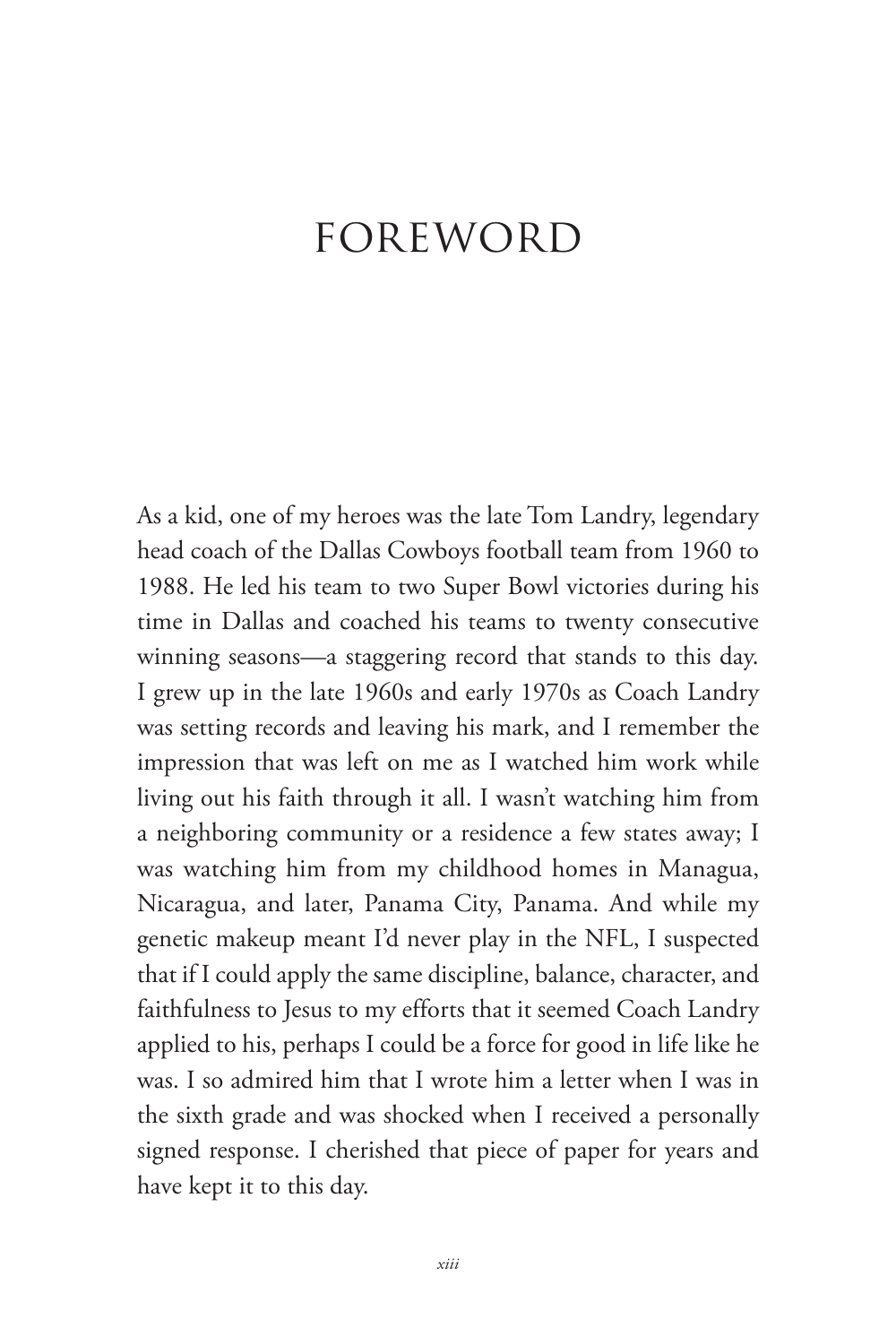UNCOMMON INFLUENCE

I never had the privilege of meeting Tom Landry in person, but to this day I consider him an early mentor of mine. He shaped my thinking and my priorities during that pivotal period in every adolescent's life—when a child is figuring out what kind of adult to be.

Around the same time that I was making my way to the States to attend college at Southern Methodist University—on scholarship for track and field, as it would turn out—a man named Tony Dungy was beginning his coaching career, working first with his alma mater, the University of Minnesota, and eventually with the Pittsburgh Steelers, where he'd played for two years. Not long after I graduated from college, Tony made sports headlines by being named the youngest defensive coordinator in the league. He'd go on to coach the Kansas City Chiefs and the Minnesota Vikings before becoming a head coach—first with the Tampa Bay Buccaneers and then, of course, with the Indianapolis Colts, where he'd net a Super Bowl win. From time to time, I'd catch media interviews with Tony, and whenever I heard him speak, I'd think about how familiar his approach sounded to me. I'd later learn that Coach Landry had been a hero of Tony's, too, and that according to Tony the reason he'd succeeded in the sport was because of those Landry-esque principles we'd both esteemed.

Discipline.

Life balance.

Character.

Faithfulness to Jesus.

In 2010 I was thrilled to meet Tony in person, after he accepted my invitation to speak at a conference for pastors and leaders I helped organize each year. By then I'd begun watching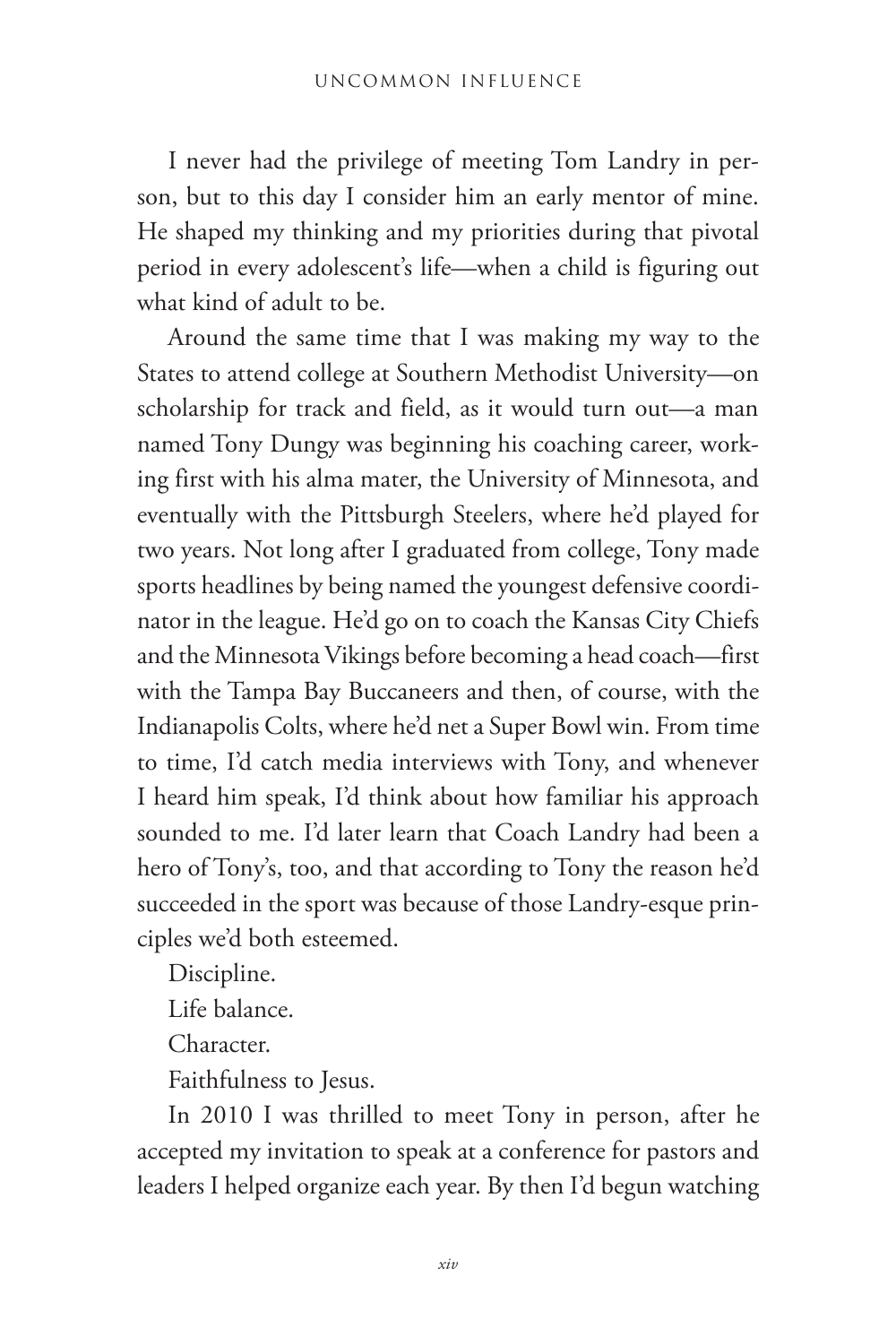#### foreword

him carefully: How did he handle victory? How did he handle defeat? How did he handle personal adversity? Over time, would the pressures of coaching make him snap or change him in a bad way? What I discovered filled me with respect and admiration.

Through the inevitable ups and downs of life, it seemed nothing could take him off course. Tony Dungy really was *that* consistently measured, *that* committed to living a life of integrity, *that* energized by serving others, and *that* encouraging of everyone he met. It was obvious that he valued helping young athletes navigate the challenges of early stardom. And that he enjoyed speaking into the lives of other coaches, of other dads, of people who were incarcerated, of anyone God put in his path. And that he longed to learn more and more about his faith. And that he was committed to getting sharper, more skilled, himself.

These things all remain true of Tony today. But while he might give the NFL's finest—Coach Landry, of course, but also Tony's beloved first boss, Coach Chuck Noll—credit for envisioning him in his role as a football coach, he'd tell you that the person who first inspired him to live beyond himself in any kind of fully orbed way was his wise and winsome wife, Lauren. It was on the day when she said, "Tony, I think we should adopt."

• • •

For the thirty-nine years of their marriage, Lauren and Tony Dungy have operated as a dream team, working relentlessly on behalf of those who are marginalized, oppressed, and caught in the crosshairs of others' poor choices. As someone who grew up in less-than-lavish circumstances and who now fights daily to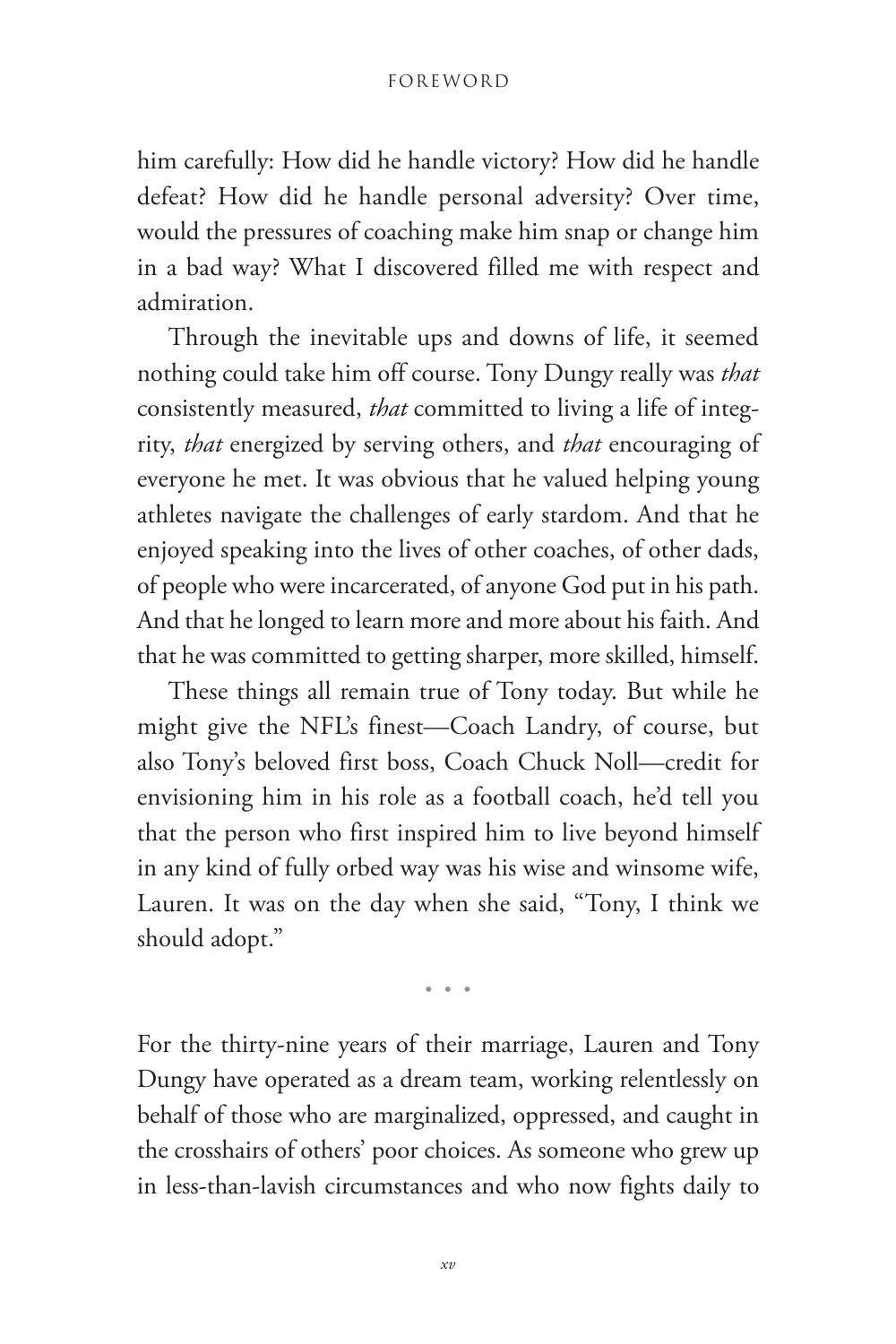release children from poverty in Jesus' name, I am never more impressed than when I see people of status and means choose *joyfully* to invest themselves in lifting others up. Early on, Lauren and Tony traded the goals of fame, fortune, and the world's flawed definition of success for the goals of inspiring those who were downcast by including them and loving them well. This life strategy is what led them to become pillars in their community, to be seen as a crucial part of their local church, and to reflect the love of Jesus to so many adopted children.

What a win for those precious children.

What a win for Lauren and Tony.

What a win for us *all*. Goodness begets goodness. Our world could use a bit more goodness, I think.

To the casual observer, it may seem as though Lauren and Tony are just "that type of people," the type that is magically wired from birth to be helpful and kind. But this couldn't be further from the truth. The Dungys' style of living was born of thoughtfulness, commitment, and faith. They didn't stumble into significance; they *fought* their way to this aim. And with this book, we get an inside look at how that unfolded and an opportunity to learn from their example of how to become the goodness we need.

Several years ago, I came across a stat in a book I was reading that said a full *95 percent* of our behaviors as human beings are dictated by the inertia of what we've done in the past the habits we've formed over time.<sup>1</sup> Ninety-five percent! Far less of our lives is driven by individual, thoughtfully processed

<sup>1</sup>The book I was reading was David and Caron Loveless's *Nothing to Prove* (CreateSpace, 2016), and the Lovelesses were citing the work of Dr. Roy Baumeister, who wrote on the topic both in the 1998 edition of the *Journal of Personality and Social Psychology* and in the book he coauthored with John Tierney titled, *Willpower: Why Self-Control Is the Secret to Success* (Penguin Books, 2011).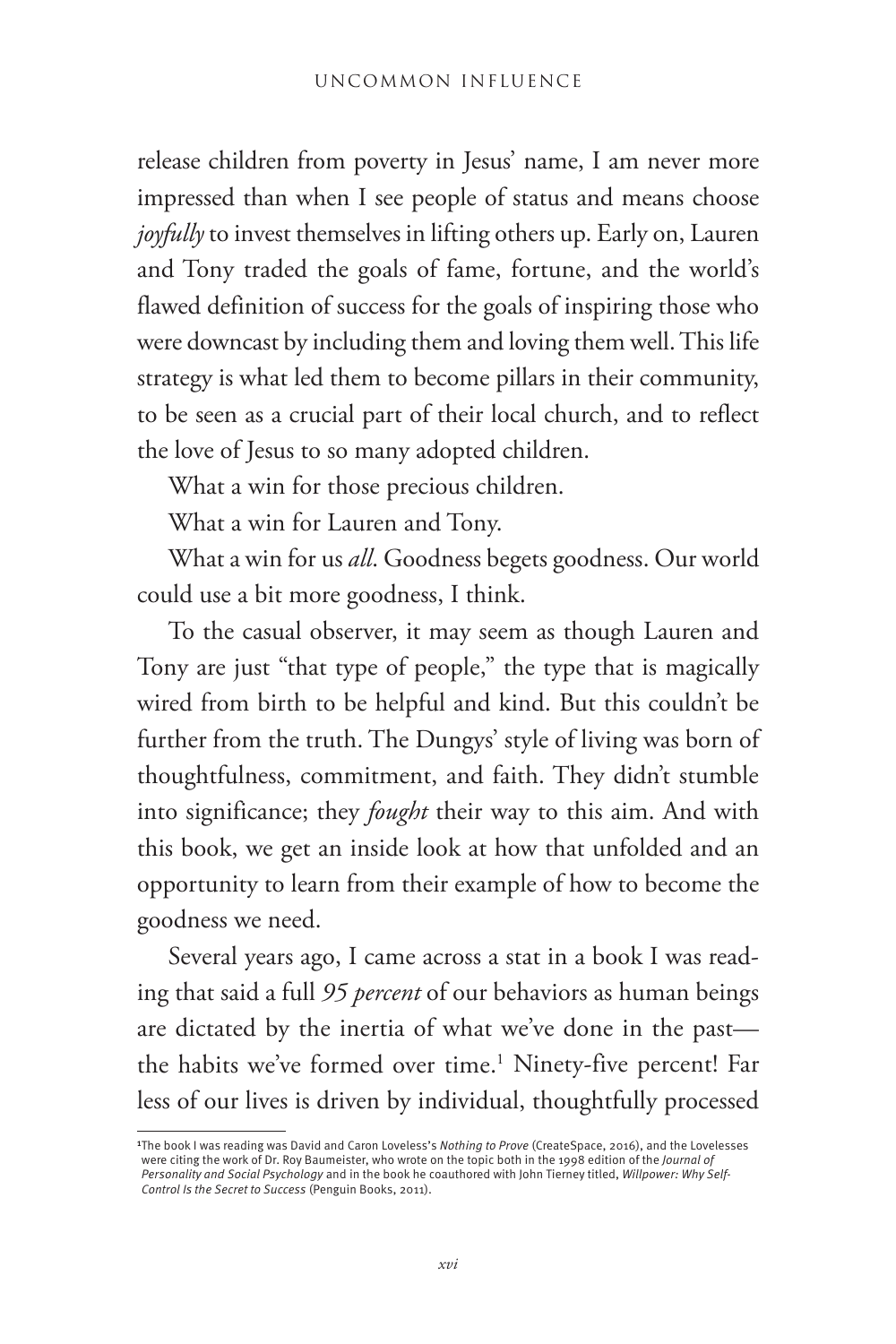#### foreword

choices than I wanted to believe. The rhythms of life that we choose turn into patterns and habits that have incredible consequences—for good or bad.

I kept thinking about that stat as I read an early copy of Lauren and Tony's book, which is when this thought occurred to me: if I focus today's attention on choosing wisely and do the same tomorrow and the day after that, eventually the habit that will inform my behavior will be a good habit—a habit that helps me move toward a good life instead of one that threatens to take me and others down.

Lauren and Tony knew their own hearts well enough to know that if they relied solely on willpower in the moment, they'd never live the life they were called to live. Sure, at any given crossroads they'd *want* to do the right thing. But like you and me and every other person alive, their actions would eventually fail to live up to their noble desires, and the chasm between the two would grow. To solve this problem, they decided to practice the things that mattered most to them so positive habits would start to form life-giving patterns. They searched the Scriptures. They had countless conversations with each other. They invited input from people who had their best interest at heart. They read. They listened. They learned. They prayed. They shortlisted their ideals. And then they got busy habituating toward that better life they dreamed of.

The fruit of all that labor is reflected in what you're now holding in your hands. And what I can tell you unequivocally is that as you begin to elevate the eleven practices they've laid out in the chapters to come, your reflexive reaction to the way your life unfolds will get an unmistakable boost. When we start prioritizing things like preparation and teamwork and integrity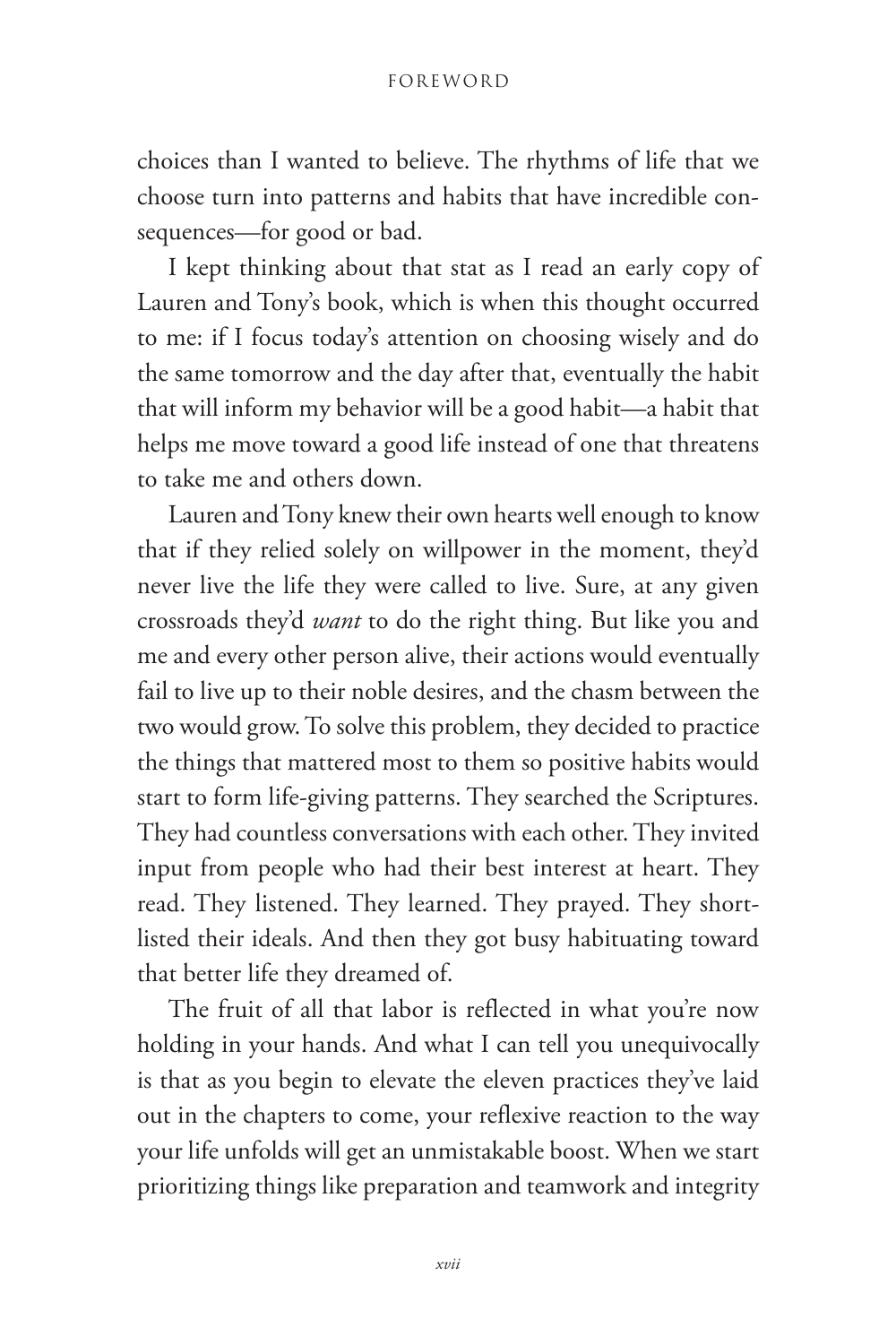and prayer, we become the people we long to be. What's more, we *rewire our default pattern*, making it easier to be that way again. In this manner, we remove the daily burden of deciding how to show up in the world. We'll have "pre-decided" our character; now all that's left is to *live*.

There's a line in the pages you're about to read that is one of the best value propositions imaginable, and it says this: "Right living is a *relief*."

Little in this world feels better than experiencing a *relief*. When you've been shouldering a burden or dealing with chronic pain or trying unsuccessfully to untangle a relational knot, nothing is better than knowing relief. You may even be audibly exhaling right now, just reading the word *relief*.

We want life to be *easier*, not harder. We want to do things that *make life work*.

Here's what I want you to know: relief is yours for the taking. And goodness, too. You can choose to experience relief. You can practice things today that will inform all your tomorrows so that those tomorrows are productive and good. Regardless of the choices you've made before, you can choose wisely now. Rack up enough of those choose-wisely days, and before you know it a habit will form. You'll be living a life of impact, and you'll be leaving a legacy that's strong. As is so clearly the case with Lauren and Tony, your influence will be uncommon too.

> *Santiago "Jimmy" Mellado President and CEO, Compassion International Colorado Springs, February 2022*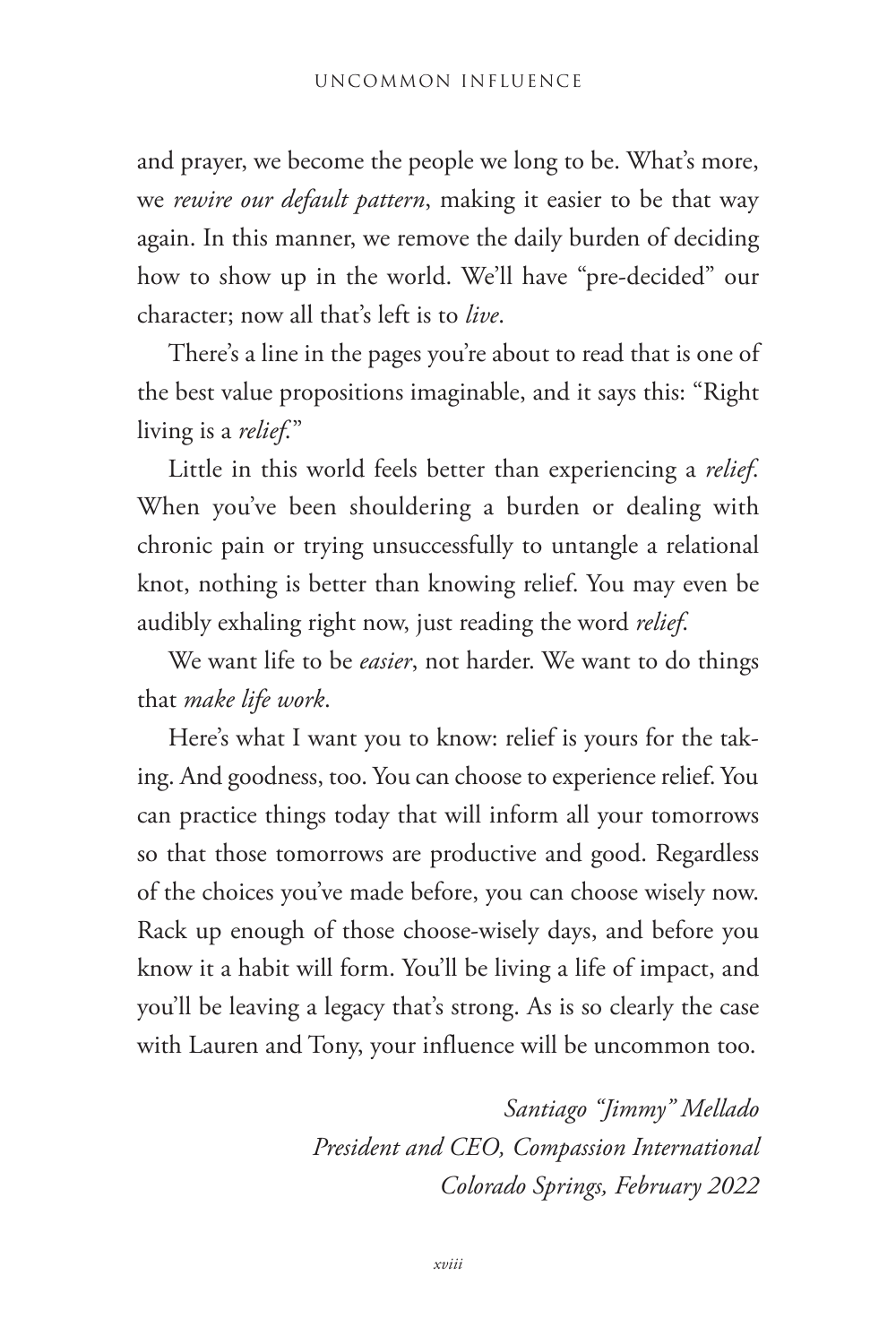## <span id="page-19-0"></span>introduction

"*How* Many Kids Do You Have?"

Lauren

This isn't true for every family, I understand, but when my cell phone lights up in the middle of the night, Tony and I are pretty sure we know why. Over the past four decades, we have received somewhere between forty and fifty of these calls, and nearly every time, the person on the other end of the line was asking if we could take in a child in need of care.

I'm not a professional researcher, but based on what my husband and I have seen firsthand, people who are going to make poor decisions generally make those decisions at night—*late* at night. Call it decision fatigue or overloaded self-control or any of a half dozen other phrases that psychologists are prone to use—regardless, what it equates to is a troubled soul finding still *more* trouble once the sun goes down. Hours later, that person then heads home, is confronted by a loved one—"Where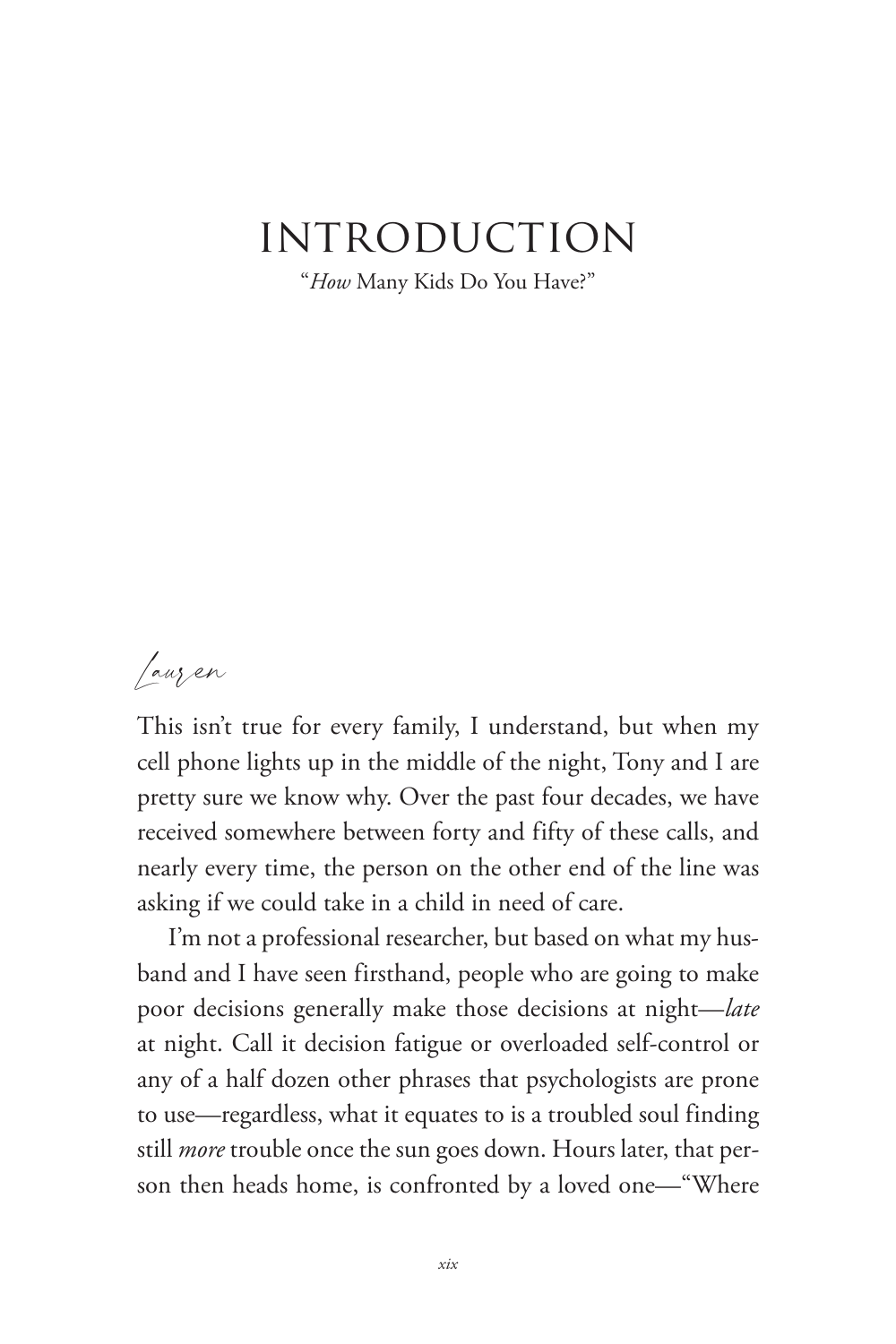have *you* been?"—and things escalate from there. The kids who were fast asleep are now wide-awake and petrified, wondering why the adults in the house are screaming, why one (or both) of those adults is slurring their words or is stoned out of their mind, and why the people who are supposed to be taking care of them can't even take care of themselves.

Police are nearly always called to the home. Sometimes, grandparents or neighbors are involved. Usually, child services shows up. And then we get the call. A stepping-stone of safety—that's how we've come to think of those middle-of-thenight interventions. Tony and the kids and I provide a few days (or weeks or months) of peace and security for a little one whose environment is turbulent at best.

These were the circumstances a few months ago when Dontae and Kallie arrived. It was ten, maybe ten- thirty on a school night, and Tony and I were about to turn off the news and head to bed when my phone lighted up. The agency had a four-year-old boy and his six-month-old sister in their care and wondered if we could take them in.

"It's a bad situation," the agent explained to me. "The extended family member who had custody fell on hard times and returned the boy and his sister to their mom's house, where the mom was living with her boyfriend, who is the baby's father but not the little boy's."

The problem with that turn of events was that the mom and her boyfriend were in an abusive relationship, and while they'd evidently never physically harmed the children, it was no doubt an undesirable place for those kids to be. When I asked how the agency had become involved, the woman on the line said, "A neighbor saw the family member drop off the kids earlier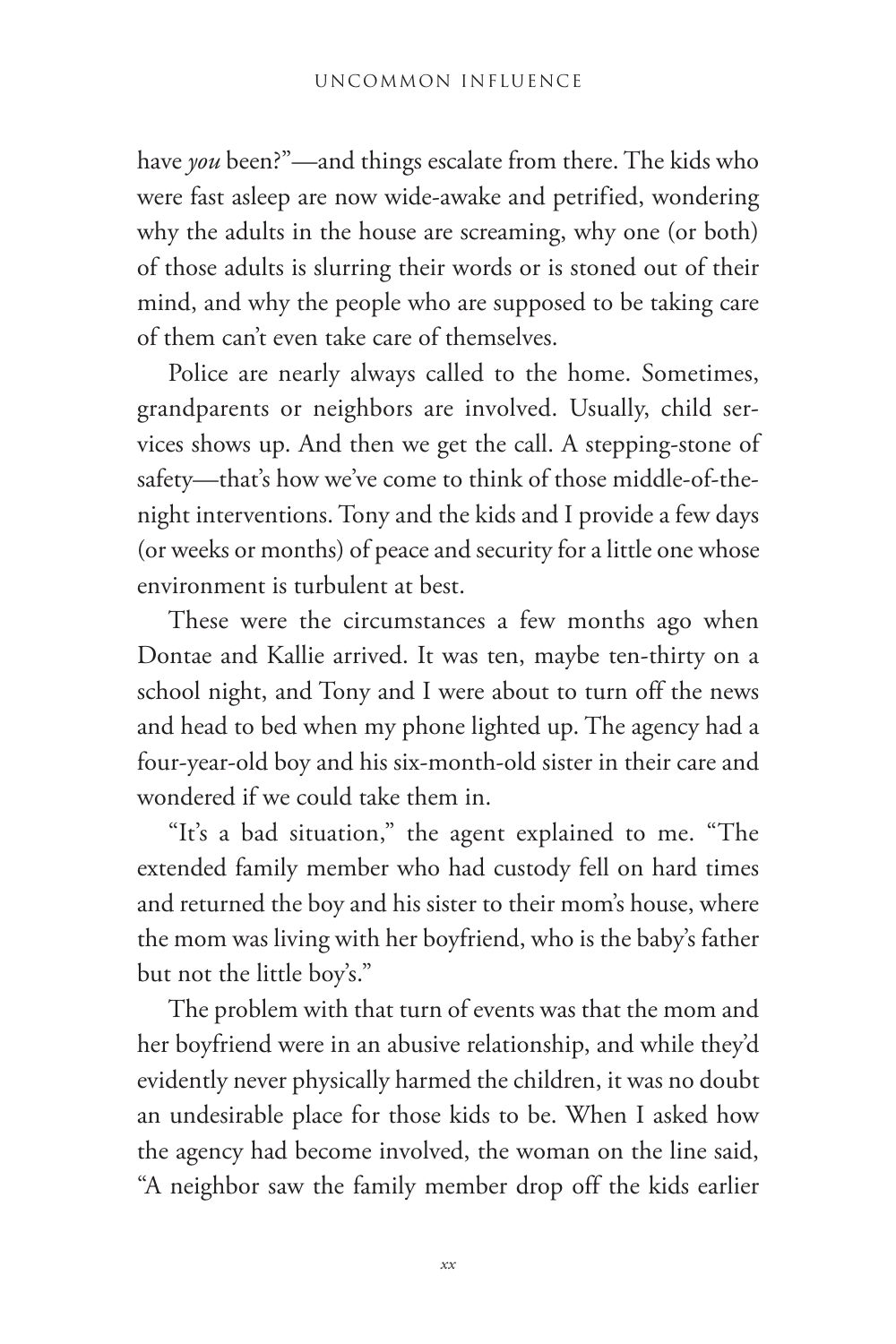tonight and knew that the mom and her boyfriend weren't even home. Can you imagine? A four-year-old and a six-month-old, home alone?"

The neighbor had called the police, and now these kids had no place to go.

"Absolutely," I said, barely even glancing at Tony, who was searching my face for details. "Bring them here."

"How many?" Tony asked nonchalantly, after I'd ended the call.

"Two," I replied, to which he said with classic calmness and an easy smile, "All right. We'd better get ready, then."

The addition would raise our official kid count to thirteen. The speed at which that number shifted from week to week explains why whenever Tony and I are asked how many kids we have, we need to pause and think. "Well," I tend to say with a good-natured laugh, "it depends on how you want to define the word *have*."

Last Christmas, during a video interview, Dan Patrick asked Tony how many stockings were hanging on the fireplace there in our home, clearly incredulous over the sheer number of them. It took my husband a good six seconds to sort out how many kids we had just then.

"There should be . . . twelve?" he finally ventured. "Yeah, yeah, twelve," he continued, his confidence building. "Lauren, me, ten kids right now."

The operative phrase, of course, being "right now."

• • •

Every so often, I'll flash back in my mind's eye to a service at Bethany Baptist Church in Pittsburgh, which Tony and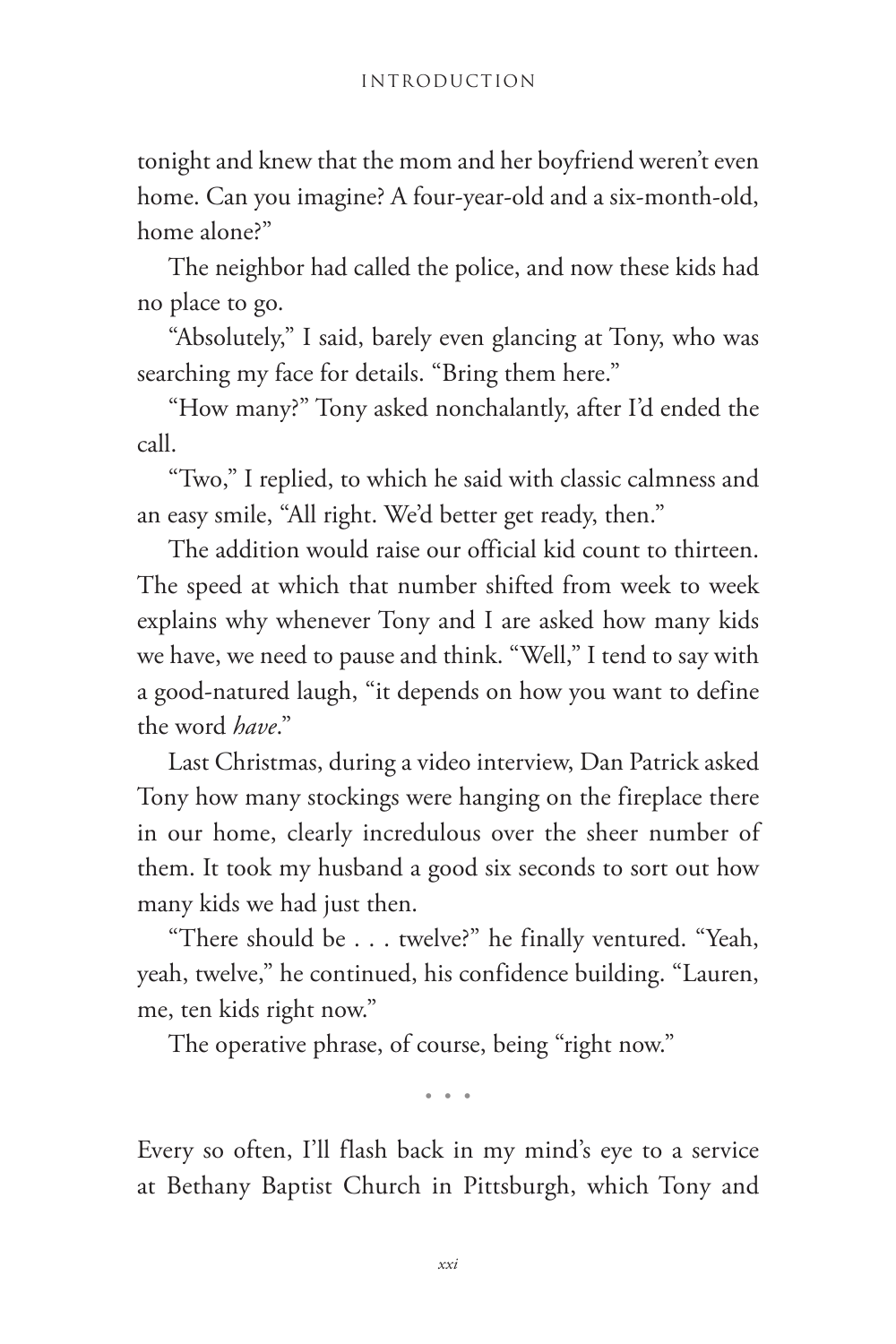I were part of several decades ago, years before we started a family of our own. Our pastor was our beloved friend Richard Allen Farmer, a dedicated believer who refused to settle for a theoretical faith where "trusting Christ" equated to little more than punching a ticket for heaven and then living any way you pleased here on earth. Instead, he chose—both then and still today—to work out his devotion to Jesus in practical, tangible ways, explaining to our congregation that the essence of being Christian was to *actually be like Christ*. The concept of asking, "What would Jesus do?" was far from a trendy slogan to Pastor Farmer, even as the "WWJD" merchandising tour de force was about to be all the rage. He asked himself that question all the time—genuinely, moment by moment, day by day—and then rearranged his thoughts, his habits, his life according to the answers he found.

"We function in the earth by doing what God would do if He were here in the flesh," he would tell us. "We bind, we loose, we proclaim, we alleviate suffering, we encourage, we admonish, we rebuke, we love, we serve."1

Pastor Farmer would joke that we were to live like God's body doubles, doing all the stunt work in the world while letting our heavenly Father get all the glory. It was a compelling vision for Tony and me. It was a compelling vision for us all.

From time to time, Pastor Farmer would host guest speakers who embodied this others-centric lifestyle he himself prized, and on one of those Sunday mornings, the topic was caring for children in need. The speaker was with a group called One Church One Child—to search for them today is to find active and fruitful branches still humming along in seven key states. The invitation to those of us sitting in the crowd that day was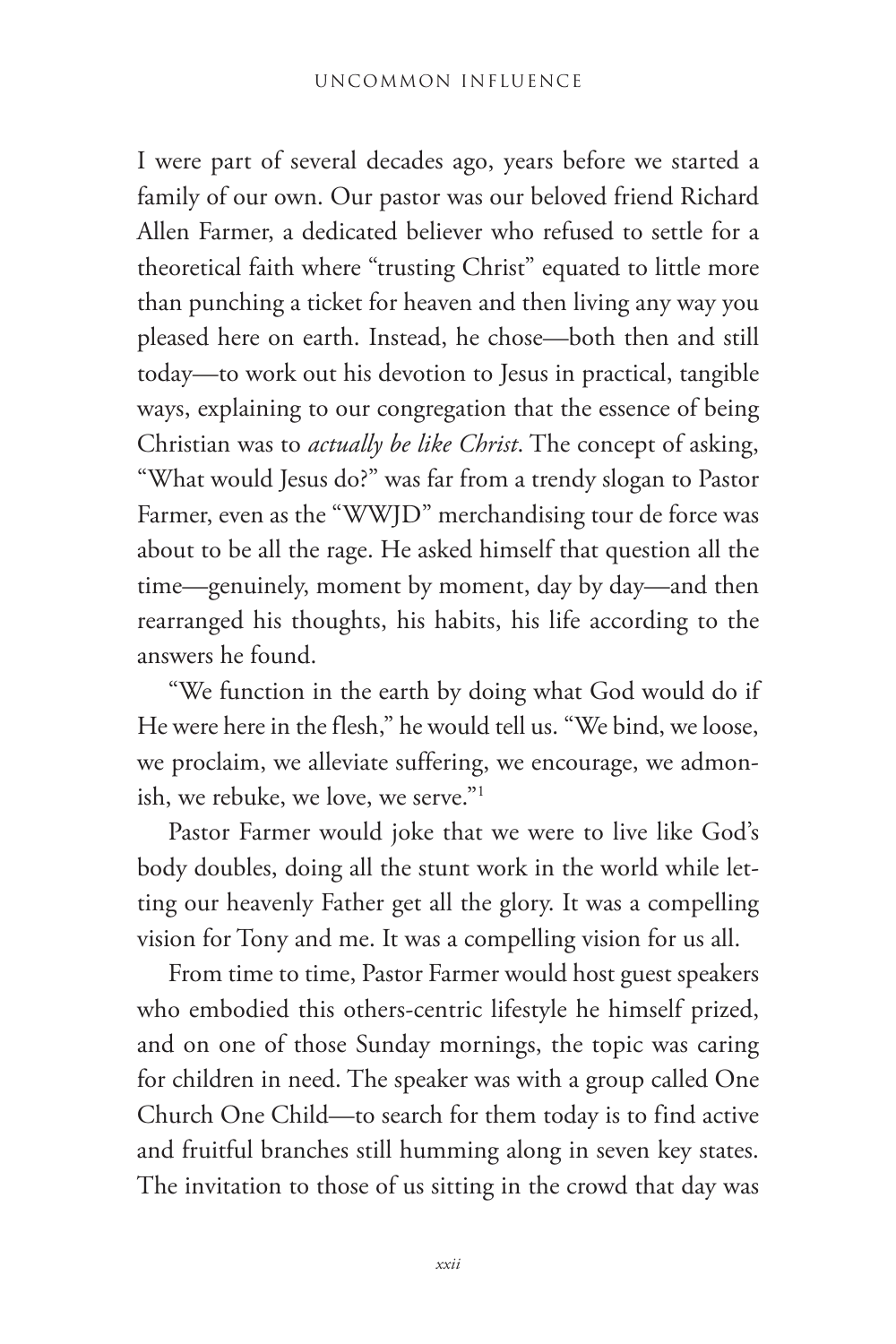to live beyond ourselves, to make our lives matter by investing in the lives of little ones in our midst. Tony and I were so moved by the presenter's passion for children, his explanation of the need there in Allegheny County, his determination to solve the problem of kids not having a place to call home, and his boldness in calling believers to get involved—*now*—that as soon as Pastor Farmer dismissed the congregation, we beelined it for the information table at the back of the sanctuary and told the One Church representative we were ready to get involved.

Along with others from our church who had been similarly compelled, we watched a brief video on foster care, and our formal training as foster parents started the following day. Despite being relative youngsters ourselves, God would use Tony's and my yes in wildly positive ways to come alongside young people who simply needed a shot at life.

The process for becoming foster parents was straightforward enough: after Tony and I completed our application, we were asked to commit to about thirty hours of home-study training that covered topics ranging from our legal rights as foster caregivers and what to expect regarding interaction with the children's biological parents to thoughtful child-development insights and cultural differences to be mindful of as we welcomed kids into our home and into our hearts. We were asked to submit all sorts of information—medical statements, financial records, and contact information for character references and to complete a thorough background check. And finally, there was a series of home visits, where social workers checked and double-checked our place and our patterns to be sure that our lives would provide fertile soil in which a little boy or girl could grow. It was a Friday, late afternoon, when we'd received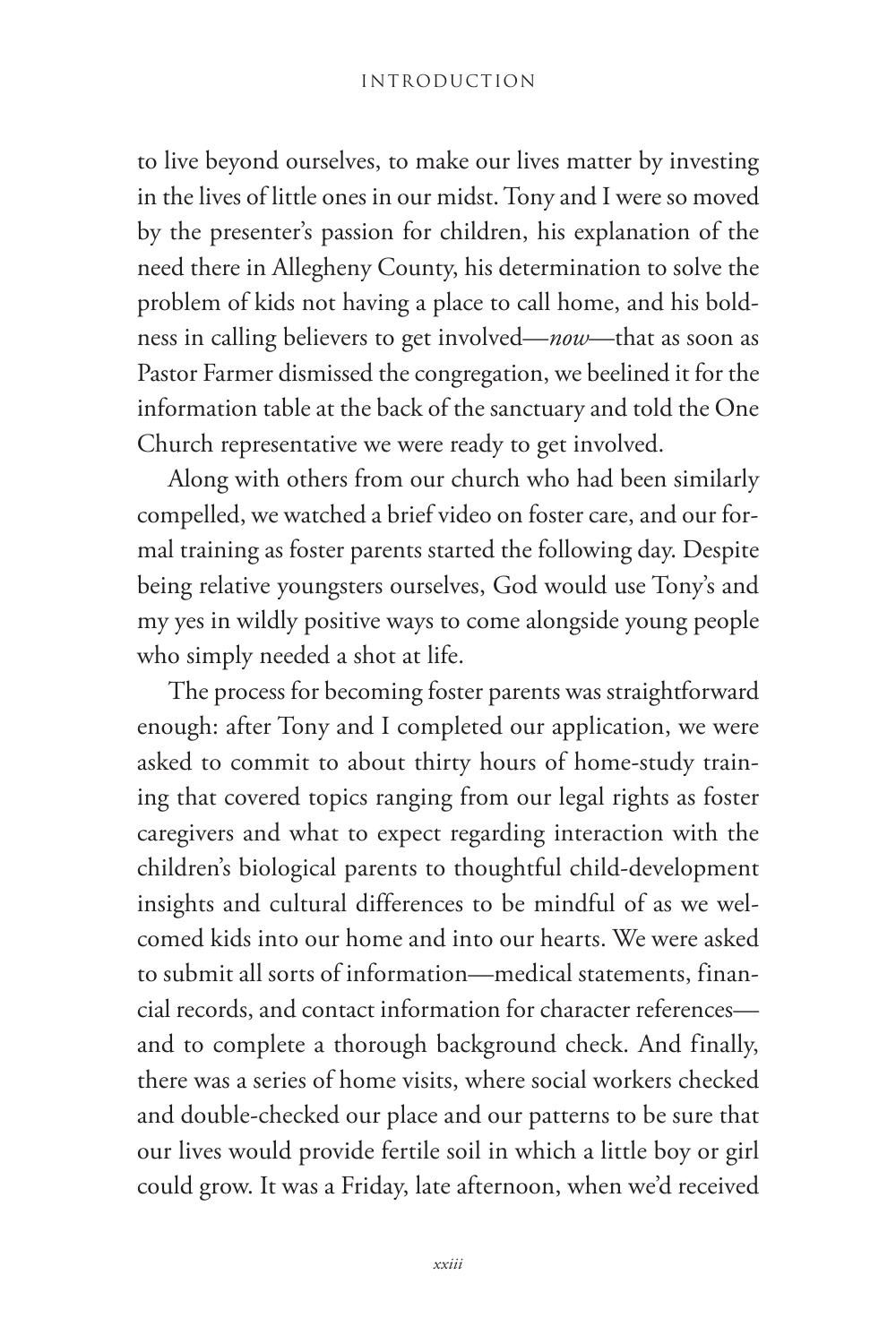our final check marks, and to Tony's and my overjoyed astonishment, we were asked that same day to take in our first foster child.

• • •

"Gypsy Guy?" I asked the social worker, wanting to be sure I'd heard her correctly. "That's his given name?"

"You got it right," she said. "And his sister, who may be joining him later in your home, is Jayme Girl."

I stood there in our compact kitchen, grinning as I jotted down their names on a piece of scratch paper. "Got it," I said. "What time should we expect you two?"

Gypsy Guy was seven and was prone to telling stories. Or that's what I assumed, anyway, given that one of that sweet little boy's first autobiographical remarks to me referenced his "seven siblings who lived with nuns in California."

I knew he had a sister, but wouldn't the social worker have mentioned the other kids when she was giving me the lowdown on this boy's life? I trod carefully with him from the beginning, wondering if he would prove to be more mischievous than Tony and I had suspected, but within days, I knew I'd adopted the wrong strategy. Sure, there was his head of charming dark curls. And his melt-you-in-place eyes. But deeper still, the child was smart. *Unbelievably* smart. And he was kind—that much was easy to tell.

One afternoon, during a routine check-in with the social worker, I broached the subject of Gypsy Guy's family. "Are there other siblings besides the one sister?" I asked, to which she said, "Oh! Yes, in fact, there are. Gypsy and Jayme have seven other siblings who are living for now at a children's shelter run by a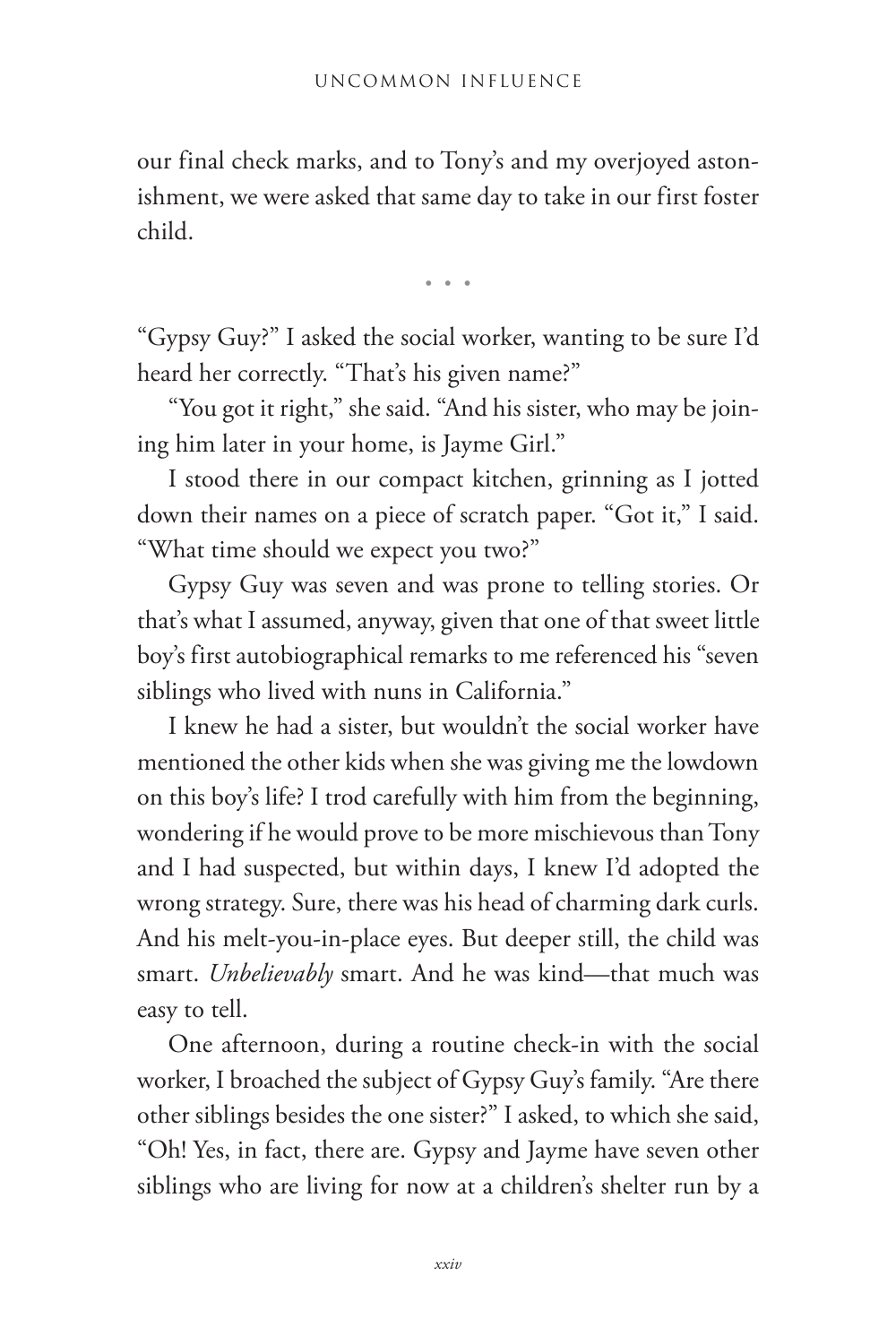Catholic church in Southern California." I grinned again. The little guy had gotten it exactly right.

"Gypsy was sent back here to Pittsburgh to live with his mom, but she wasn't able to keep things together enough to hang on to him. Still, we're all hoping she can rise to the occasion of getting all of her kids back. It's going to take a while, but we believe she will get there."

The social worker went on to tell me that the ultimate goal was to have all nine siblings together under one roof, and reflexively my heart sank. Despite the head count in the Dungy household totaling a meager two at the time, there was no way Tony and I could sign up for such a commitment. We were in our twenties, freshly married, and still trying to figure out who we were now that we were "one." I was teaching school full time. Tony had just started his NFL coaching career. We wondered if adding nine children to the mix would derail us in some sort of permanent way. "There may be a time when this could be a workable situation," I said to Tony, "but that time isn't now."

For more than a year, my darling Gypsy Guy would come in and out of our lives and our home with little to no warning. The poor boy would be shuttled here and there and everywhere while the adults responsible for him tried to sort out a solution, but more times than not, they were best-laid plans and nothing more.

On at least half a dozen occasions, Gypsy's mom would be scheduled for a custody hearing and not show. The morning of the hearing, Gypsy would look at me and say, "My mama's not coming. She never comes."

I would do my best to reassure him, despite my fears that his intuition was right. Sure enough, each evening of those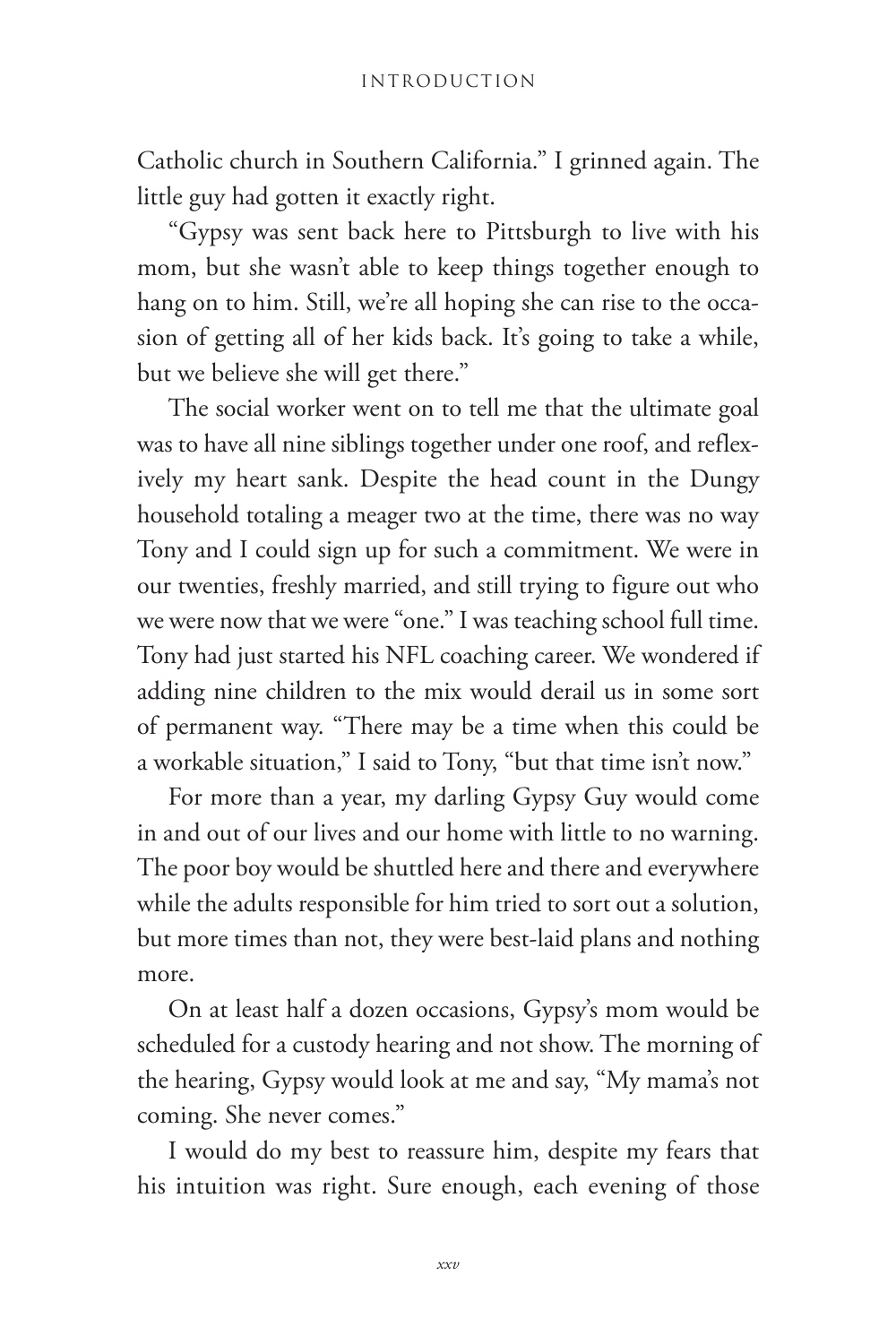scheduled hearings, the social worker would pull up to our house, Tony's little bachelor pad I'd freshened up for married life, and upon hearing our doorbell ring, I'd find a small face smooshed against our front glass. Gypsy Guy was ours once more. "What's for dinner, Mom Lauren?" he'd holler as he steamrolled us to get to the kitchen. "I'm *starving*."

The day came when we had to say goodbye to Gypsy Guy and his sister forever. Their caseworker was resolved to keep all the siblings together, and while I couldn't argue with the logic of that move, I thought my heart might shatter into a million pieces and I would completely lose it when I drew in that bundle of joy for a final hug. It was true: Tony and I couldn't hold on to those kids forever. But we could hold fast to our motivation for helping as many kids as we could. That motivation fuels us still today.

• • •

One of Pastor Farmer's favorite passages of Scripture to teach during his years at Bethany was the section in Matthew 25 that talks about the final judgment (verses 31-46). It's a passage distinctive in its ability to set our gaze on heaven while calling us to wise living here on earth, and each time Pastor read from it, something in me came alive. It's quite possible you've come across these verses before, but let me give them to you here again:

But when the Son of Man comes in his glory, and all the angels with him, then he will sit upon his glorious throne. All the nations will be gathered in his presence, and he will separate the people as a shepherd separates the sheep from the goats. He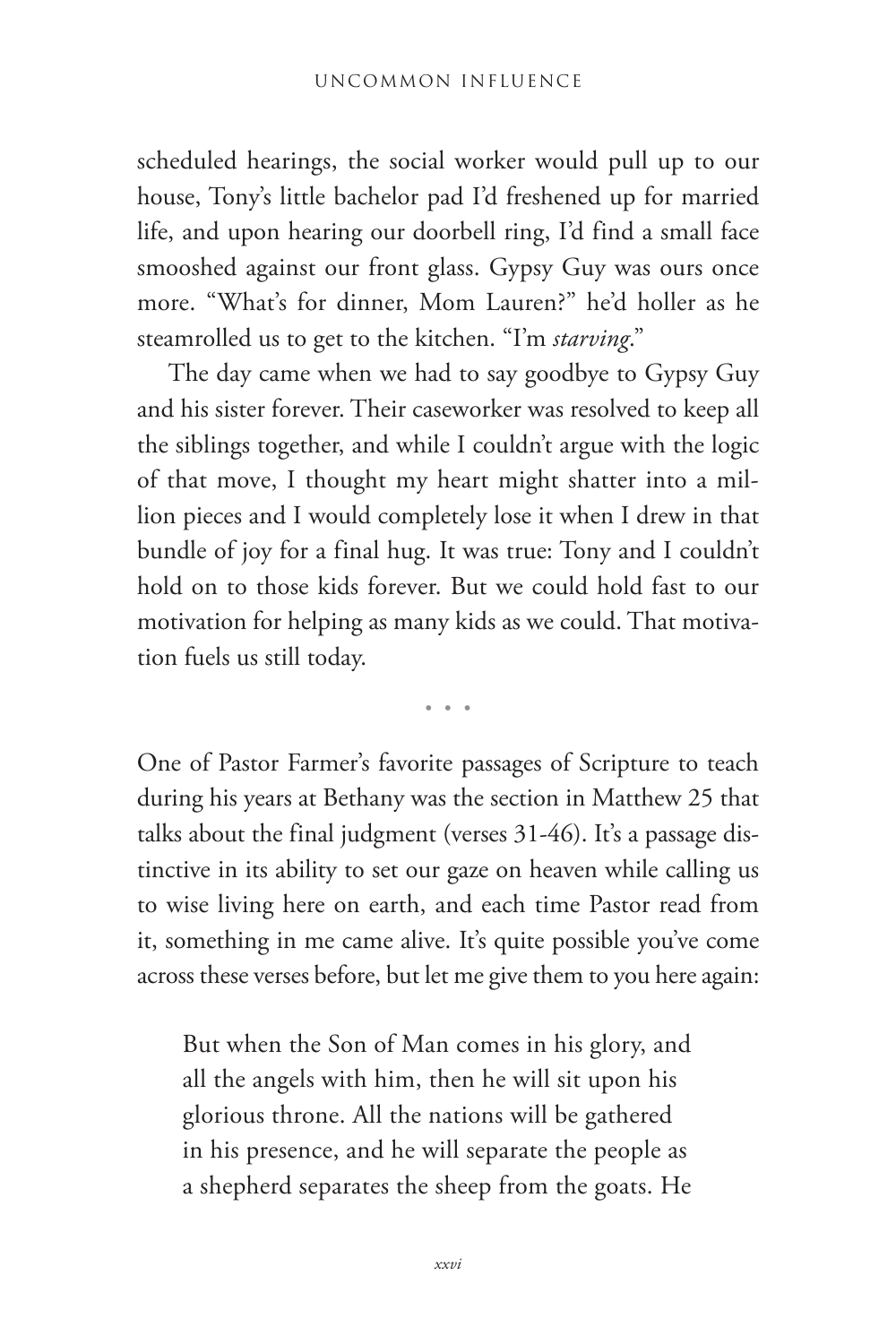will place the sheep at his right hand and the goats at his left.

Then the King will say to those on his right, "Come, you who are blessed by my Father, inherit the Kingdom prepared for you from the creation of the world. For I was hungry, and you fed me. I was thirsty, and you gave me a drink. I was a stranger, and you invited me into your home. I was naked, and you gave me clothing. I was sick, and you cared for me. I was in prison, and you visited me."

Then these righteous ones will reply, "Lord, when did we ever see you hungry and feed you? Or thirsty and give you something to drink? Or a stranger and show you hospitality? Or naked and give you clothing? When did we ever see you sick or in prison and visit you?"

And the King will say, "I tell you the truth, when you did it to one of the least of these my brothers and sisters, you were doing it to me!"

Then the King will turn to those on the left and say, "Away with you, you cursed ones, into the eternal fire prepared for the devil and his demons. For I was hungry, and you didn't feed me. I was thirsty, and you didn't give me a drink. I was a stranger, and you didn't invite me into your home. I was naked, and you didn't give me clothing. I was sick and in prison, and you didn't visit me."

Then they will reply, "Lord, when did we ever see you hungry or thirsty or a stranger or naked or sick or in prison, and not help you?"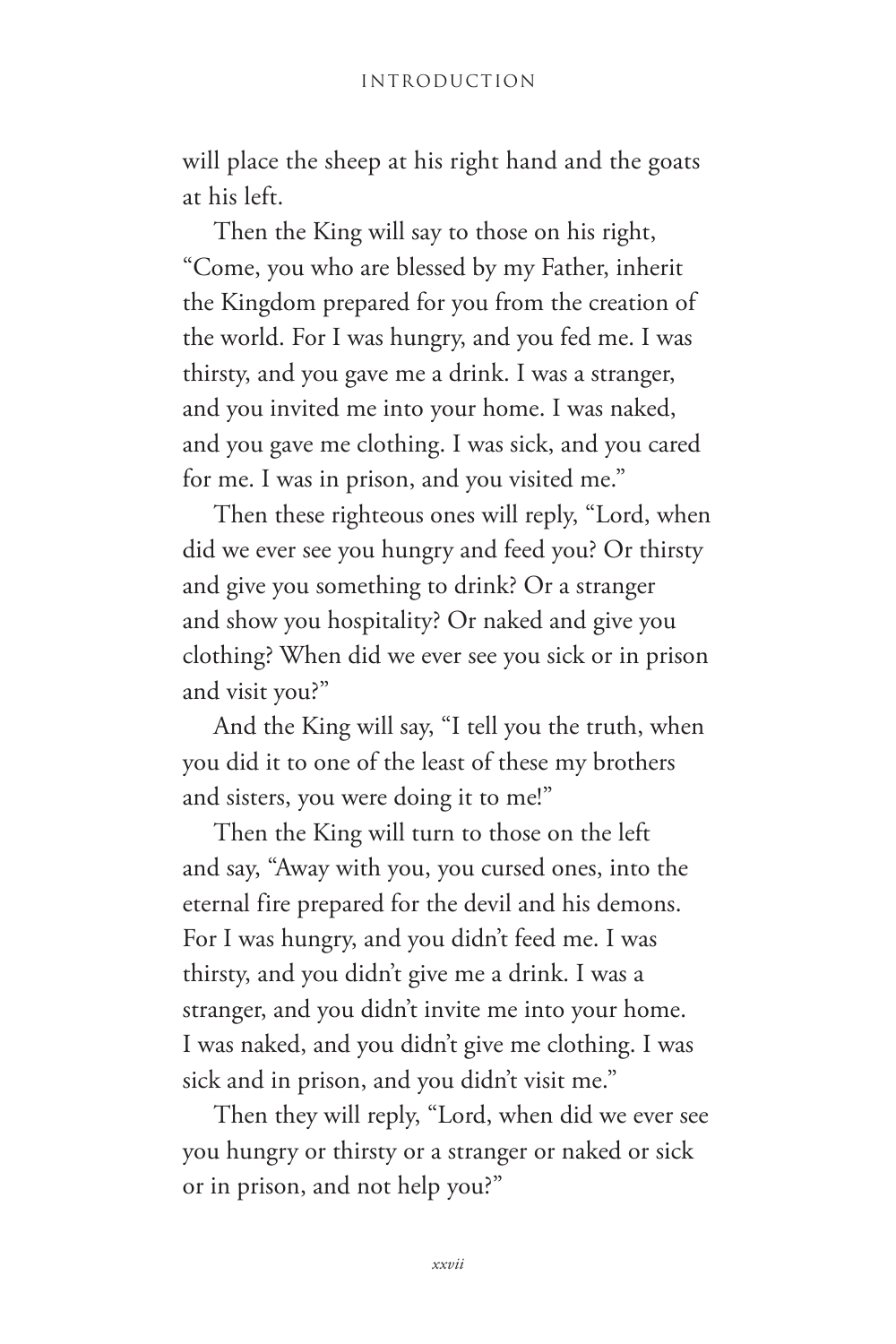And he will answer, "I tell you the truth, when you refused to help the least of these my brothers and sisters, you were refusing to help me."

And they will go away into eternal punishment, but the righteous will go into eternal life.

The first time I read those verses after meeting Gypsy Guy, our ministry as foster parents felt to me like the most striking example of these simple acts of service Jesus had lauded in his followers. Gypsy had been a stranger. He'd come to us with only the clothes on his back. He'd been thirsty and hungry . . . goodness, the boy was *always* hungry. He'd needed hospitality and care. He truly was one of "the least of these," and Tony and I, despite all the things we lacked in terms of maturity and know-how back then, had taken him in.

If this was what following Jesus was to look like, was to *be* like, then my husband and I were all in. We didn't have much, but what we had, we'd share.

We'd share it with kids in need of help.

We'd share it with the least of these.

• • •

You and I could debate who is the least of these and come up with scores of answers. Even by Jesus' definition, "the least of these" seems to include *anyone* who is down on their luck. But the point is this: for those who are chronically hungry or chronically thirsty or chronically unsheltered or chronically unclothed or chronically lonely or chronically incarcerated whether fairly or unfairly—Jesus says, "Go there. Help them."

Don't ask too many questions.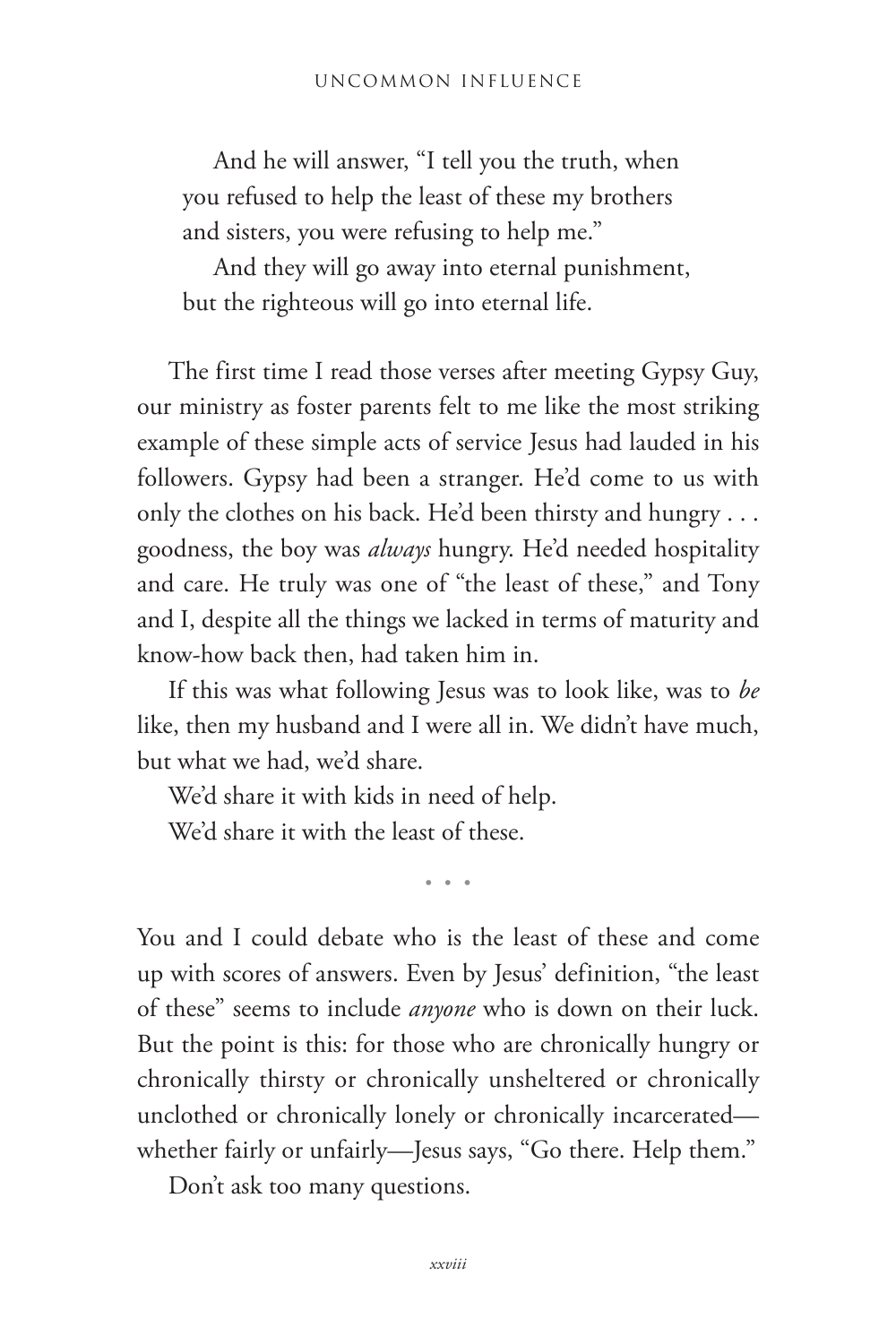Don't think or pray too hard. Just go. Don't delay. Go serve.

Go serve those in need *right now*.

I wonder if specific names or faces or groups of people are coming to mind for you as you read this. You might have family members who struggle to make it through each day in one piece. You might have a neighbor whose home life is marked by one tragic decision after another. You might know of people in your city who never have what they need to thrive. Who are "the least of these" that you tend to see? What simple gestures or resources would inject a little hope into their days?

For Tony and me, our answer to that "least of these" question has always centered on children. It seems to us that the stakes are much higher when children are the ones in need. Many adults have the life experience, the customary resourcefulness, and the time-earned stamina to survive hardship, even for an extended time. But place a child in the same set of tough circumstances, and their minds, hearts, and bodies will wither in a fraction of the time. They simply don't have the skill set to deal with suffering. They may be resilient, sure. But superhuman they are not.

This is, in part, why my husband and I had been drawn from the start to helping bring kids along in their respective journeys—Tony by coaching, me by teaching sixth-grade English, both of us by participating with Big Brothers Big Sisters of America, serving children in need overseas, and leading Sunday school classes in our church's children's ministry for years. So much *potential* resided inside each of those hearts, each of those minds. All they needed was a fighting chance.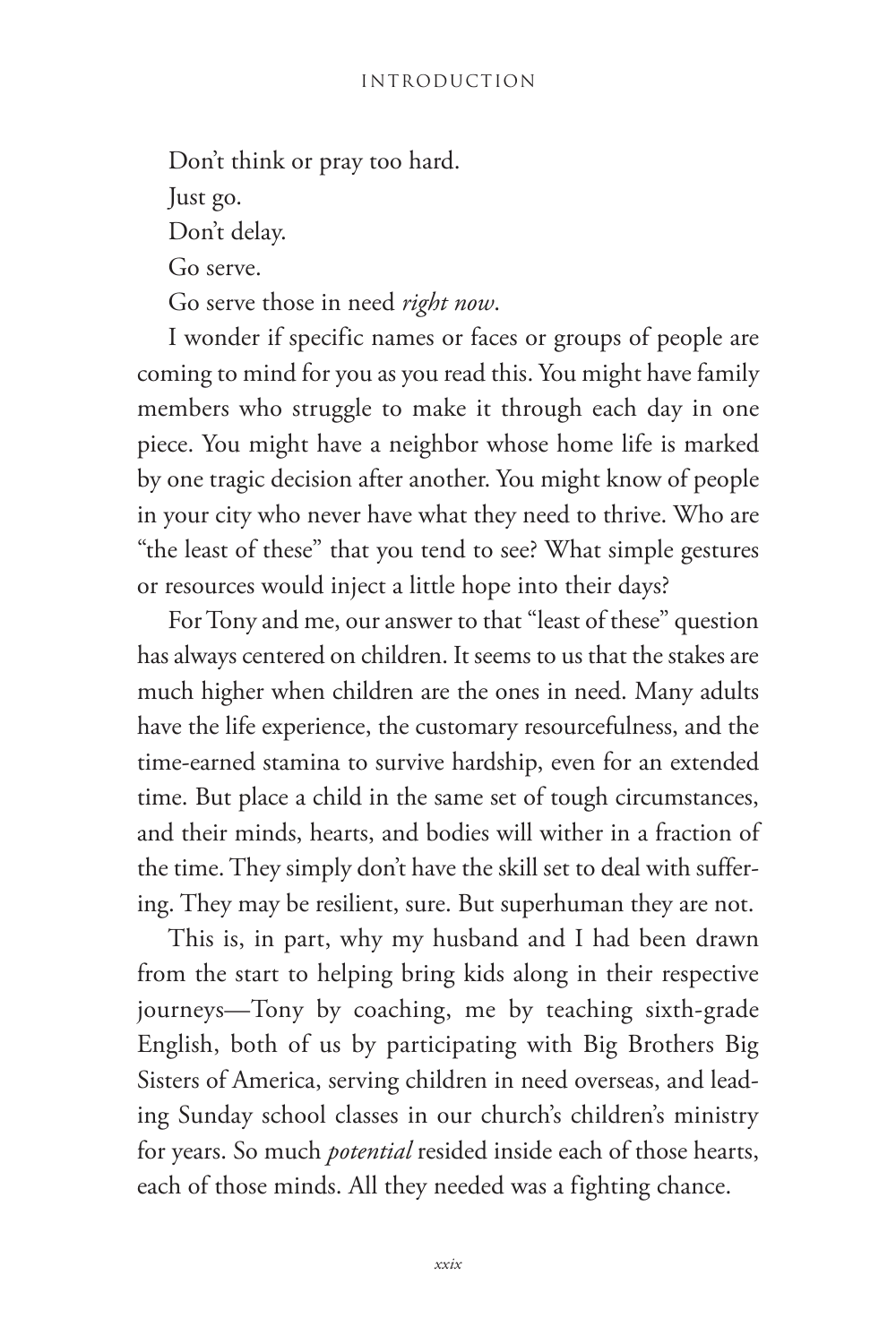We've always recognized that when you take in a child—for a brief hug or for months and months in your home— you help rewrite the code he or she is living by. In 2017, author Jason Reynolds wrote a bestseller titled *Long Way Down*. It was initially so well received that it was long-listed for the National Book Award for Young People's Literature, and once it hit the market, further awards kept rolling in. This book is about the code that urban youth live by. In the story, a boy named Will is determined to exact revenge on the person who killed his older brother, Shawn. In fact, Will heads upstairs to his family's eighth-floor apartment, retrieves the loaded gun his brother always hid in their shared bedroom, and begins the elevator ride back to the street, where he will hunt down the murderer and let retaliation have its way.

Why is this the plan? Because, according to his training, there is a three-part code you live by if you hope to survive life on the streets: part one, no crying; part two, no snitching; part three, always seek revenge. In other words, despite your suffering, hide the tears. Even if a police officer wants to help you, keep the facts to yourself. And regardless of competing morals, it's up to you to make things right.

The entirety of Reynolds's book takes place on that eightfloor elevator ride. It's a story that was evidently inspired by his own life. Reynolds had a friend get murdered on the streets and was determined to seek revenge. Would he go through with it? Would his character Will go through with it? How strong would that code prove to be?

I bring this up because it strikes at the core of why Tony and I do what we do. When children enter our presence even if temporarily—they see order normalized. They see peace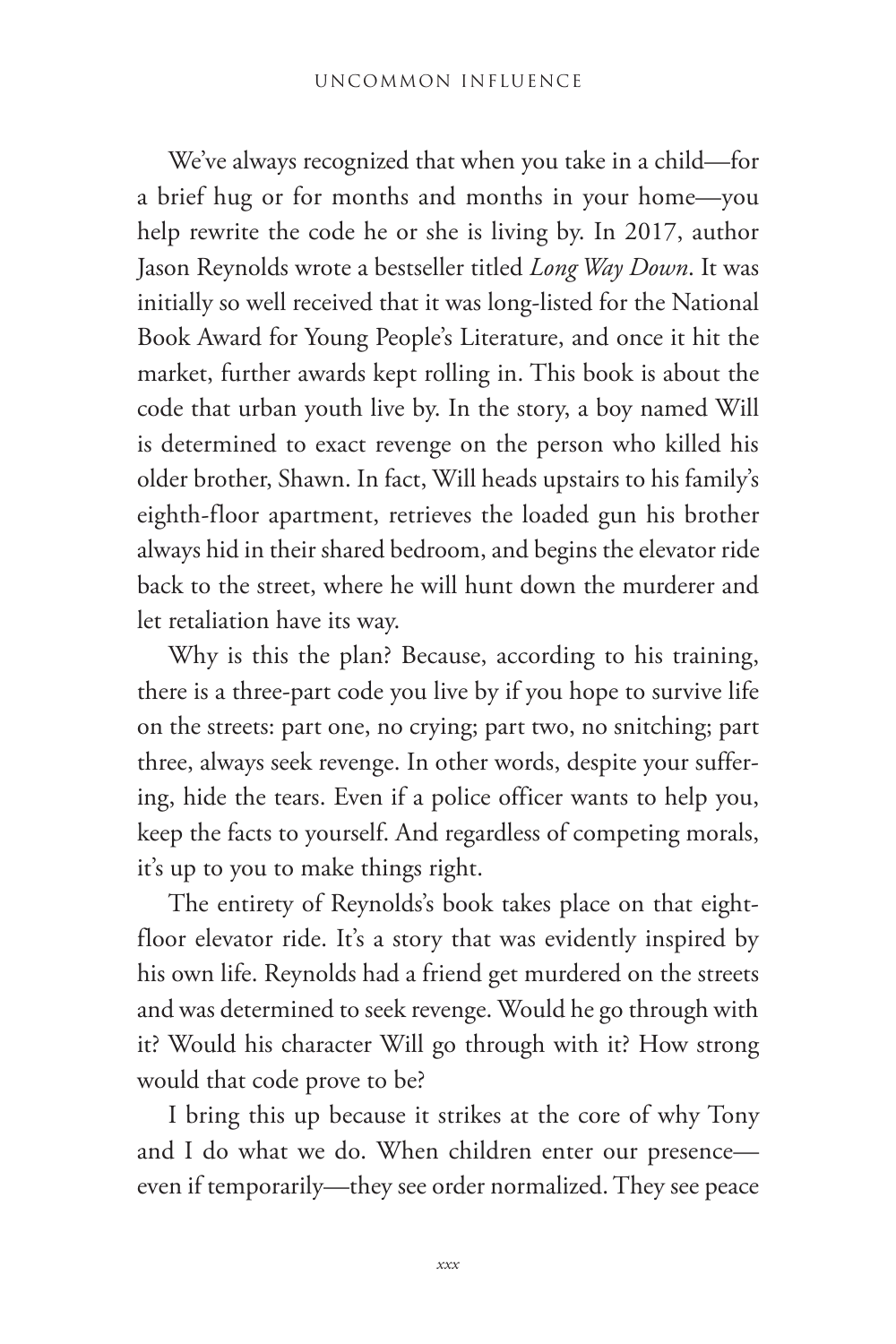normalized. They see excellence normalized. They see a husband and wife treat one another with respect and work together to solve problems and communicate in a loving manner—both with each other and with the kids in the home. For a moment, the madness they're used to is cast aside. Nobody is yelling. Nobody is cussing. Nobody is drunk or high on drugs. There are no punches thrown, no slaps sustained, no doors kicked in, no mayhem allowed to unfold. In other words, they see what's *possible* when a different sort of code is upheld.

Today, according to groups who study these things, approximately 350 million children worldwide are living in extreme poverty, which is defined as existing on less than \$1.90 per day. These boys and girls don't receive adequate nutrition. They don't receive adequate education. They don't receive adequate medical attention. They don't enjoy safety, or shelter, or peace.

In Hillsborough County, the general Tampa area of about 1.5 million people where Tony and I have lived for 25 years, at this writing, more than 2,000 kids live in out-of-home care. Of those children, just over 1,000 have been placed with a relative, about 800 have been placed in licensed foster care, between 200 and 300 live with a nonrelative of some sort, and about 225 live in group homes. The needs in each of these lives are all too real.

Not long ago, after Tony and I spent an afternoon reading our newest children's book to a school library full of second graders, the principal approached us to thank us for coming and said, "Bringing each of these kids a copy of your book was a very kind thing to do. These children don't have much, you know. A book to call their own is no small thing. . . ."

To help us understand just how under-resourced these students were, the principal went on to tell us that recently he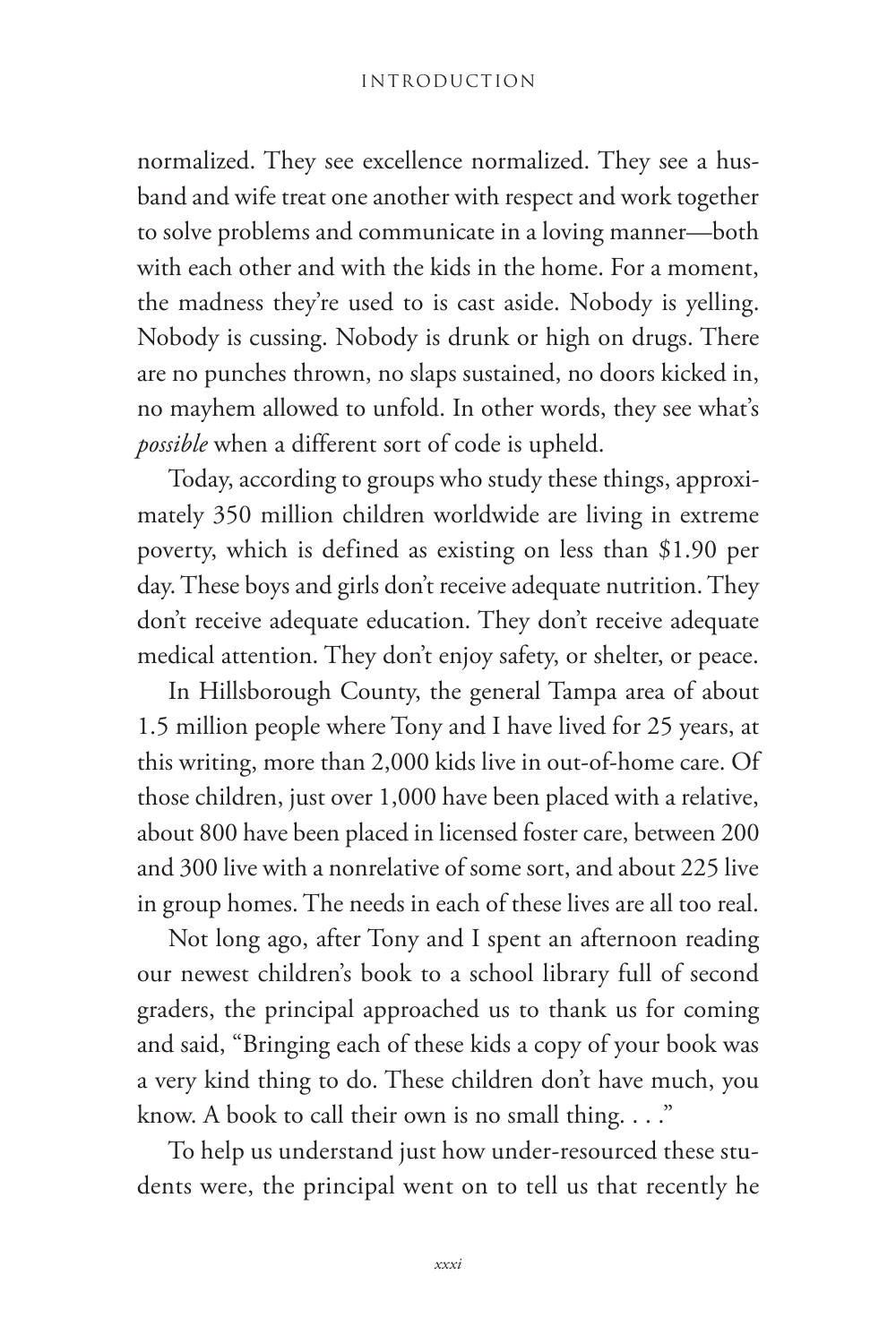and the teachers had needed to institute a "Friday-afternoon sweep" of the school each week, whereby the entire staff would scour every room in the school, looking for children who'd tucked themselves inside closets, underneath tables and desks, behind wall partitions, and beneath the bleachers in the gym.

Seeing that Tony and I weren't following the plot here, he said, "It's because this school is where 99 percent of them get their meals each day. They eat breakfast here. They eat lunch here. They get a snack here. So, on Fridays, they hide themselves away, believing that if they can be in this place on Saturdays and Sundays, they'll get food then, too."

These children weren't being fed anything nutritious at home. They would show up Monday morning utterly ravenous after two long days without food.

My heart leaped into my throat as I heard the principal explain the situation his young students faced. No child should ever go hungry in a world where abundance exists.

"But I've got to hand it to my teachers," the principal was saying. "While we can't allow students to spend weekends here, once our faculty realized the depth of the need, they banded together, pooled their dollars and cents, and started buying food for the kids to take home with them on Friday afternoons."

Roughly 350 million children worldwide are in situations just like this one, or worse. Here in my county, 2,000 boys and girls are in this predicament—a figure that is likely similar for yours.

Both of those are *really* big numbers—so big, in fact, that if we're not careful, we'll glaze right over them and assume there is nothing we can do to help. Which, in my view, would be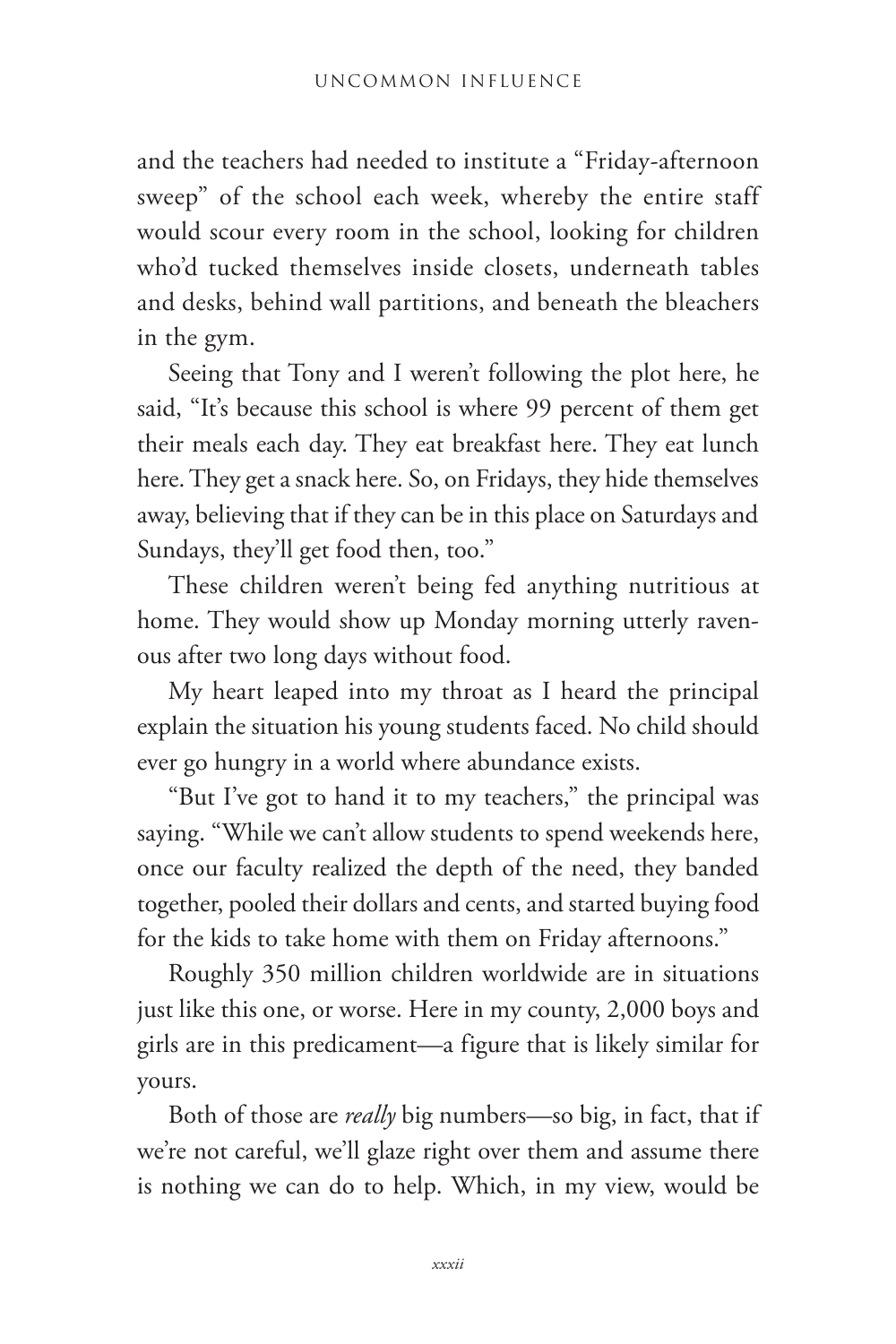a terrible misjudgment. Those statistics diminish as we come alongside one child at a time.

"Is it snack time?" Dontae said just yesterday with his infectious smile as he bounded into the room after preschool. He wrapped his arms around my midsection and buried his head in my lap.

"You're hungry again!" I said, laughing. Of *course* he was hungry again. "What are we in the mood for today?"

"Graham crackers!" he cheered, his little fist rising into the air, his chest puffing out his tiny Superman tee.

"Graham crackers it is," I said, rising to head for the kitchen, a miniature superhero nipping at my heels.

Maybe I couldn't fix the struggles his family was facing. But in those moments, as I helped get him settled in our safe home, amid the chatter and giggles of loving siblings, a plate of yummy food in front of him, I rubbed his back for a minute, thinking, *I pray this memory will matter, dear Dontae. I pray it will help you envision the life you deserve. . . .*

• • •

It's not lost on me that Tony and I never really expected to have a house full of kids. Or not *this* full, anyway. We had three children—Tiara, Jamie, and Eric—and as far as I could tell, Tony thought we were done. Three kids. Five members of the Dungy household in total. Five was a nice, round number, right?

I wasn't so sure.

When our youngest was eight, a member of Tony's coaching staff who happened to be a single man decided to adopt a son. He needed Tony's help to craft a work schedule that would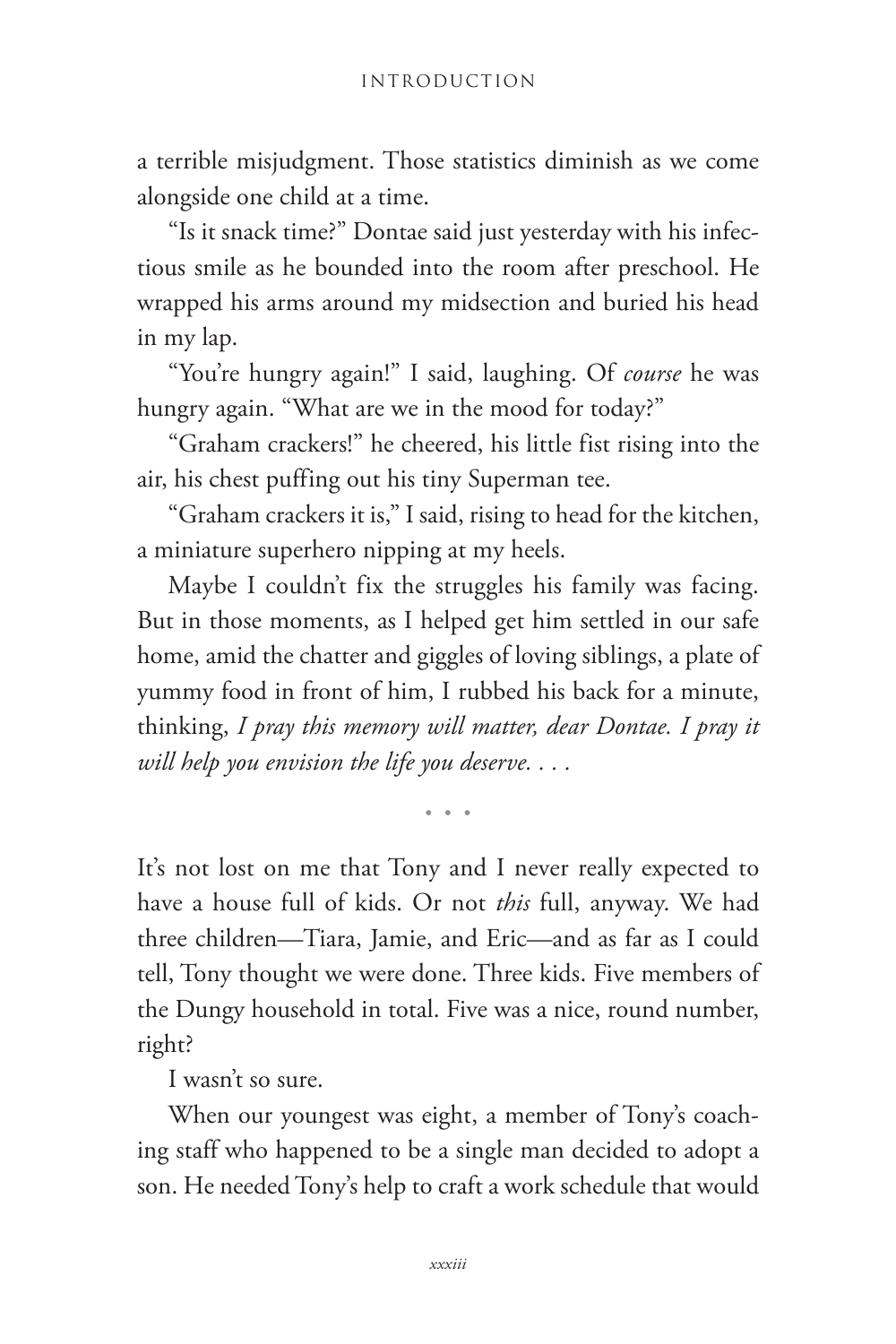allow for this major shift in his lifestyle, and he needed my help—and help from many other coaches' wives—to outfit his home and the nursery of the baby who would soon be his. The experience of helping him prepare for this new arrival was preparatory for me, too. "Tony," I said not infrequently during that season, "I think you and I should consider adopting a child."

Tony was forty-five years old at the time and worried that, given his age and the incessant demands on his time, it wasn't the right move. From a practical perspective, he had a point. But I truly believed I'd received a prompting from God to pursue adoption, and so Tony, to his credit, was all ears. I lost track of how many conversations we had across those weeks regarding how our little nuclear family would be affected by the addition of another child—an infant, no less. I leveraged every spare moment by providing Tony one more bit of information, one more piece of research, one more spiritual insight I'd gleaned. Over time, we both were led to the same conclusion: given the importance of every child to the heart of God, the practical needs that children right in our own zip code possessed, and our undeniable ability to pitch in and help, it was absolutely the right time for us to adopt. We brought home baby Jordan in August 2000, just six months after our first conversation with Heart of Adoptions, the agency that was helping us. Since then we have walked through this same process seven more times.

So far.

• • •

We've caught a lot of heat over the last many years from friends and acquaintances alike who look at Tony and me and ask,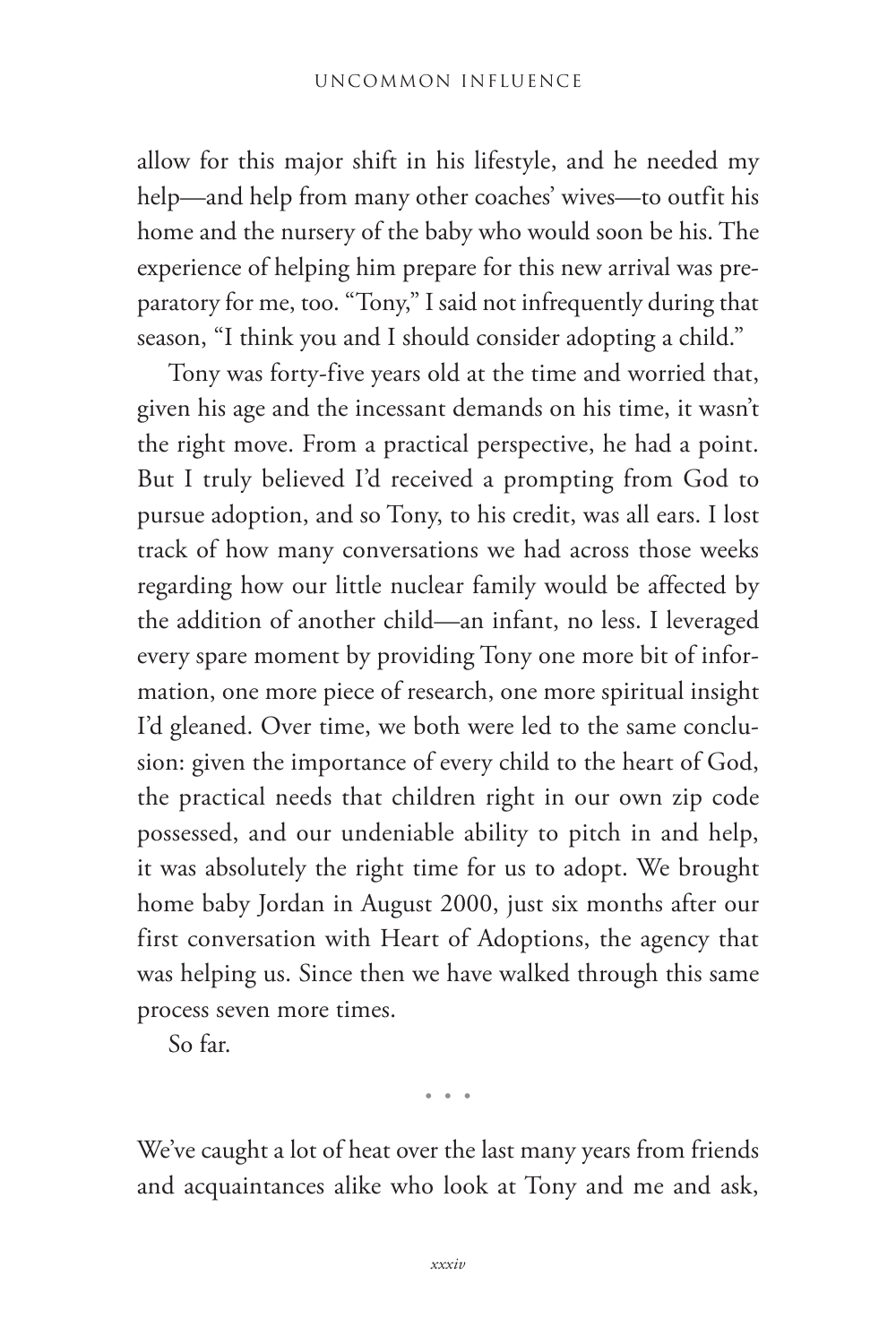"Why aren't you two just *enjoying yourselves* at this stage of life—traveling, taking up hobbies, relaxing a little, you know?"

You know what "stage of life" they mean, right? The one that says we're *old*. And given that Tony has hit the age when most people in this country officially retire and I'm not far behind him, I suppose that we aren't exactly spring chickens anymore. But I figure that if there is one way to stay young, it is by surrounding ourselves with youth. And, boy, do we have plenty of that around. Perhaps this was my own parents' life strategy, seeing as they fostered children well into their seventies. My grandmother Jessie Johnson had laid that course a generation earlier. She lost her husband from her first marriage to rheumatic fever when he was only thirty-two years old, but despite her terrible grief, she *still* took in children who weren't her own. She remarried, and she and her husband established their home as a rooming house, as it was called back then, for anyone who needed a place to stay for a day, a week, a month. My grandmother would cook for those people and love on them until they could get back on their feet, find decent work, and move on. She lived to be ninety-six years old and took in down-on-their-luck adults and plentiful foster kids well into her eighties.

By way of response to those friends and acquaintances, I always throw a question right back: "What on earth could be more enjoyable than what we're doing now?"

Listen, I know that some people dream of being my age because they think that *then* they will be able to travel the world or buy their dream house or lease the swanky new car. They think they'll finally be able to golf five days a week or read on the beach for hours without being interrupted or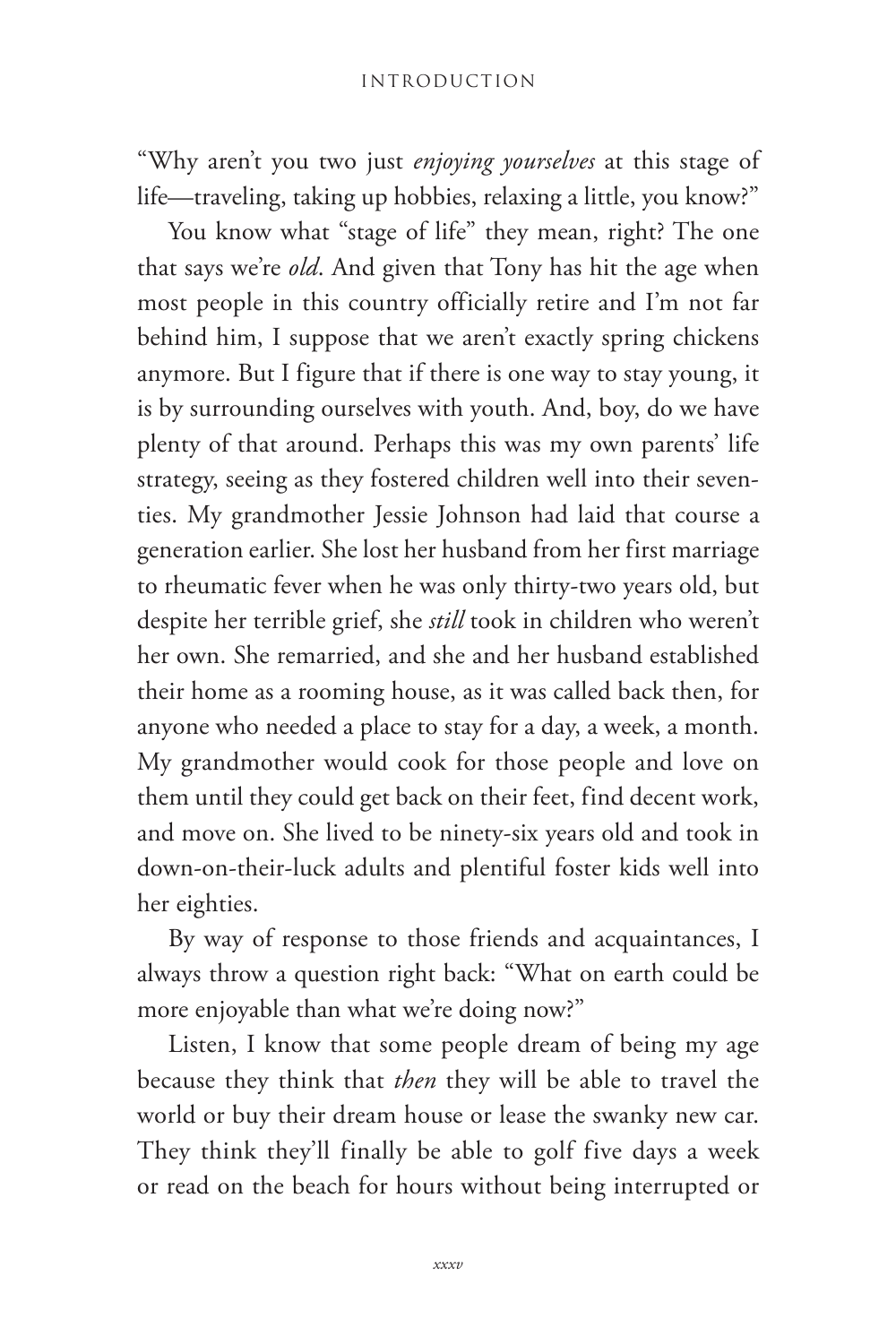build that designer wardrobe they've always hoped to have. (To that last one, I should tell you that my sweet daughter Jade decided this past Mother's Day to make all the other kids and Tony pitch in to buy me a designer handbag, and while I was incredibly moved by the gesture, I had to ask Jade for coaching on how to wear it, and with what. Unless we're talking about running shoes, my attire intelligence is blissfully low.) They think that simply *accessorizing* their life will magically make it more fulfilling, despite their soul knowing full well that it won't.

What will satisfy?

What enjoyment will actually last?

• • •

I've always treasured time spent reading the Gospel accounts in Scripture—Matthew, Mark, Luke, and John—because it's there that Jesus gets to speak for himself. We don't just read *about* him in those four books; we read words spoken *from* him— from his mind, his heart, his mouth. A favorite passage for Tony and me alike is found in Mark 8, when Jesus is predicting his death for his disciples. "Then Jesus began to tell them that the Son of Man must suffer many terrible things and be rejected by the elders, the leading priests, and the teachers of religious law. He would be killed, but three days later he would rise from the dead," verse 31 says. "As he talked about this openly with his disciples, Peter took him aside and began to reprimand him for saying such things" (v. 32).

Jesus turned to his disciples, rebuked Peter for his lack of perspective, and told the onlookers who had surrounded him to hear his teaching: "If any of you wants to be my follower,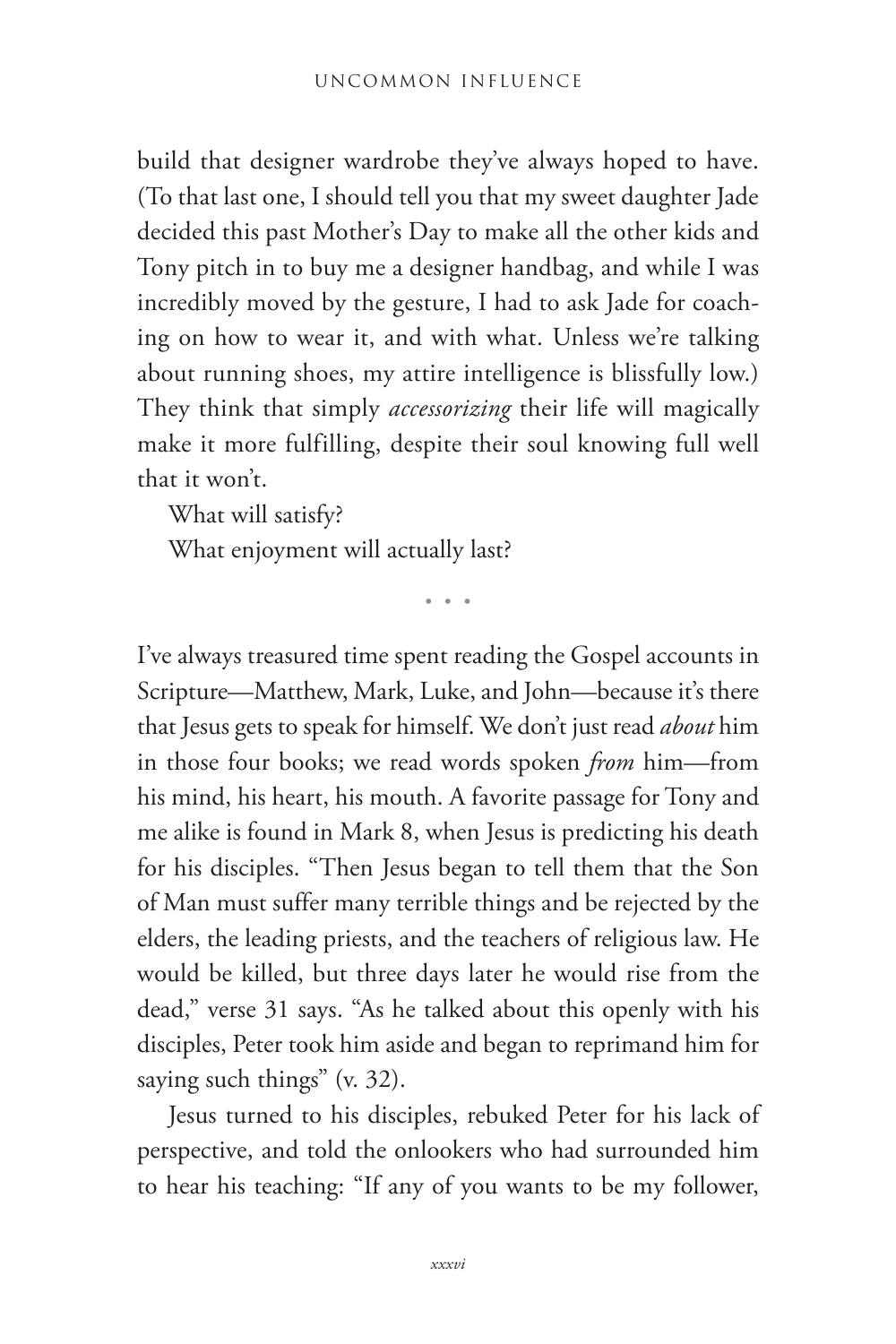you must give up your own way, take up your cross, and follow me. If you try to hang on to your life, you will lose it. But if you give up your life for my sake and for the sake of the Good News, you will save it" (vv. 34-35).

Then Jesus delivered this powerful pair of questions: "What do you benefit if you gain the whole world but lose your own soul? Is anything worth more than your soul?" (vv. 36-37).

He didn't wait for answers to those questions that day, instead concluding his message with a sobering reminder to them— and also to us. "If anyone is ashamed of me and my message in these adulterous and sinful days," he said, "the Son of Man will be ashamed of that person when he returns in the glory of his Father with the holy angels" (v. 38).

I think of the fleeting enjoyment of the best this broken world can offer, and I reflexively shake my head. *Uh-uh. Not for me. Not with so much on the line.*

Everyone else can have the dream house, the dream car, the string of dream vacations. You know what my dream is? It's Oprah calling me up one day and inviting me to her house for a lovely interview about the importance of caring for kids, only to blow my mind partway through our little chat by having all fifty or sixty of the children we've fostered along the way pop out and yell, "Surprise!"

I would laugh so hard at the sight of those precious faces that I'd dissolve into a puddle of tears. So many decades. So many memories. So much love.

I'd gather them up one by one into the tightest bear hug I could muster. I would look into each set of eyes: *Are you happy? Are you healthy? Are you whole?* I would introduce them, one to another. And then I'd praise my God in heaven above.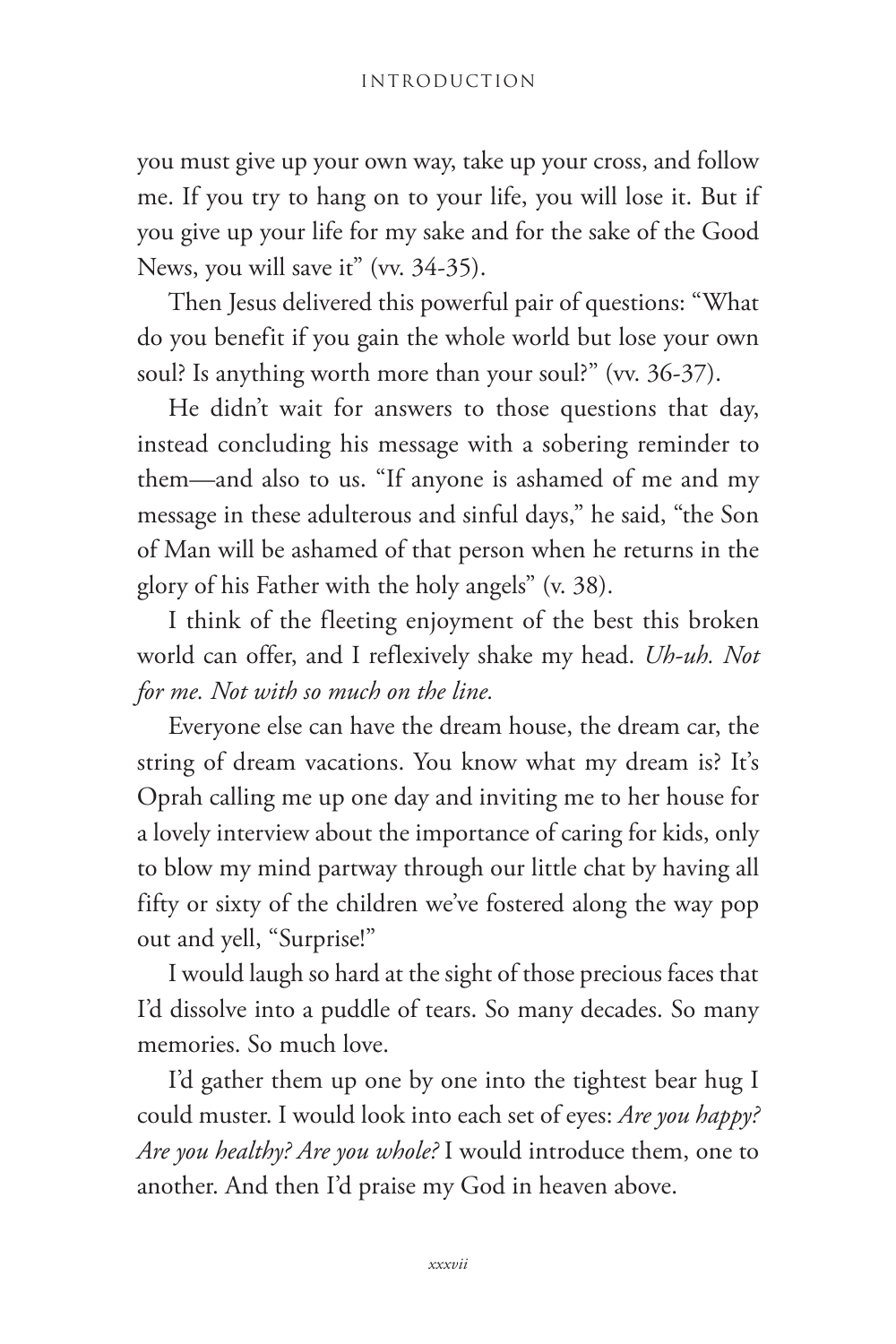"Look at this life you've given me!" I'd tell him. "Look at this life you've given *us*."

Tony and I would come down from that emotional and spiritual high exactly never. Never! Can you imagine that glorious scene?

And you want to tell me there's something more *enjoyable* than filling out that crowd still more?

I dare you to even try. If there is one thing I know for sure in life, it is that the only way to know fulfillment is to totally give that life away.

And so, this book.

• • •

When Tony and I sat down to begin outlining the book you now hold in your hands, we had one main mission: we wanted to go back and revisit the handful of ways that God had prompted us to "give up our lives" for his sake along the way. What were the choices he'd asked us to make, and how had those various decisions led us to where we are today?

Those choices form the backbone for the chapters you're about to read, and while our yeses obviously have centered on serving children in need, once we jotted them down, we realized that they could apply to any sphere of service imaginable. In other words, our mission isn't pushing you to get trained for foster-care parenting and set your gaze on adopting kids who need forever homes. Rather, we hope that by sitting with the intentional choices we've made, and perhaps making a few of them in your own life, you will be better positioned to fulfill the specific service role that God has in store for *you*. And that the journey will be a great one for you.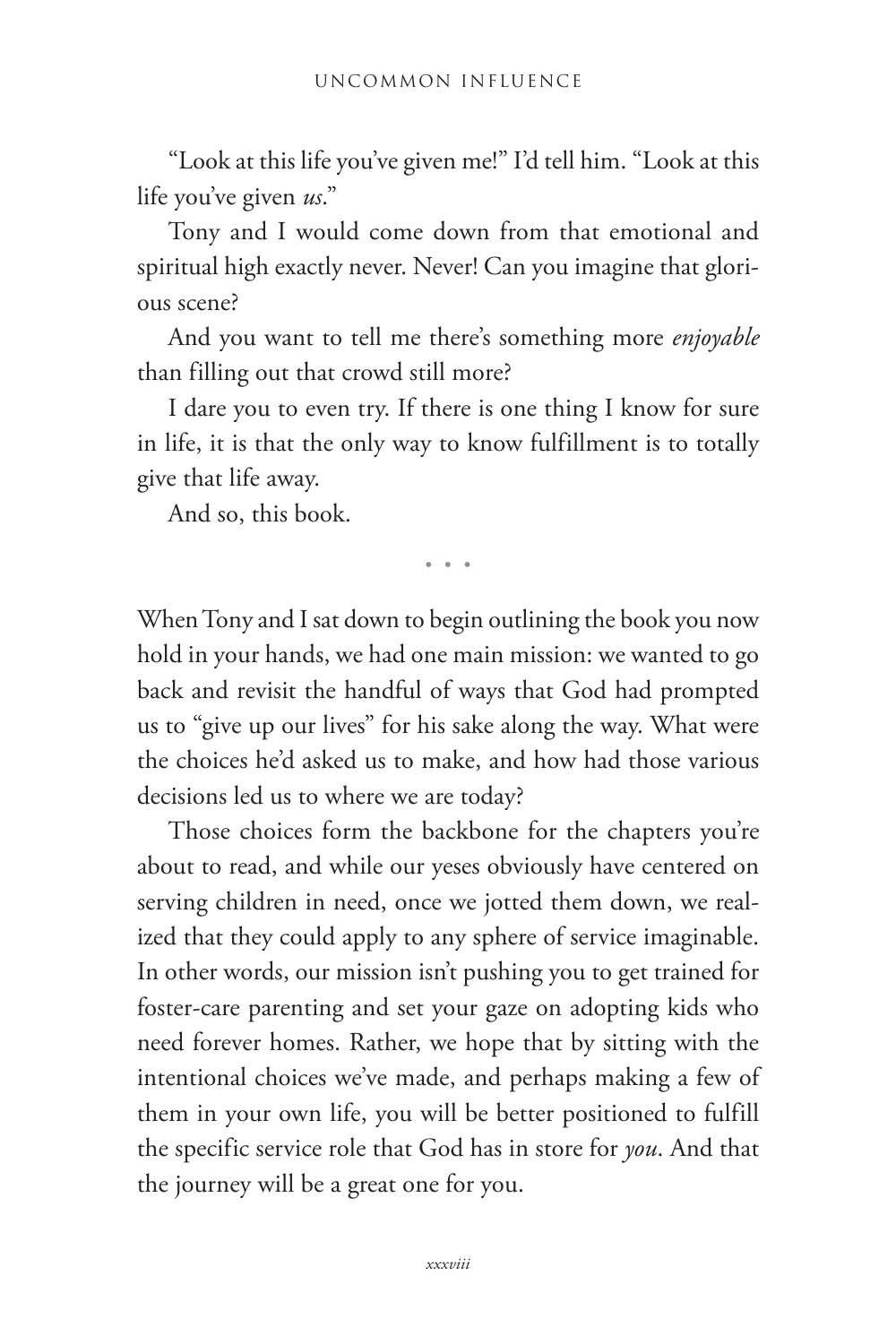## <span id="page-39-0"></span>1 BIG GOD

Choose to See Divinity

### Tony

"What's the best advice you've ever been given?" Media outlets often have fun with this question, compiling answers from people of all walks of life, and the results are pretty inspiring to read. A few that have stood out to me along the way:

"Whatever you do, give it your all."

"The way someone treats you says more about them than about you."

"Your word is your bond."

"Nothing in life is free."

"Listen more than you speak."

"Don't harbor resentment. Holding on to bitterness is like drinking poison and expecting the other person to die."

For me, topping the list of the best advice I've ever received has to be a bit of wisdom from Chuck Noll, the first coach I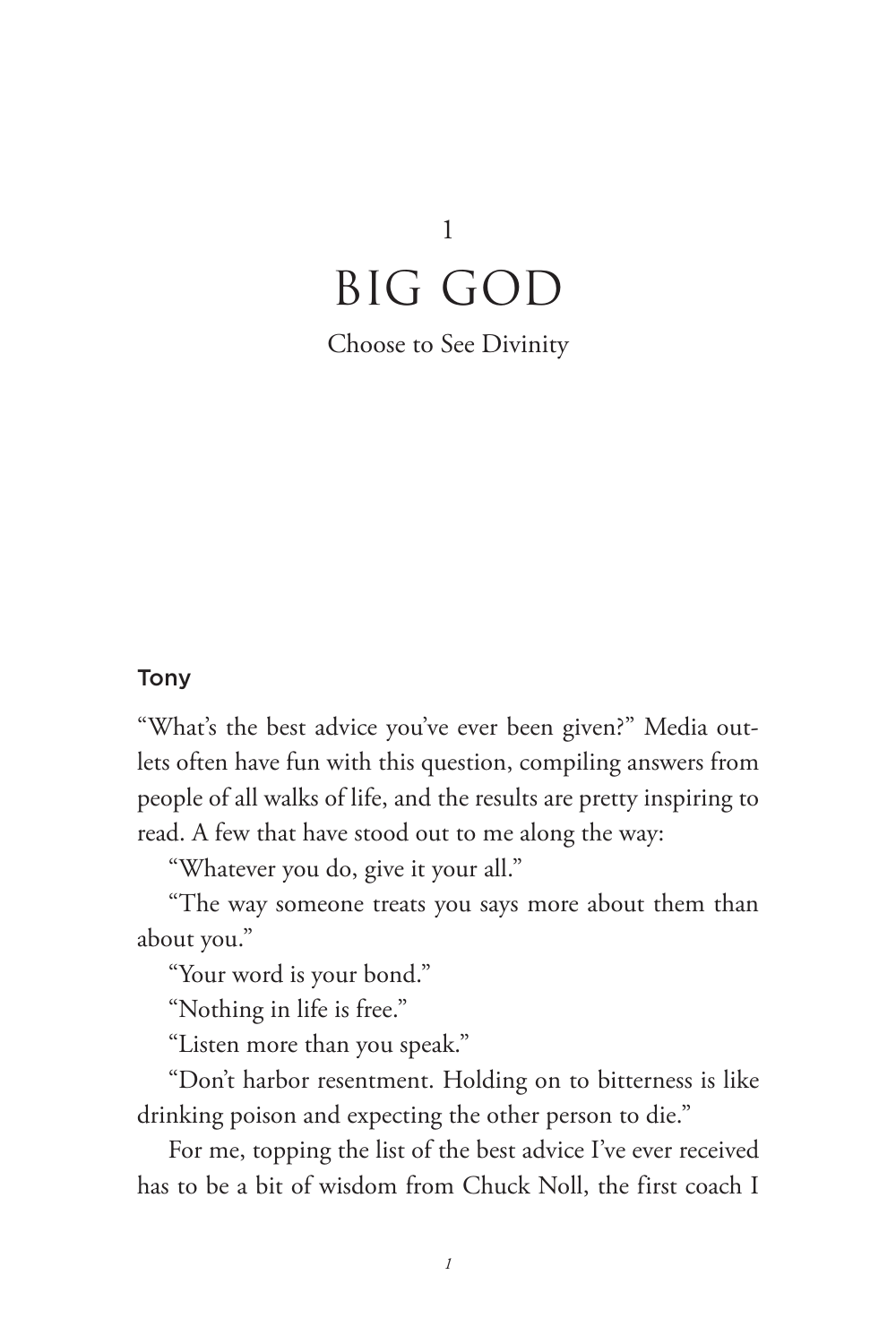played for in the NFL. I had just arrived in Pittsburgh, green as summertime grass, and was overjoyed to finally be able to chase my dream. I'd played football all my life but only had my sights set on going pro for a couple of years. At last, I'd made it. I'd arrived. I was actually going to be *paid* to play ball—that is, if I could secure a spot on the team. Millions of kids grow up wanting to gain entry onto the fields I'd be playing on, and the fact that I could become part of the tiny percentage of people who actually made it there caused my head to swim. I couldn't wait for Coach Noll to divulge the secret to making the cut.

You can imagine how disillusioning it was for me, then, when Coach gathered all us guys, sat us down, quieted us with his serious gaze, and said, "Gentlemen, welcome to the NFL. It's true: for many of you, playing football is about to be your official profession, but don't ever let it take over your life. Football is a profession. It is not a purpose. Big difference between the two. Do *not* make football your whole life. It is not your purpose. You have to find your purpose somewhere else."

I reflexively shook my head. *Huh?* We'd all finally gotten to the pinnacle, to a real NFL field, and now we were supposed to somehow downplay that accomplishment? I was dumbfounded. Coach's input broadsided me that day, but I tucked his words away. Years later, they'd come to mind again, and by then, I'd know what they meant.

• • •

I've had the opportunity to meet and talk with thousands and thousands of people over the years— just the nature of the work I've done. And almost without exception, whenever I've broached the subject of someone's purpose in life, they look at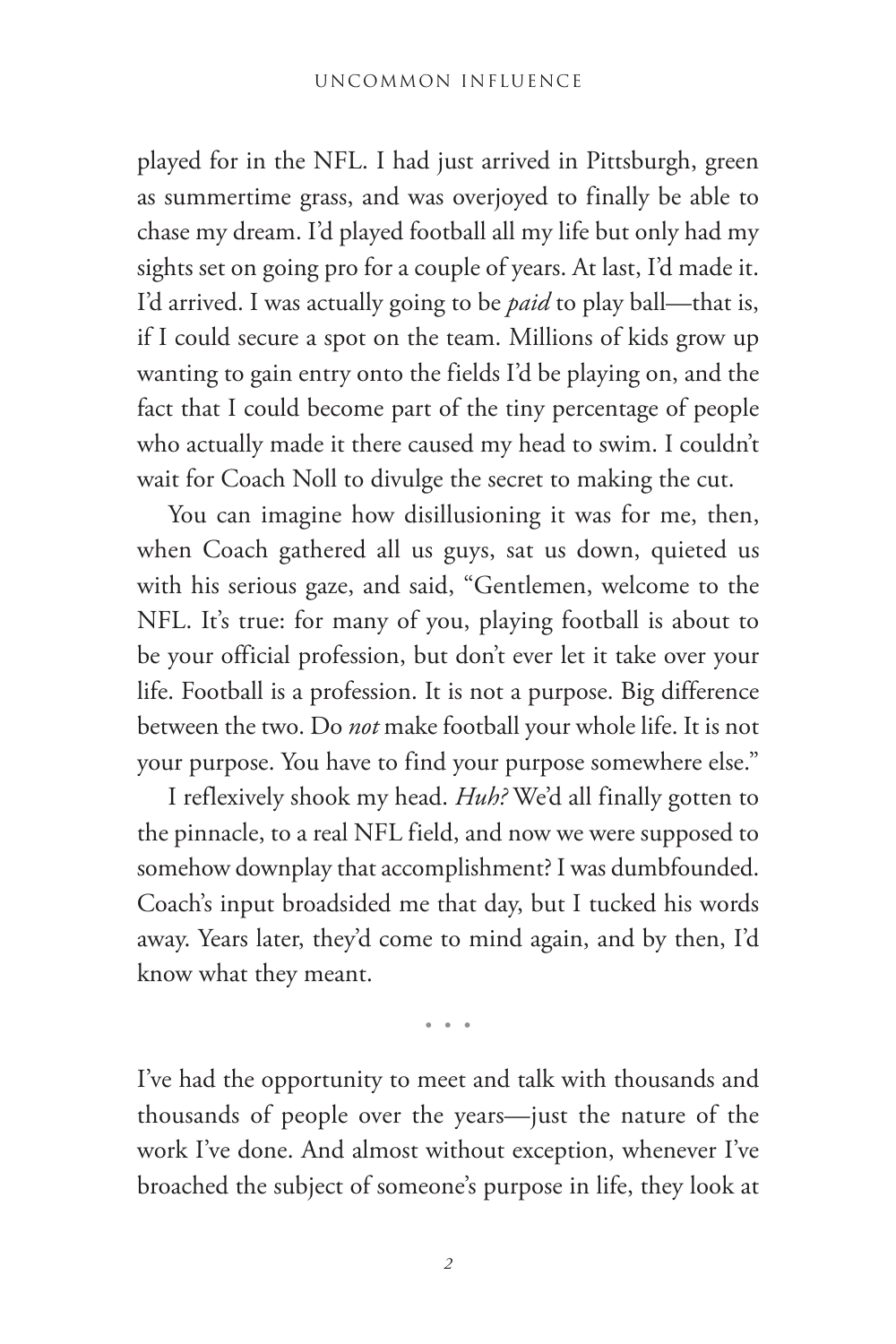me like I've sprouted an extra eye. It's easy for people to tell me their profession— it's usually the first thing we ask someone, in fact. We find out their name and then instinctively say, "So what do you do?"

"I work in accounting," they say in response.

Or "I'm an optometrist."

Or "I work for the city."

Or "I'm still in school."

But while these answers can give us insight into how people spend their waking hours, they tell me nothing about the core of who they are. They reveal nothing about someone's *purpose* in life. Think of it this way: your profession is what you do, while your purpose is why you do it. Coach Noll's point to us first-year guys that day was that while it was fine to be professional football players, unless we had a driving motivation that went beyond racking up accolades and wins, we'd end up with a lackluster existence. We'd give everything to what was essentially a three- to five-year detour in life and be left empty-handed in the end.

When thinking about something as lofty as our life's purpose, I find it helpful to break it down a little right from the start. There are basically two ways of looking at purpose; keep reading to see which one better reflects your view.

In one camp, we have those who would say the world is theirs for the making. All that exists around them is raw material; how they form that raw material into the thing we call "life" is up to them. They are in charge of making meaning of the material; in other words, they are responsible for coming up with their purpose on their own.

In the other camp, we have those who would say, "No, there's a better way than that." They believe that the world already has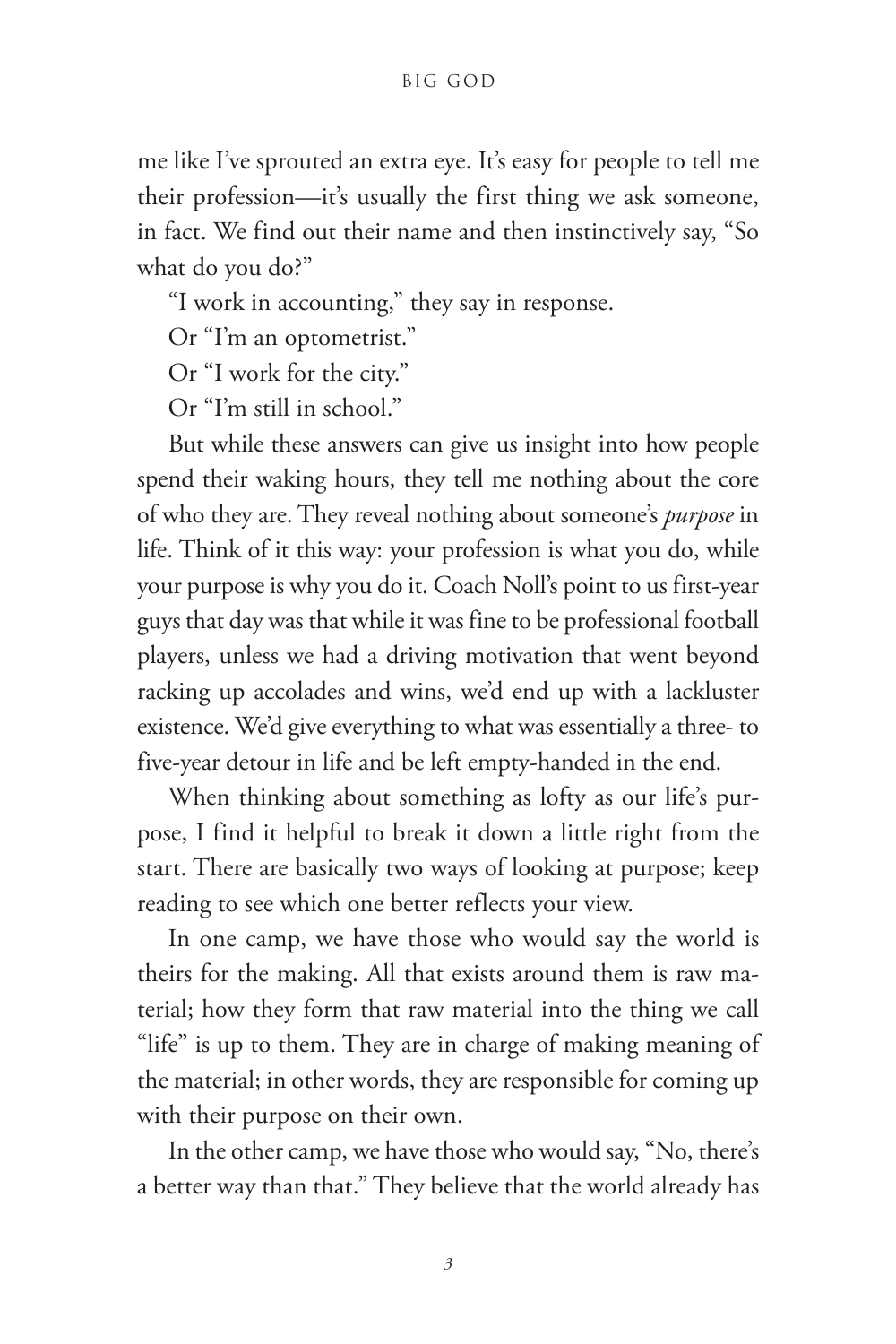a given order and a given meaning, and that their only role in this whole deal is discovering that order and meaning and shaping their lives in conformity to it.

You can probably guess that the second camp is where Lauren and I like to hang out. Both of us were raised by parents grandparents, too, for that matter—who staked their claim on the idea that Creator God established everything in the natural world (including us humans) and purposed it from the start. The Genesis account of how the earth and everything in it came to be was sacred text to our parents because it bore out this belief that people are *special*. "So God created human beings in his own image," Genesis 1:27 confirms. "In the image of God he created them; male and female he created them."

All people are handcrafted in the image of God—*imago Dei*—and as such, they are set apart from the rest of creation. They are distinctive. They are God's crown. Because of this, passages like the apostle Paul's reminder to the church at Ephesus in Ephesians 1:3-8 were turned over like gems in the homes of our youth, carefully scrutinized, highly valued, tightly held. Those verses say,

All praise to God, the Father of our Lord Jesus Christ, who has blessed us with every spiritual blessing in the heavenly realms because we are united with Christ. Even before he made the world, God loved us and chose us in Christ to be holy and without fault in his eyes. God decided in advance to adopt us into his own family by bringing us to himself through Jesus Christ. This is what he wanted to do, and it gave him great pleasure. So we praise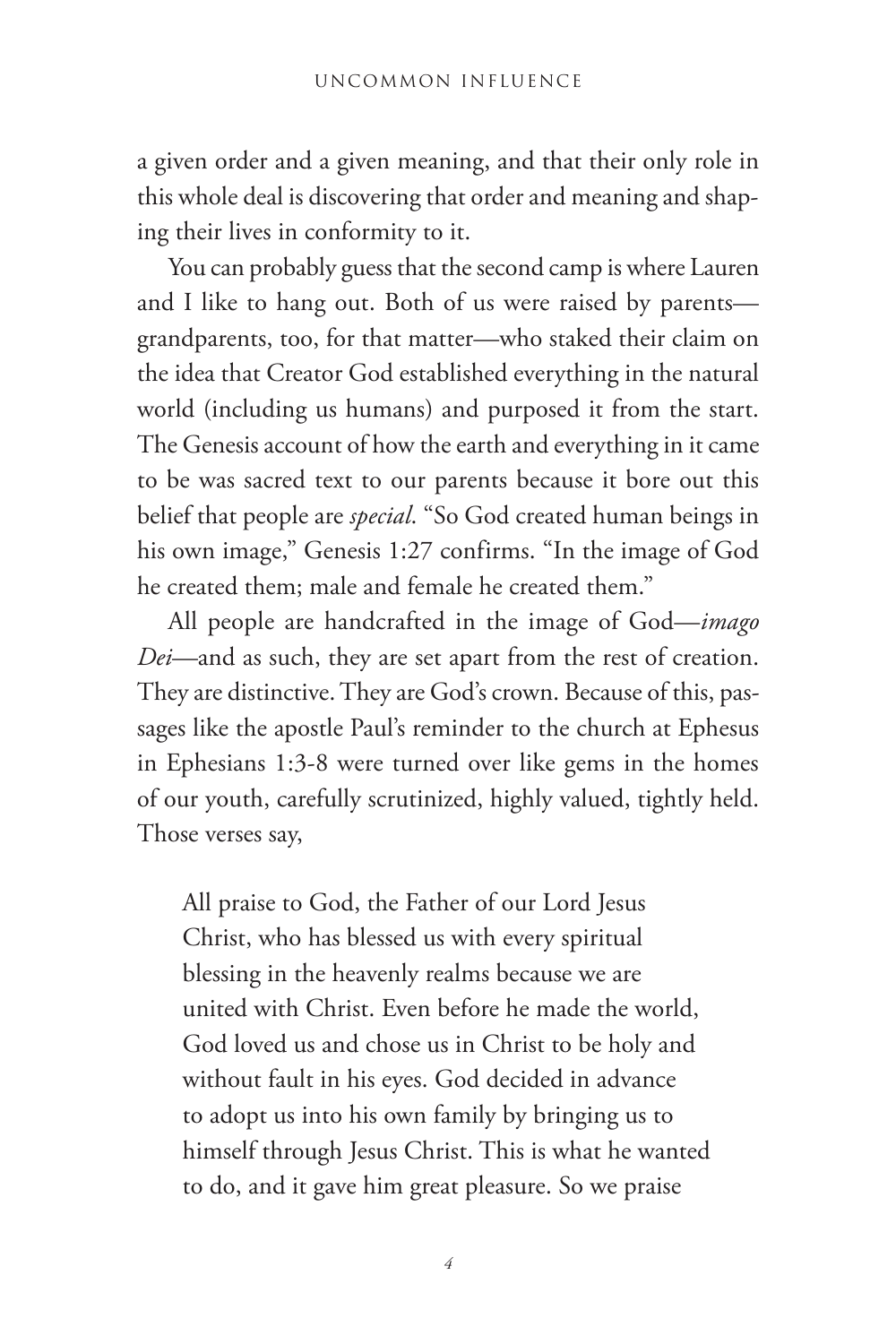#### Big God

God for the glorious grace he has poured out on us who belong to his dear Son. He is so rich in kindness and grace that he purchased our freedom with the blood of his Son and forgave our sins. He has showered his kindness on us, along with all wisdom and understanding.

There is a God, that passage confirms, and he knows us by name. Before he set the intricacies of the world in motion, he moved intentionally toward us. He loved us. He chose us. He forgave us. And there's this part, which I love: he *decided in advance* to welcome us into his family (v. 5) by making a way for our sinfulness to be made right.

Lauren mentioned in the book's introduction that over the years she and I have established various parameters for our lives that make day-to-day operations a little easier in the Dungy household, and if I had to cite the one reason why things are running pretty smoothly for us still today, it's that we have predecided the important stuff of life. I think it reflects the heart of our heavenly Father when we decide some things "in advance," just as God did in adopting us as his daughters and sons. In the same way that God decided in advance to pursue communion with us, the first pre-decision that Lauren and I made as a couple was to pursue communion with him. The first of our choices? It's to see God at work at every turn.

• • •

I've always loved the Old Testament character of Joshua, who served as Moses' right hand before taking over leadership of the nation of Israel himself. We know from that passing of the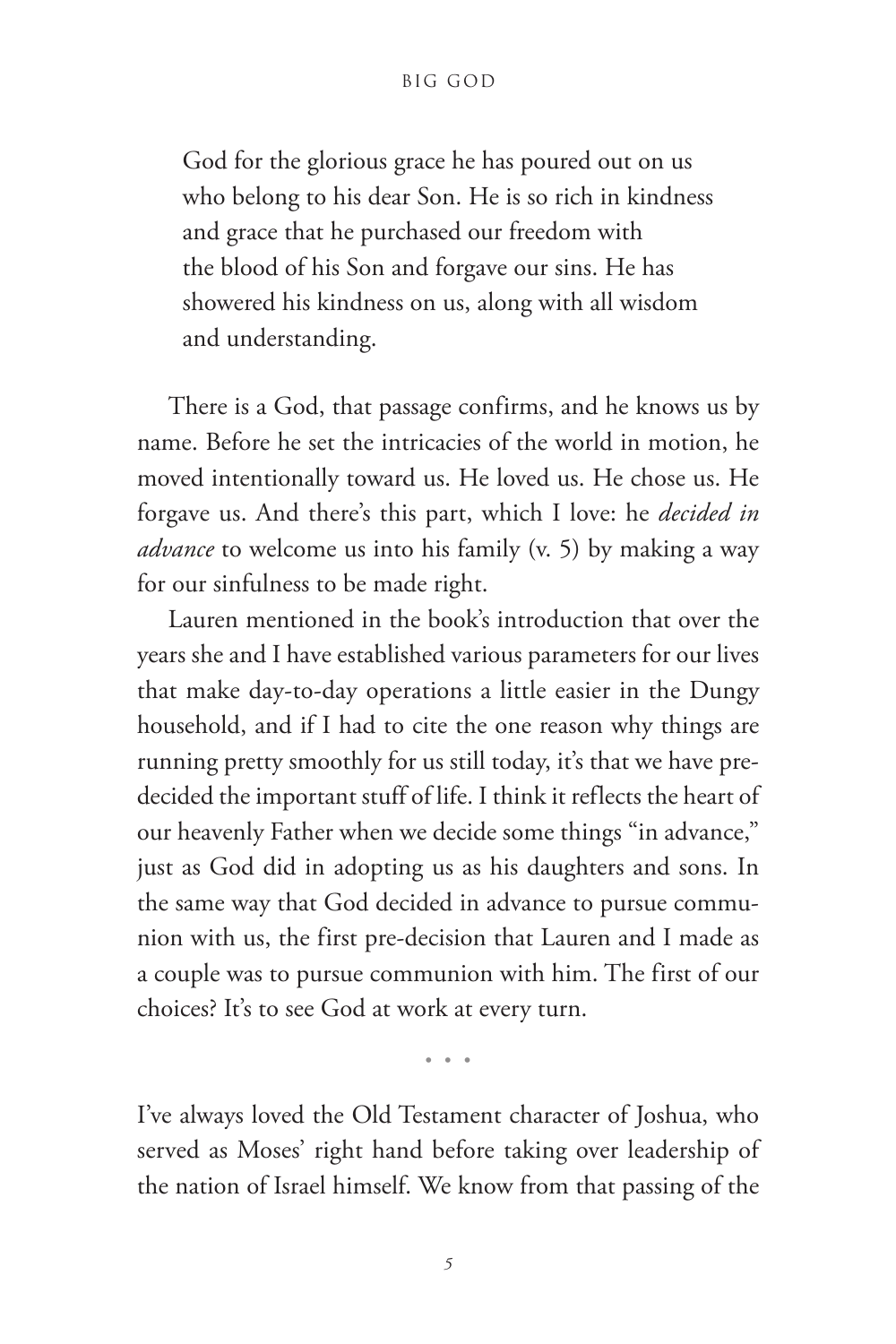baton that Joshua must have been daunted by his new responsibilities, which would include getting the Israelites across the Jordan River and into the famed Promised Land. "No one will be able to stand against you as long as you live," God promised Joshua as he got going on this new mission. "For I will be with you as I was with Moses. I will not fail you or abandon you" (Joshua 1:5).

Even so, Joshua was unnerved. He'd spent so much time working for Moses— which, by definition, meant working toward the mission of reaching the Promised Land— that to think about entering that place without his mentor must have seemed all wrong. Not to mention undoable. In quick succession, God told Joshua to trust his—God's—presence and power instead of his own. "Be strong and courageous," God said in Joshua 1:6. "Be strong and very courageous," he repeated one verse later. "Be careful to obey all the instructions Moses gave you. Do not deviate from them, turning either to the right or to the left. Then you will be successful in everything you do" (v. 7).

God reminded Joshua to study his Scriptures, meditating on them "day and night" so the young leader would be careful to do everything in them and so he could be prosperous and successful (v. 8). Then, in verse 9, God reminded Joshua that he wasn't alone in life, saying, "The Lord your God is with you wherever you go."

It was God who was at work among his people.

All Joshua had to do was follow God's plan.

This is a clear picture of the kind of life Lauren and I want to live—a life of uncommon influence. Like Joshua, we want to be people who bring our weaknesses to God so his strength can shine brighter still. We want to hear clearly from our Father. We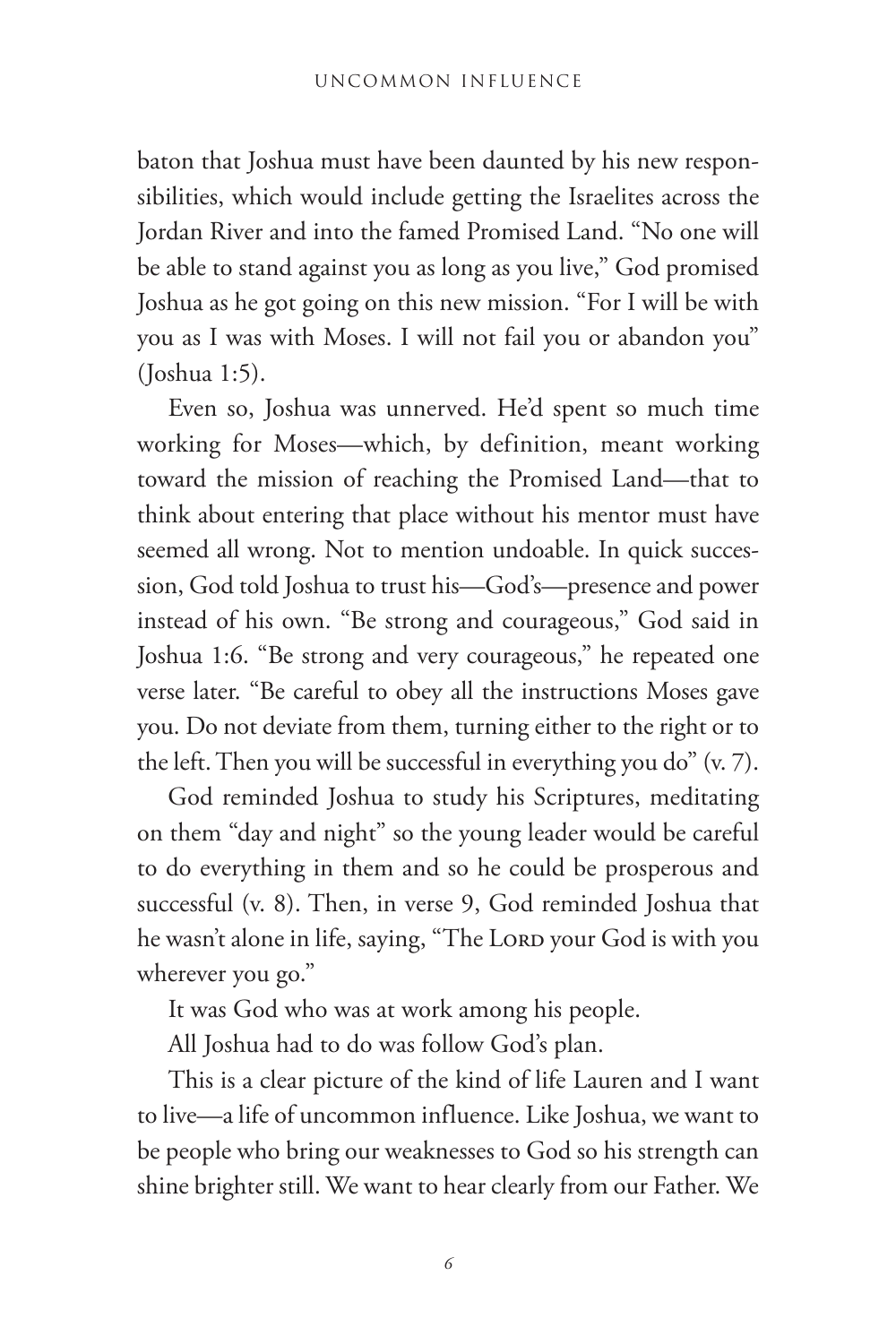#### Big God

want to put our trust squarely in him. We want to help others take steps along God's path of righteousness. And then, upon achieving whatever it is that God has asked us to achieve, we want to push pause on all that laudable activity and thank the One who made everything work.

Another way of saying it: we want our life purpose to center on knowing God well so that we can also help make God known.

• • •

Despite the Pittsburgh Steelers' ruthless on- field reputation when I joined them in 1977—this was back in the day when their defensive line, led to four Super Bowl victories in six years by Mean Joe Green, was known as the Steel Curtain—it was there on that team that I found God. I'd "given my life" to the Lord years prior, when I was nine or ten years old. But in terms of truly surrendering my day-to-day world to his authority and authorship, I realized I hadn't trusted God with much of anything until a few fully devoted Steelers showed me how.

I noticed something special about those guys right from the start. Their demeanor was different, their words were life giving, and their energy level was off the charts every single day. They were real role models for me of faithfulness, righteousness, and joy. As I hung around them, I started becoming more like them. They taught me to prioritize daily Bible reading, extended times of private prayer, and weekly Bible studies. But more than anything else, they showed me how to serve others not by what they said to me but by what they did. Over the twenty-four months that I played for Pittsburgh, those players taught me that it wasn't enough to say I believed in God or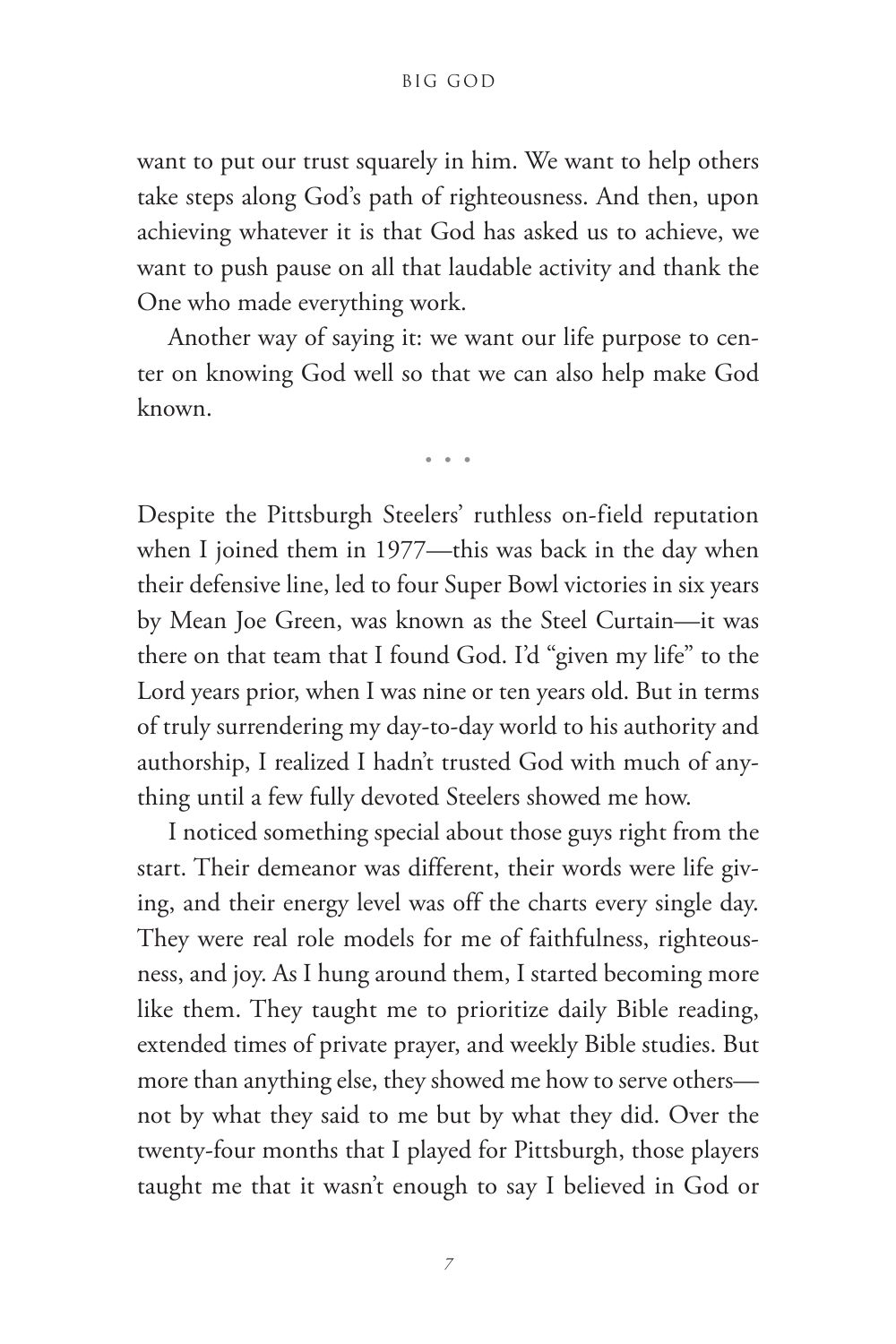that I was a Christian. I needed to back those words up with actions—consistently, enthusiastically, sacrificially. They helped me see that if I went ahead and put these spiritual stakes in the ground, life would work better for me. As a result of putting God in first place in my life, my self-concept would be sharpened, my compassion for other people's struggles would deepen, and my desire to join God in his work to right the wrongs in the world would expand.

Fortunately, I followed them, and once I headed down that path, I never once looked back. By the time I met Lauren, I was deeply rooted in this lifestyle, and given that her passion for this way of life had been growing for years, as a couple we immediately bore fruit. It's fruit you can bear as well: you can learn to see yourself as God sees you. You can learn to see others as God sees them. And you can learn to spot serving opportunities that God longs for you to seize. These are the spiritual stakes I'm going to ask you to plant today. Not only will they make life work better for you, but they will help you influence those you come across for the better too.

## **SEE YOURSELF AS GOD SEES YOU**

During that magical 2006 season in Indianapolis that resulted in a Super Bowl victory for our team, our guys hit a real rough patch. We'd had a 9–0 start to the season, which was fantastic, but then came a couple of close losses where we didn't play our best. That was followed by a catastrophe, a 44 to 17 loss to Jacksonville in December that felt like a knockout punch. It wasn't just an everyday loss; that defeat dashed our hopes for getting the top seed and a first- round bye in the playoffs. In one game's time, we'd fallen from the number one seed to number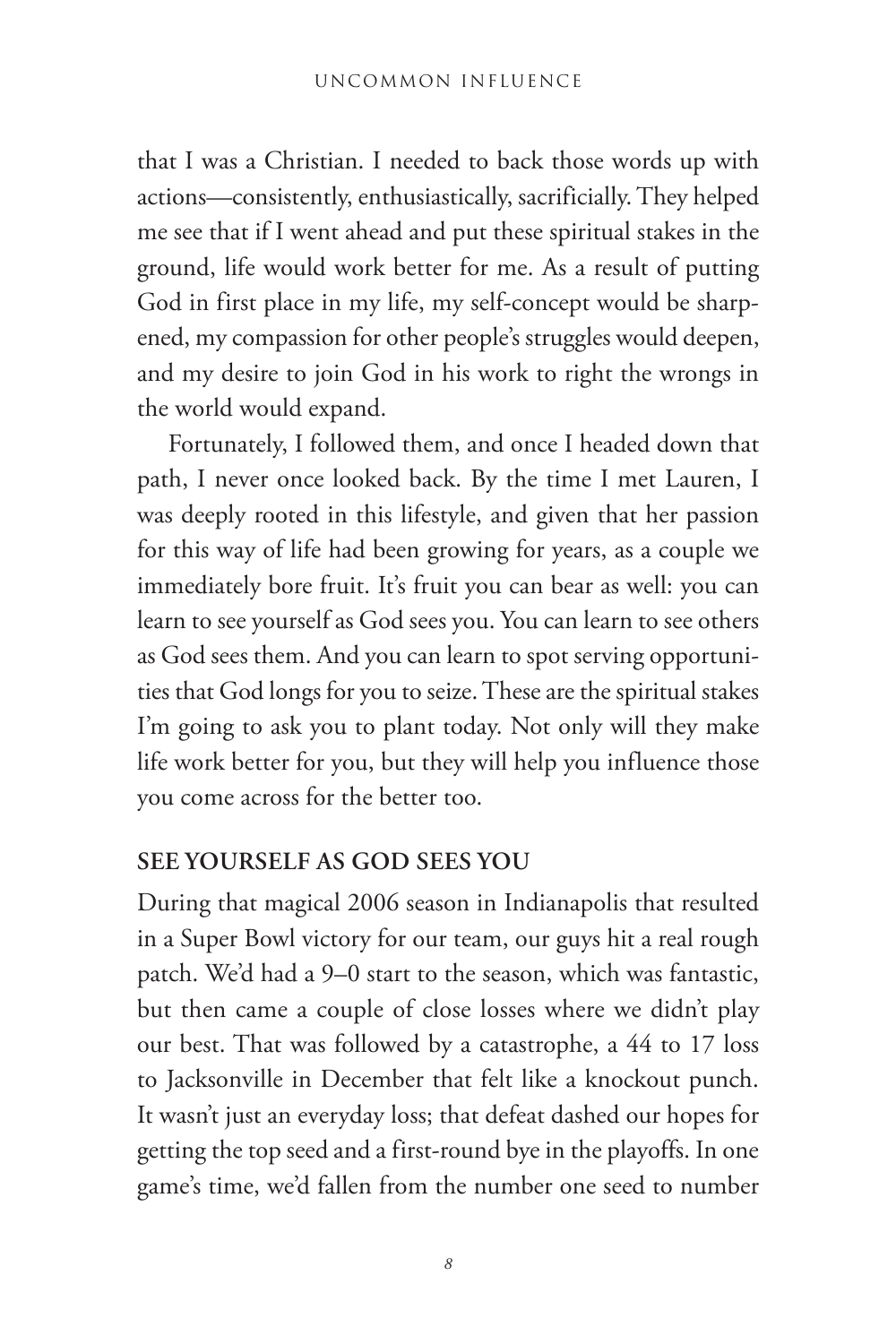three, and despite our noteworthy start to the season, some were saying that this was it for the Colts.

It was embarrassing.

It was demoralizing.

The team looked at me expectantly in the locker room after the Jacksonville game. Something big was surely about to go down.

But that's not at all what occurred.

"We're not making any sweeping changes," I remember telling the team. "We're not bringing in any new players. We're not altering any major assignments. Nobody will be riding through those doors on a white horse to rescue us. We're not tapping some savior here."

I told the guys that the only thing we'd be doing going forward that season was getting back in touch with who we truly were. Allowing nearly four hundred rushing yards? Manning completing only half of his fifty passes? Assignment errors, mental breakdowns, sloppy play? We were more connected than what we'd shown on the field. We were tougher than we'd played. We were far more disciplined than we'd looked. This wasn't who we were. I told them the solution was simple—but not easy: we had to get back to our identity. We had spent six years constructing a team based on executing fundamentals, working hard, and fighting for each other. At our core, that's who we were, and this was no time to abandon our plan. There was nothing earth-shattering in my message. I offered not a magic formula but a stubborn determination to follow the plan.

We spent the next half hour talking as a team about what we'd been working toward, about the various pieces that we'd put in place to help us reach our goals, and wouldn't you know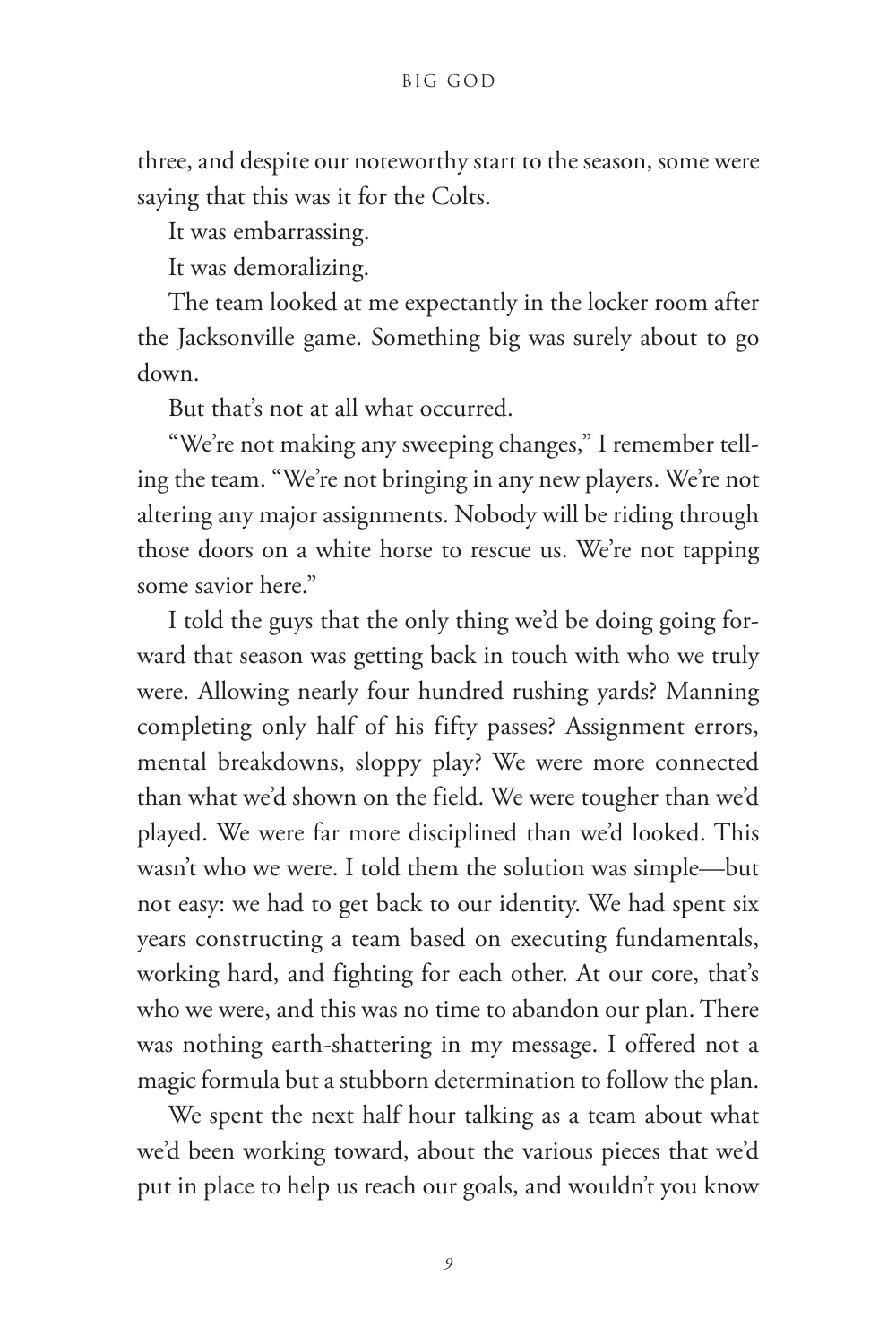it— six weeks later, we were hoisting the Vince Lombardi Trophy, leaving many football "experts" shaking their heads over the wonder of it all.

It is no exaggeration to say that when we whisper this first yes in life—yes to God's existence, yes to God's sovereignty, yes to God's ongoing activity in and through our lives— we can rest assured that we will always, always win. Granted, it won't always *feel* like we're winning. There will be trials. There will be tribulations. There will be setbacks. There will be struggles that all but take our breath away. But we will live to tell about these wrestling matches. These losses won't take us out, as long as we follow the plan—God's plan.

• • •

The apostle Paul, writing to believers in Corinth who were having trouble keeping their faith in God alive, reminded them that God "made this light shine in our hearts so we could know the glory of God that is seen in the face of Jesus Christ. We now have this light shining in our hearts, but we ourselves are like fragile clay jars containing this great treasure. This makes it clear that our great power is from God, not from ourselves" (2 Corinthians 4:6-7).

Then Paul continued: "We are pressed on every side by troubles, but we are not crushed. We are perplexed, but not driven to despair. We are hunted down, but never abandoned by God. We get knocked down, but we are not destroyed" (vv. 8-9).

I can't tell you how many times Lauren and I have felt knocked down by life, several of which we'll talk about in the pages to come. To know that such experiences simply *cannot destroy* the people who have tucked themselves under God's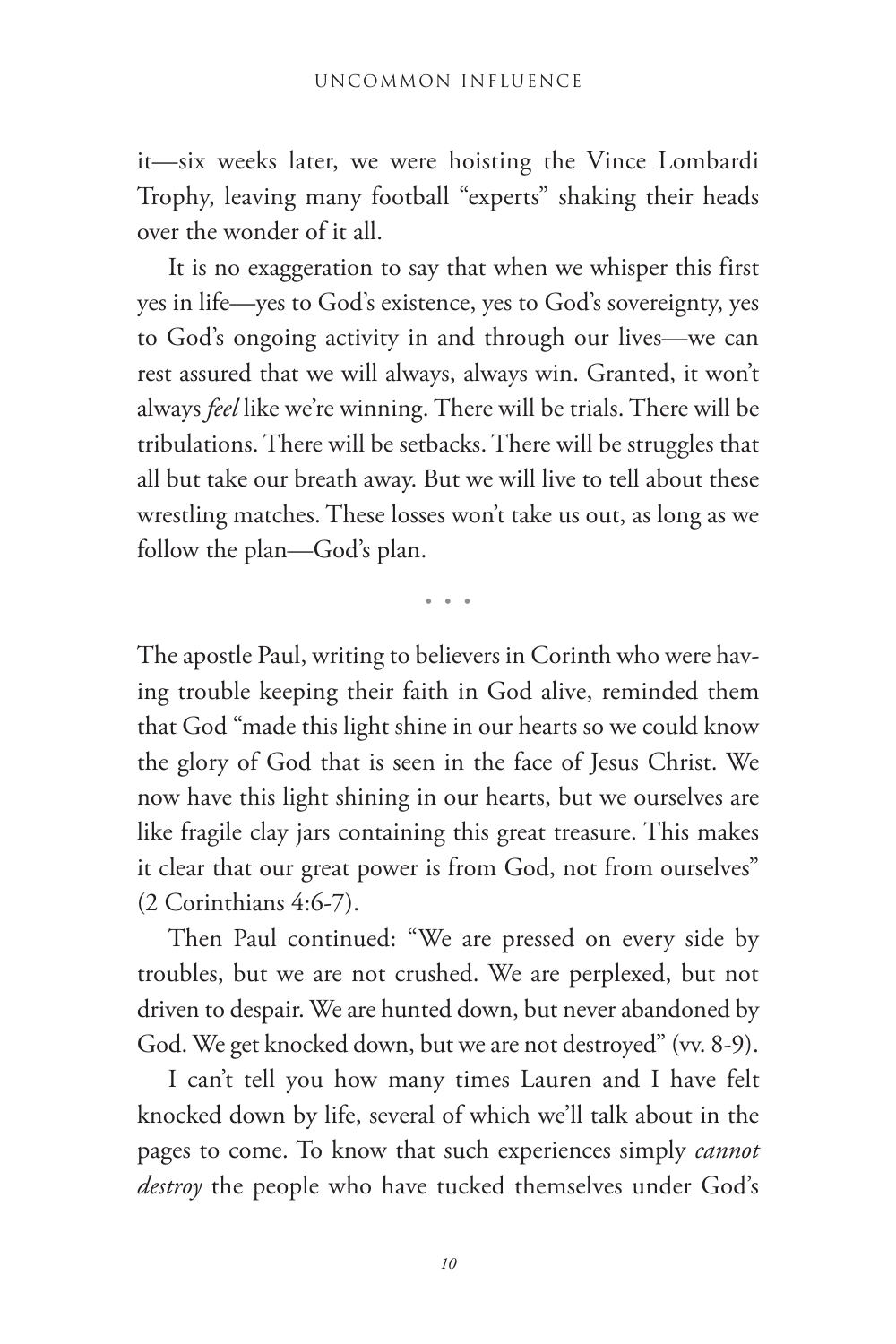mighty wing has been a great comfort to us, and I suspect you'll find that truth comforting too. Just as Joshua was heartened by God's reminder that he is always with us, defending us, fighting our battles for us, seeing to it that we make it through whatever trials we face, Lauren and I garner great strength from knowing that God is on our side.

In the face of crushing burdens, we can be strong.

In the face of fearsome circumstances, we can be courageous.

When we stay tethered to our real identity, we can, as Paul promised in Philippians 4:13, "do everything" by the power of "Christ, who gives [us] strength."

So what is that *real identity*? Throughout Scripture, it's described in a variety of ways. Here are a few that have been most helpful to me over the years:

- We are accepted by Christ for the glory of God (see Romans 15:7).
- Those of us who have believed and accepted Jesus have been given the right to become God's children (see John 1:12).
- Once we are in Christ, "we are no longer slaves to sin" (see Romans 6:6).
- We are made complete by our "union with Christ, who is the head over every ruler and authority" (see Colossians 2:10).

In Christ, we are accepted. In Christ, we are embraced as daughters and sons of God. In Christ, we are freed from destructive patterns. In Christ, we are made totally and utterly *complete*. Regardless of who you are, where you've been, what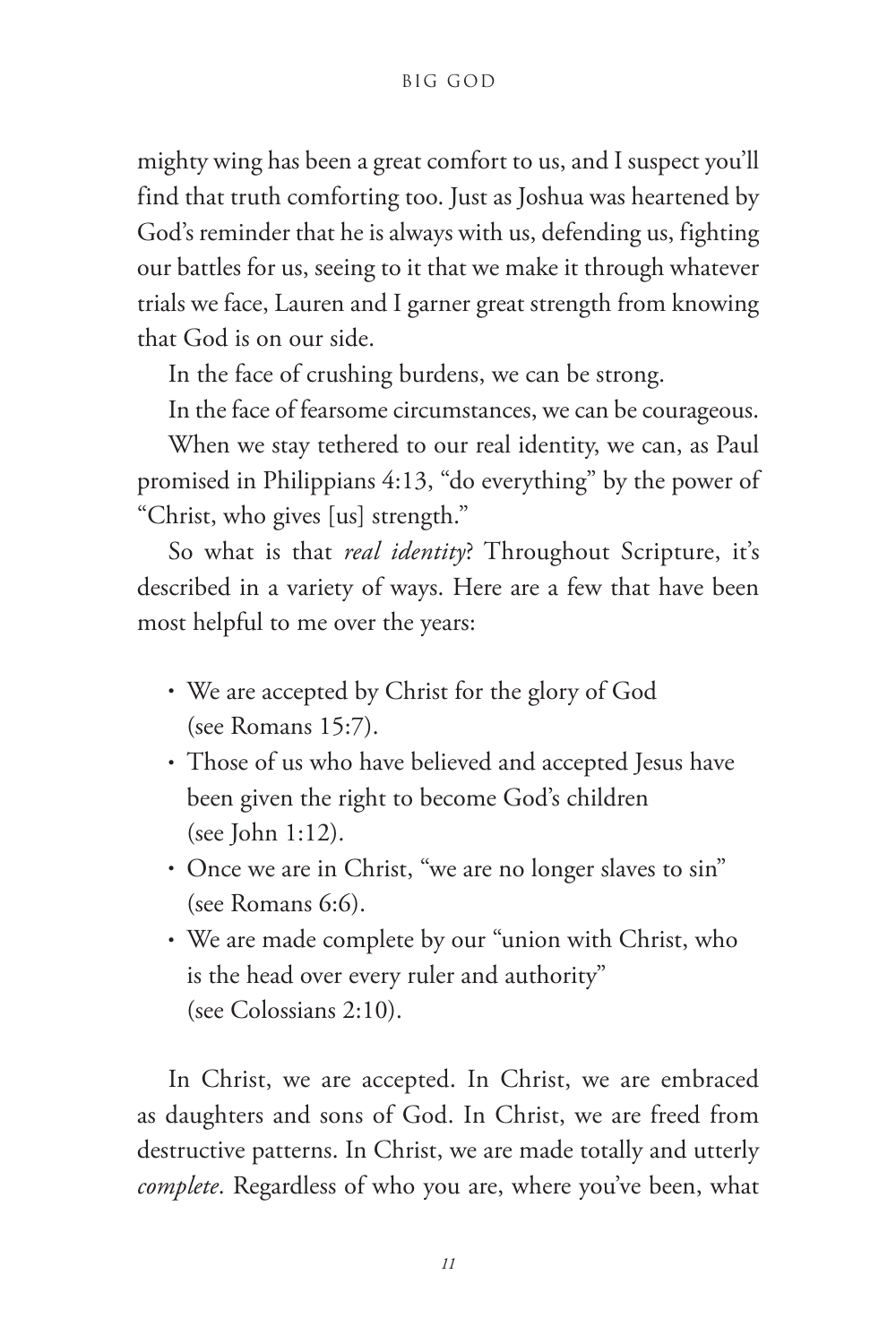you've done, and how you feel about all those things, this is very good news. No longer do we have to strive for acceptance. No longer do we have to hustle for approval. No longer do we have to writhe in the self-defeat that always accompanies chronic sin. No longer do we have to live fractured and fragmented lives. When we say yes to God—his existence, his eminence, his expert care for our lives—we say yes to a form of ourselves we've never seen before. This new model—this divinely transformed version of ourselves—is empowered by the Creator of the universe and, as such, can do things we simply cannot do on our own.

• • •

As I made my way through my adolescent years, I was so driven by the competitive nature of sports—basketball, primarily, but also football and track—that I got myself in trouble now and then. I was this way in school, too, I guess, always pushing for the A, thinking that my GPA or being accepted into a certain college would show everyone that I was smart. But anyway, in athletics, I'm not proud to say that this drive to succeed made me a pretty insufferable guy. I hated to lose, because I wanted to prove to everyone that I was the best athlete they had ever seen. And worse than that, I was a know-it-all. I had the answer to every problem my team faced, and I wasn't afraid to let them know what it was. I even up and quit the football team one year because I was offended by something my coach had said. You get the idea.

I was a hothead.

A sore loser.

A sore winner as well, truth be told.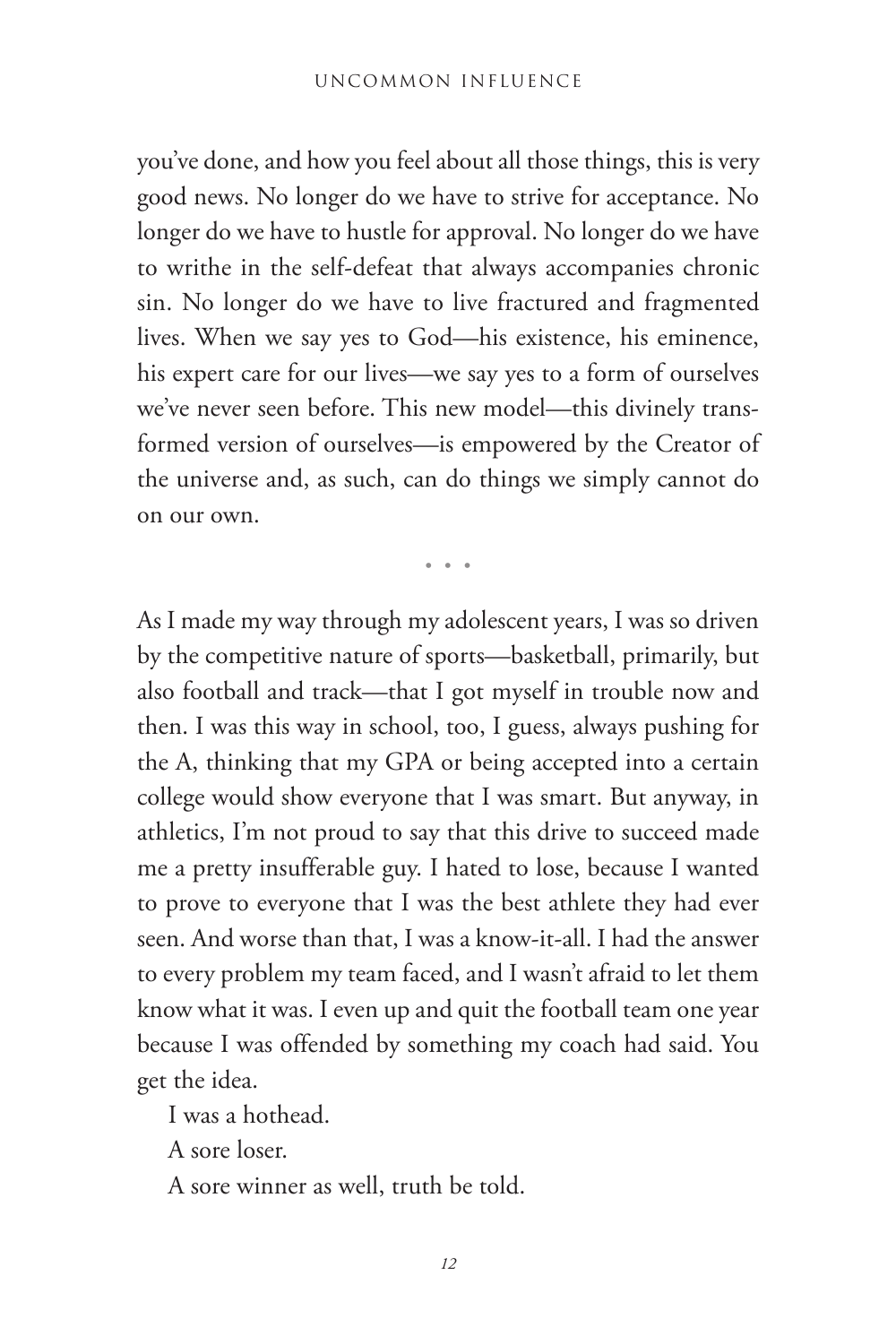### Big God

Those traits followed me through high school and college, but more times than not, my boorish behavior was written off as the "competitive" nature of a talented player. In my case, it was not so much competitiveness as it was immaturity. I needed to grow up some.

Interestingly, once I got a few years of maturity on me, graduated from high school, allowed college to smooth some of my rough edges, and met those Steelers my rookie year in the NFL, things began to shift. The truth of my identity began to sink in: that I was accepted and approved, that I was no longer a slave to sin. I began to understand that because I was "in Christ," I was whole and holy and healthy and secure. I didn't have to prove anything to anyone. I had all that I needed in God, and I could start living like that was true. I was still ultracompetitive. I just had a new approach to competing now.

In the same way that drawing a fussy baby into your chest allows your calm, steady heartbeat to lower the heart rate of that upset child, each time I chose to draw strength from God's reservoir instead of mustering power of my own, all that amperage I'd been carrying around would settle down in me. The wildfire blazing through my nostrils, my mind, my veins, would supernaturally start to burn out. I still had the drive to win—make no mistake about that. But now I realized I could win without leaving a path of destruction in my wake.

I wonder if you can relate.

Maybe you, too, have seen some tendencies in your attitude or actions that are a little . . . out of control. Maybe your "passion" has started spilling over into rage-fueled outbursts toward the people you care about most. Perhaps the desire for excellence at work has morphed into a standard of perfection that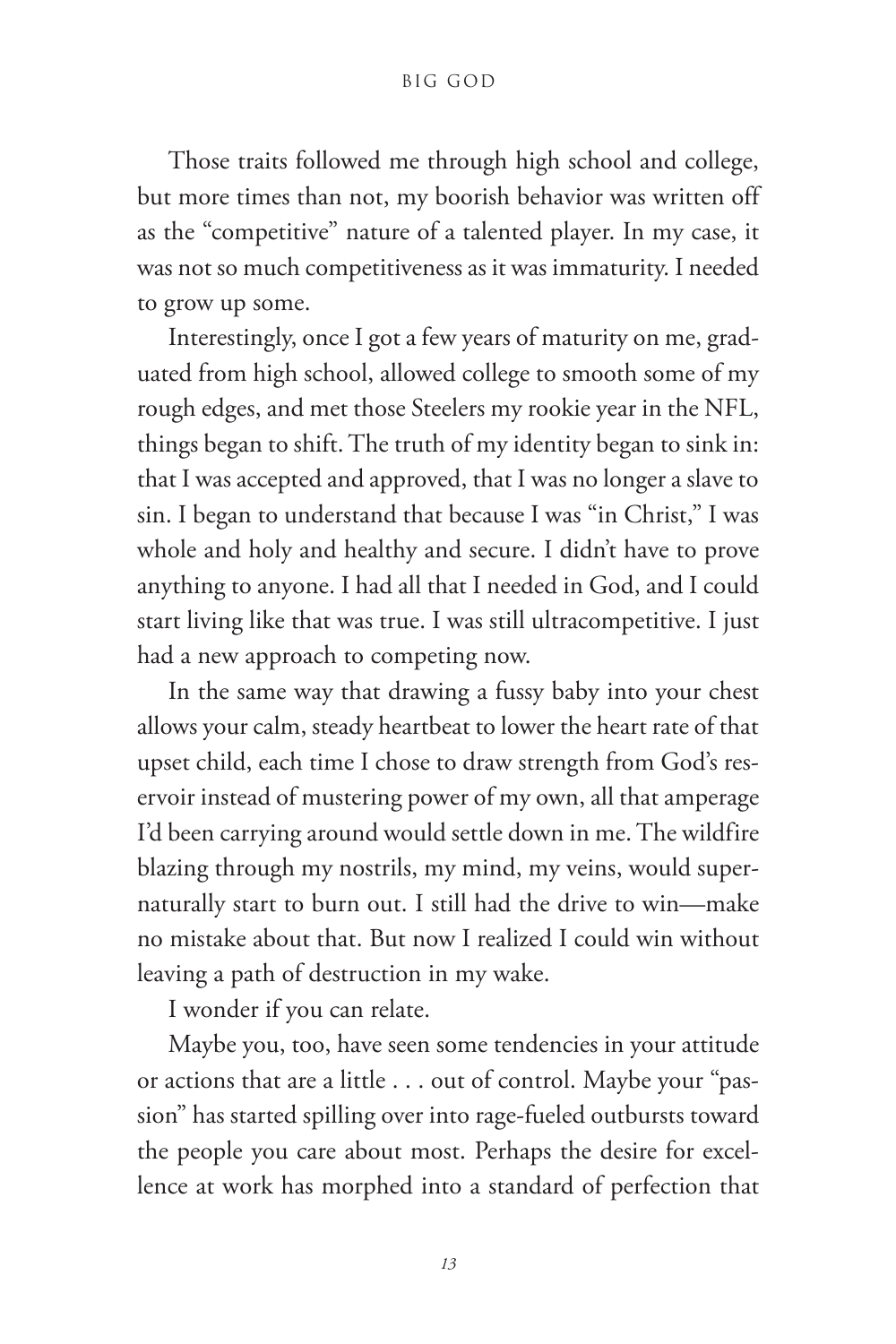neither you nor your colleagues can meet. It could be that your appreciation for thoroughness is now an outright control issue that those in your sphere of influence are finding tough to take. I don't know what it is for you, but my guess is that you do. And you probably realize that if that pattern of behavior is left unchecked, it will surely take you down.

Is it argumentativeness?

Is it defensiveness?

Do you always need the spotlight on you?

Do you have to be the best?

Do you have to win the debate?

Do you need others' blessing to feel good about yourself?

The need to earn acceptance and approval, to prove our worth each day, can make us do some crazy things. Equally true: when we lay down all that hustling and humbly come before God, he infuses us with a level of confidence and peace that Scripture says simply can't be understood (see Philippians 4:7). This is key, because when you and I misjudge, misapprehend, misunderstand, or misbehave, our lives aren't the only ones we affect. There's always someone else on the receiving end of that mistake, wouldn't you agree? And based on (way too much) firsthand experience, we can't be helpful to someone we are simultaneously harming. We can't bash and bless someone at the same time.

## **SEE OTHERS AS GOD SEES THEM**

My family's home is situated about a fifteen-minute drive from one of the greatest theme parks in the country, Tampa Bay's Busch Gardens. You'll recall that Lauren and I have a *lot* of kids and that we've had a lot of kids for nearly three decades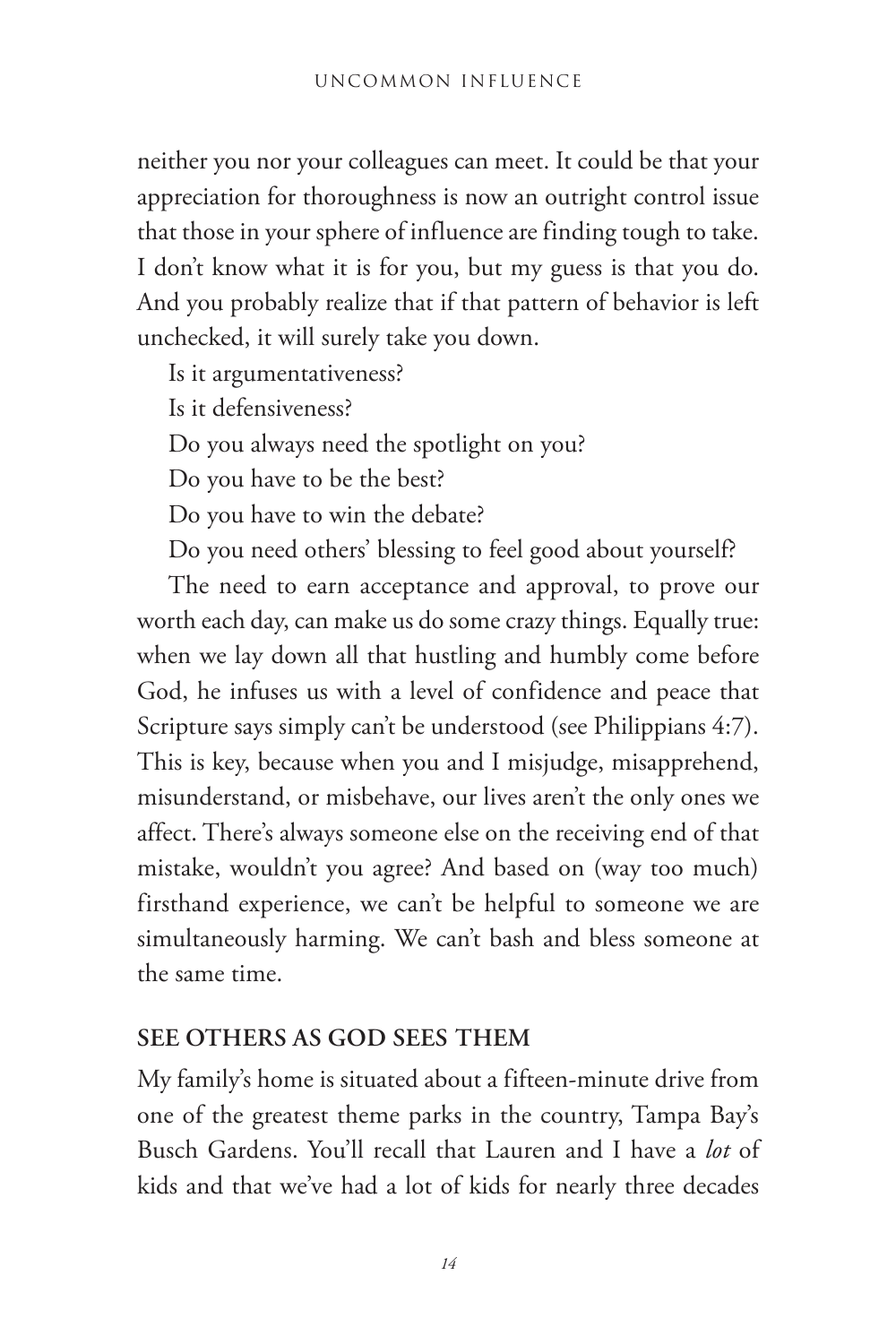#### Big God

now. Suffice it to say, we've been to Busch Gardens a few times. We went three weeks ago, in fact, to celebrate our daughter Jaela's sixth birthday, and despite giving her complete power over which rides the family rode, everyone had a fantastic time.

I'm no expert on the subject, but in my opinion, some of the best people watching happens at theme parks. You see everything there: wild fashion choices, curious parenting techniques, questionable food-fare decisions, the whole works. There have been times when I was waiting on one of our kids who had to run to the restroom, sitting idly on a bench with some members of our family while the other members rode a particular ride, or hanging out at an outdoor dining table while our kids finished lunch. With nothing to do for a few minutes, I'd just watch all the people walking by. It's entertaining, right? So many kids and adults from so many walks of life; so much diversity packed into one tourist attraction; so many preferences, capabilities, habits, and nuances represented there—just incredible to behold.

On one such occasion, I remember sitting there thinking, *I wonder what God is up to in their lives.*

It almost became a game to me that day. I'd see a guy staffing a roller coaster—ushering everyone onto the ride, checking that lap bars were secure, and pushing the button to make the ride go—and I'd whisper to God, *Are you working in that young man's heart?*

I'd see a mom with two kids in a stroller and an infant strapped to her chest, withered from the humidity and heat, and I'd think, *God, are you working in that woman's heart?*

I'd see the teenager tasked with refilling people's sodas and ask, *What's up with him, Father? Are you working on him at all?*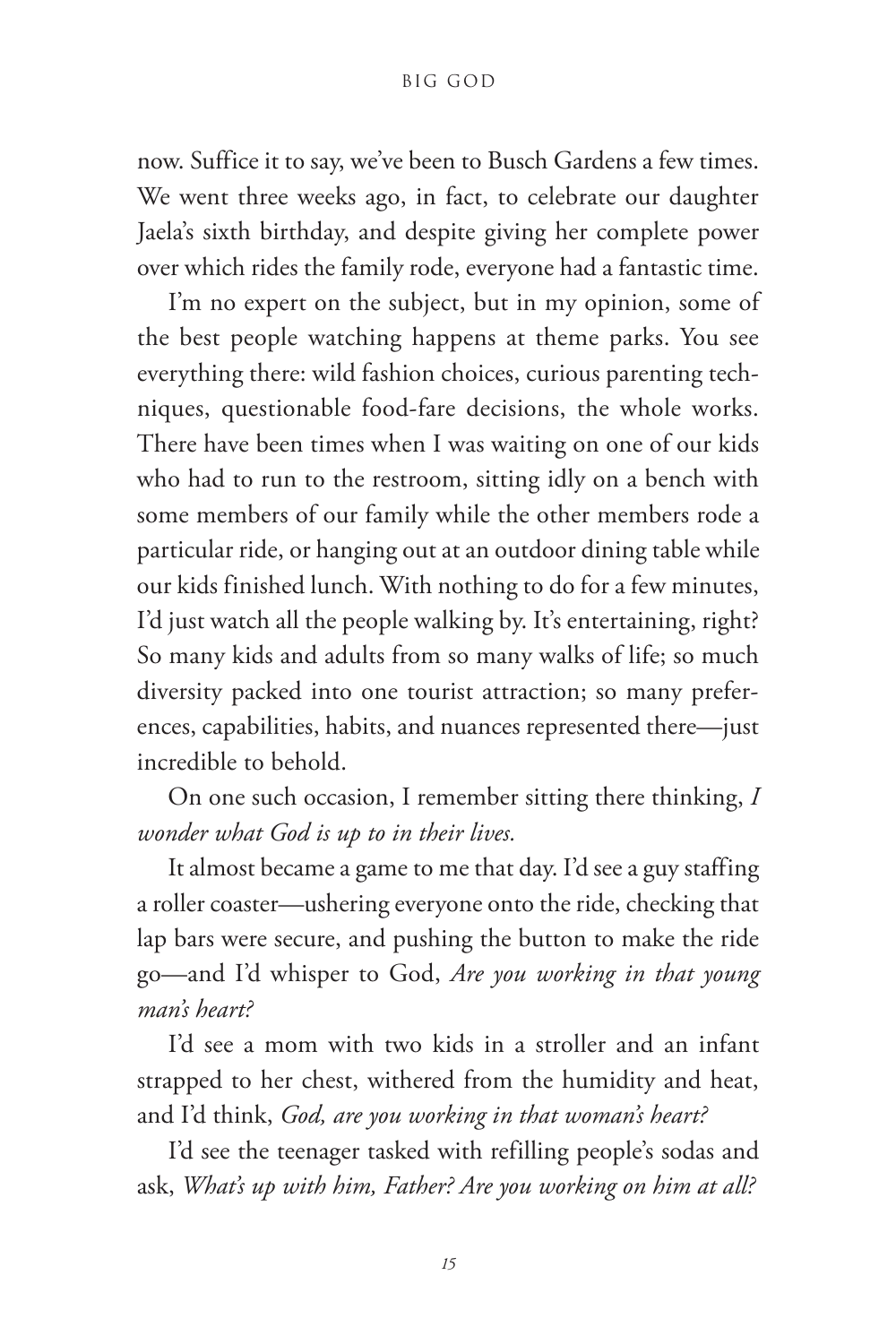In two of the four Gospel accounts in Scripture, we learn that when Jesus saw a large group of people, he looked at them "with compassion." For instance, Matthew reports that "Jesus traveled through all the towns and villages of that area [the region of Capernaum], teaching in the synagogues and announcing the Good News about the Kingdom. And he healed every kind of disease and illness. When he saw the crowds, he had compassion on them because they were confused and helpless, like sheep without a shepherd" (Matthew 9:35-36).

As I read those verses, I see the importance of not just being *superficially entertained* by the people we see day in and day out but, rather, being *spiritually engaged* with them. Sure, it's natural to elbow your spouse and subtly nod toward the person across the way who is boasting a "look" that is unlike anything you'd ever voluntarily wear, but that reaction does nothing to signal to God that you're available to be of service to him.

Since I've known Lauren, she and I have worked diligently to stay motivated not by categorization but by compassion. Categorization is making assumptions based on people's outward appearance instead of letting God show you something of their heart. It's putting people in "buckets" before exchanging a single word with them: they're old; they're foolish; they're disrespectful; they're crude; they're impulsive; they're rebellious; they're haughty; they're dangerous; they're obnoxious; they're \_\_\_\_\_\_\_\_\_\_. We fill in that blank with all sorts of descriptors, even when we have never so much as *met* the person we've judged.

Guess how many buckets Jesus had? One. It was labeled *people he loved*.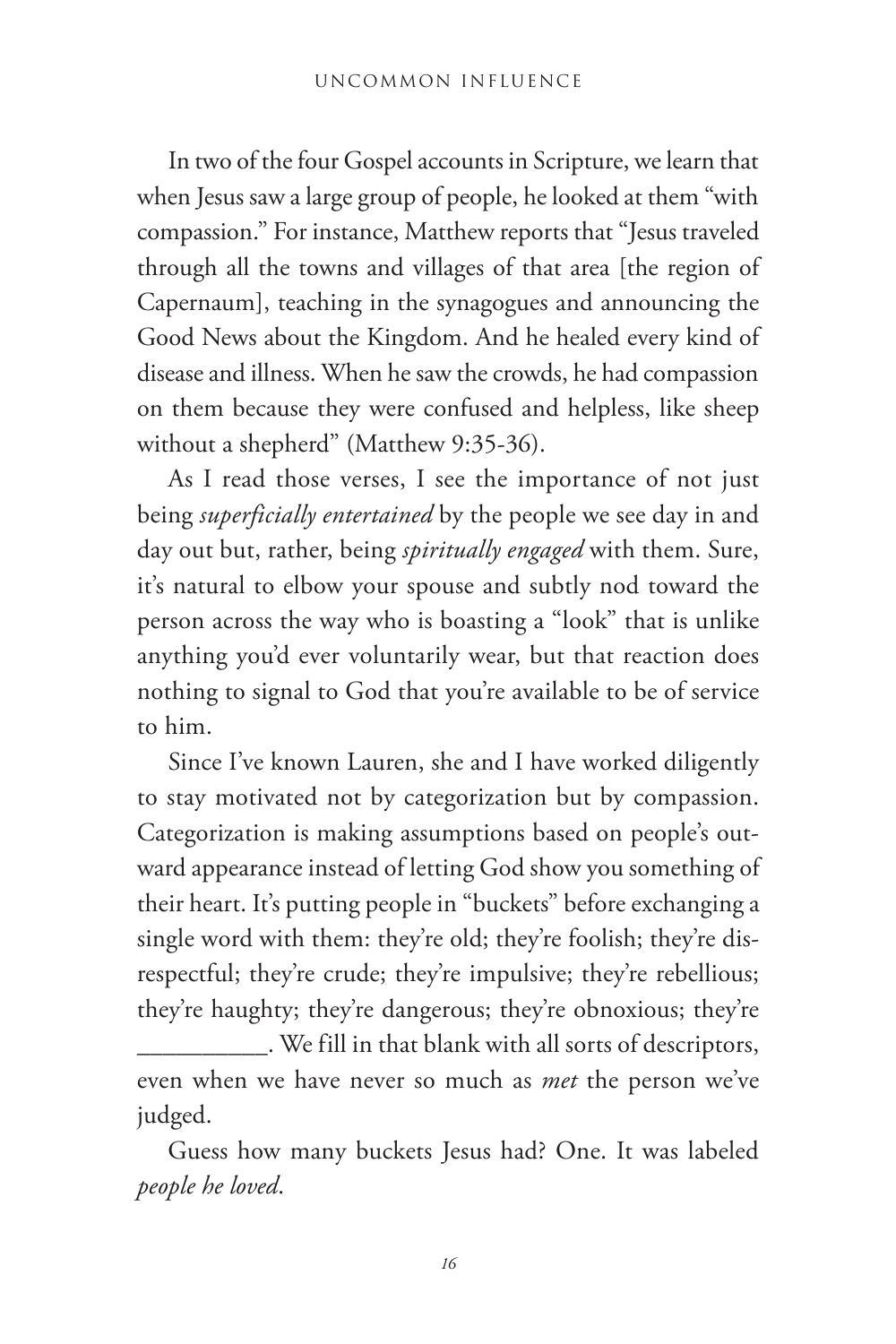Because he saw people as sheep in need of a shepherd, compassion was free to bubble up in his heart. Sheep that don't have a shepherd, incidentally, are in real danger of becoming lost, being stolen, or getting killed. Jesus was able to look beyond appearances and focus on the actual person inside because he *hated* those tragic outcomes for the people he'd come to serve.

He didn't want anyone to stay lost.

He didn't want anyone to be snatched from his grip.

He certainly didn't want anyone to die—not on his watch, anyway.

And so, moved by boundless compassion, he spiritually engaged with them.

• • •

A few years ago, I was inducted into the NFL Hall of Fame, and along with the others who were enshrined that evening, I was asked to give a speech. I labored over those words, not wanting to forget to thank any of the friends, family members, coaches, or colleagues who'd made it possible for me to enjoy three decades in the league as both player and coach. And while my words that night felt unique to my history, my experience, and my life, I couldn't help but notice that all the speeches at the ceremony shared a similar theme. The names were different, but every one of us spent a fair amount of time thanking the people who had seen something in us that nobody else seemed to see. The ones who took a shot on us when there was no good reason to do so. The ones who believed in us even when we didn't believe in ourselves.

I think back on my upbringing in the small automotive town of Jackson, Michigan, and remember with a smile the guys who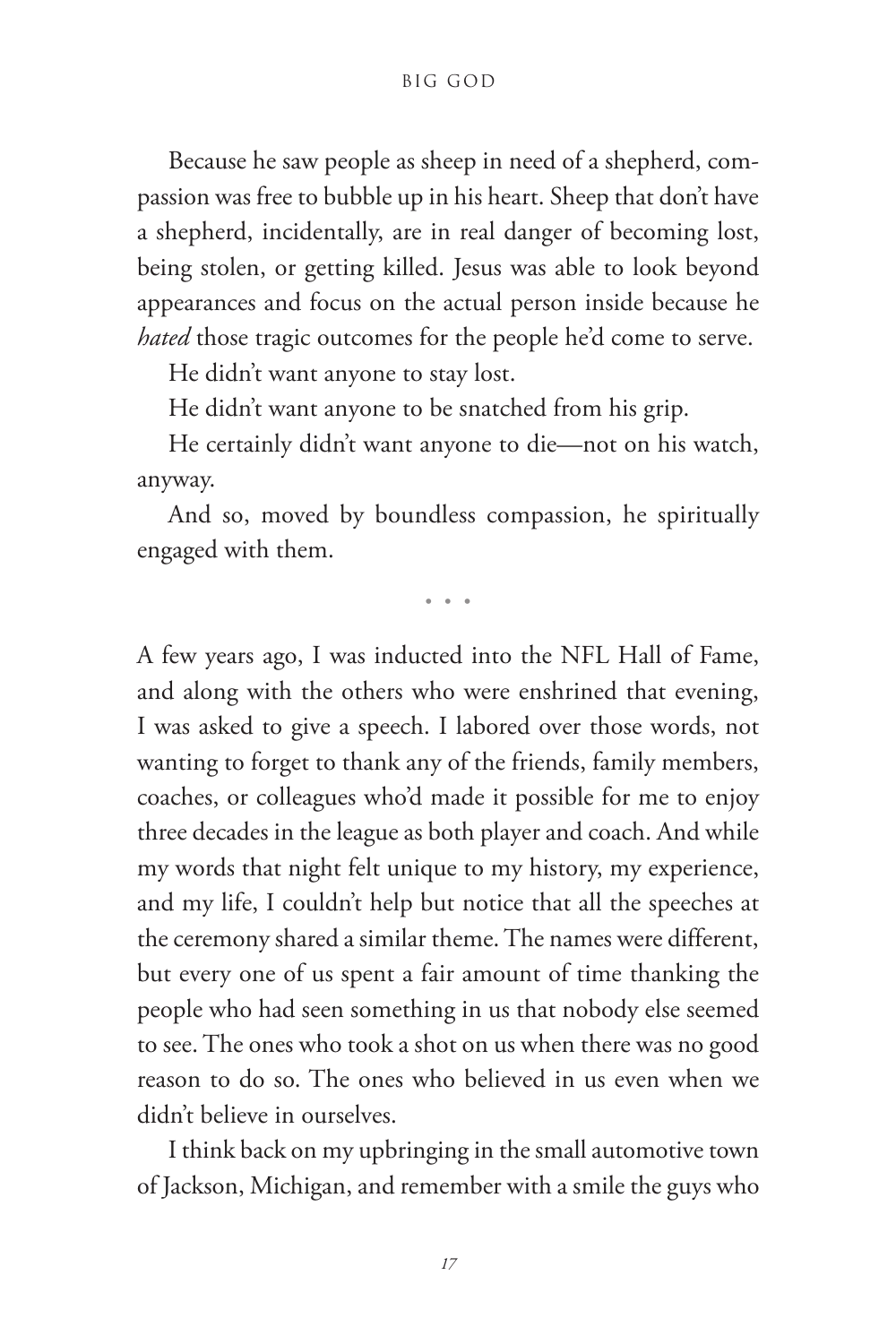thought I was special when I wasn't, who extended kindness to me when I didn't deserve it, who were generous with me to a fault despite having a thousand other ways they could have spent their money and time. Robert Burton, an older friend of mine, ran the rec center in Jackson, and when I was nine or ten years old, he'd say, "Tony, the gym closes at six, but if you and your buddies ever want to come and just shoot baskets or hang out, you call me, and I'll come open up. If you don't have a place to be, you can be here."

Frank Hampton was my barber for years, and I can recall scores of conversations we had while I was sitting in his chair, a towel draped around my neck. "Make me look good," I'd tell him. "Game tonight, you know . . ." Mr. Hampton not only cut my hair on those occasions, but he also tended to my soul. He'd ask questions about how my family was doing and whether we'd gone to church that week. He wanted to know what I'd been learning about God and whether my priorities were still ordered right.

Alan Truman was a friend of mine six years older than I. He made a habit of taking me under his wing. You'd think an eighteen-year-old would have better things to do than take a twelve-year-old kid to Friday night baseball games and football games or hang out for an hour tossing a ball in the park or go for walks so he could talk to me about how to get through my teenage years without succumbing to the drug culture that had infiltrated our neighborhood—so many neighborhoods, truth be told. But this was how Alan chose to spend his time, week after week, year after year. I didn't comprehend the depth of that investment until I was eighteen or nineteen myself, but once I saw it, I couldn't unsee it. Alan Truman had given me things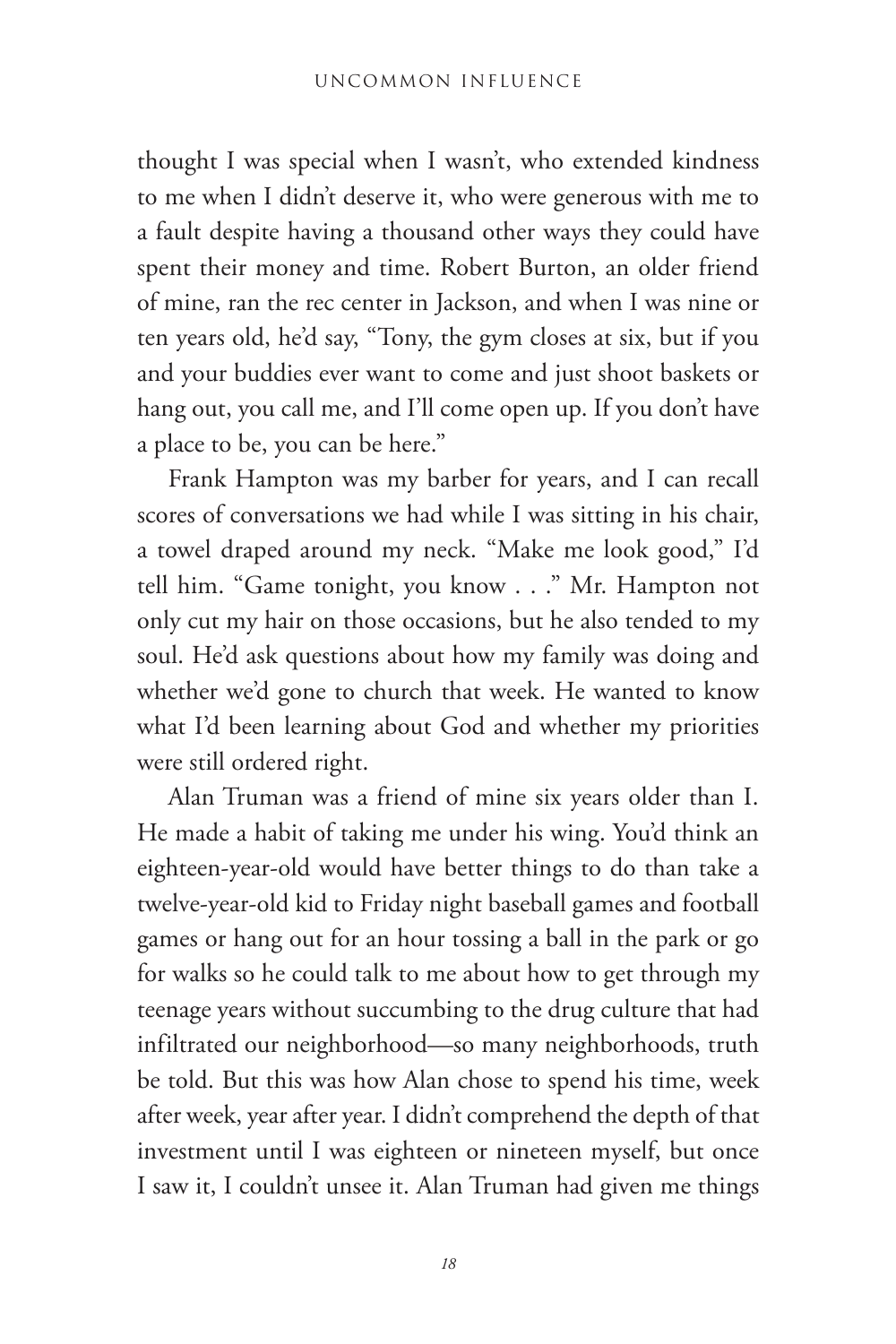I'd never, ever be able to pay back: insight, wisdom, know-how, savvy, courage, and belief in myself.

I remain grateful to him to this day.

My point in all of this is that, without exception, the people I knew in my childhood who were most devoted to Jesus were the same folks who were most devoted to me. Because they loved God, they had the capacity to love me. And I wasn't always very lovable, if I'm shooting straight. I look back on those relationships now and understand that their acceptance and inclusion weren't riding on my performance but, rather, on the potential they saw in me.

In the Old Testament book of 1 Samuel, God asked the prophet Samuel to anoint a new king for the Israelite people after King Saul was rejected by God for disobeying a direct command from the Lord. He directed Samuel to Bethlehem, where Samuel would find a man named Jesse. God explained that the new king would come from that specific household of faith. As the prophet set out on his journey, God gave him this advice: "Don't judge by his appearance or height, for I have rejected him. The Lorp doesn't see things the way you see them. People judge by outward appearance, but the LORD looks at the heart" (v. 16:7). Small detail, but God told Samuel this after he'd tried to select the first brother.

With that counsel in mind, Samuel reached Jesse and began interviewing his many sons. Abinadab—nope. Shimea—nope, not him either. "All seven of Jesse's sons were presented to Samuel," the text says, but "the LORD [had] not chosen any of these" (v. 10).

Samuel, confused by this point as to who on earth God had tapped for this all-important position, said, "Do you have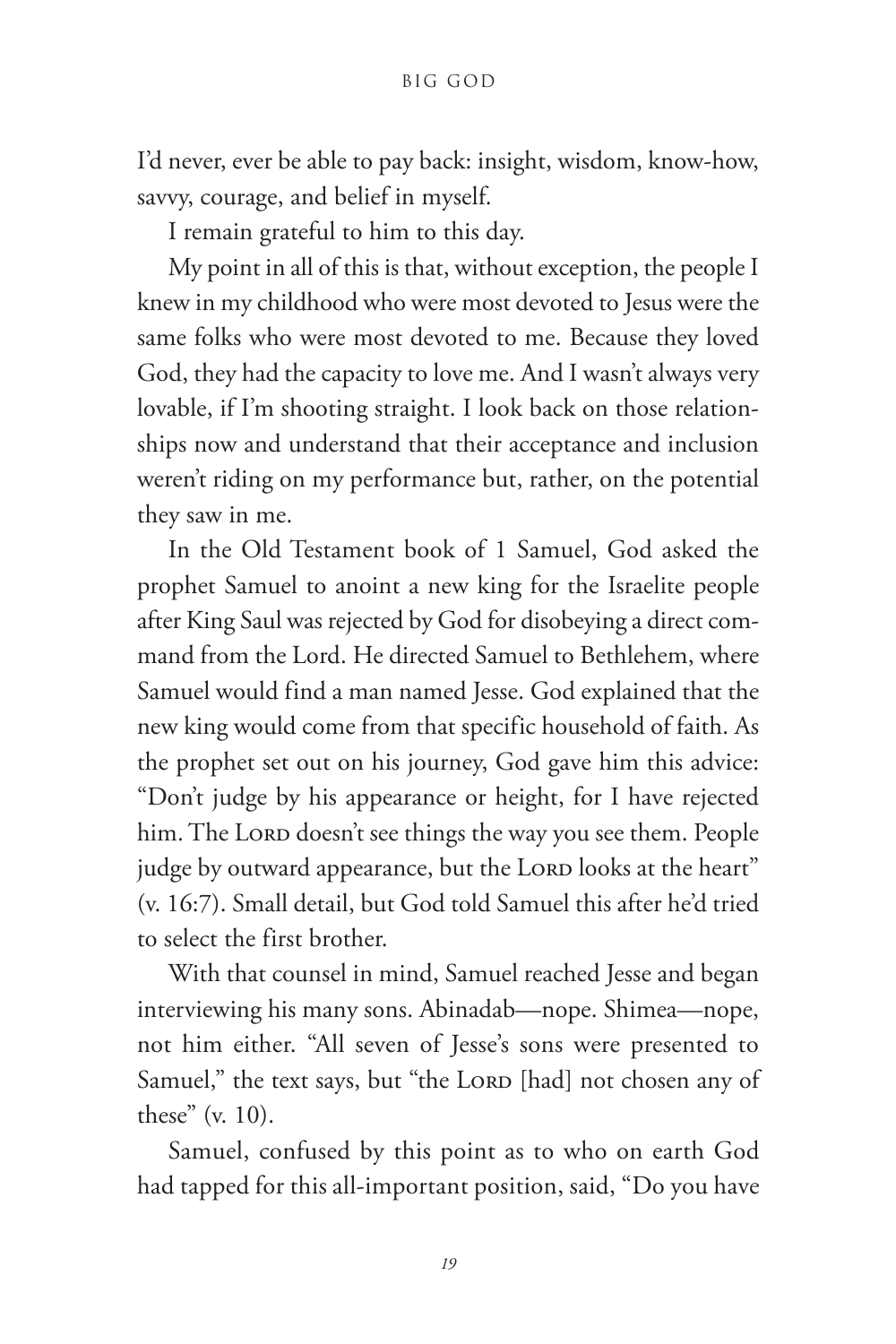any other sons you haven't told me about?" to which Jesse said, "There is still the youngest, . . . but he's out in the fields watching the sheep and goats" (v. 11). Translation: he's not the kid you're looking for. He's barely six feet tall. He's slight of build. He wouldn't know a tight spiral if it popped him in the face.

Yet that unimpressive youngest kid was *precisely* the one God had tapped. When David showed up, having come in from the fields where he was working as a glorified livestock babysitter, "the Lord said, 'This is the one; anoint him'" (v. 12).

Those mentors of mine believed that once I was living surrendered to God's ways instead of my own, the sky was the limit for me. The world may have judged me according to the externals— how I looked, how athletic I was (or wasn't), my personality, my temper, my grades. But God—and those who served him—saw only my heart . . . and what might become of that heart someday. And so, believing the best for me, and disregarding what they were observing firsthand, my parents, my extended family, and those men worked to point me in the right direction—toward God.

I think about those selfless contributions a lot as I go through my day-to-day life all these years later. I try to give others the same acceptance, affection, and belief that those mentors gave me. As I encounter other people, I try to remember that they are God's image bearers in a very broken world. I try not to focus on any external characteristics that might taint my perception of them— how they look, how they're dressed, how they're behaving, what they say. Instead, I try to picture them as they

• • •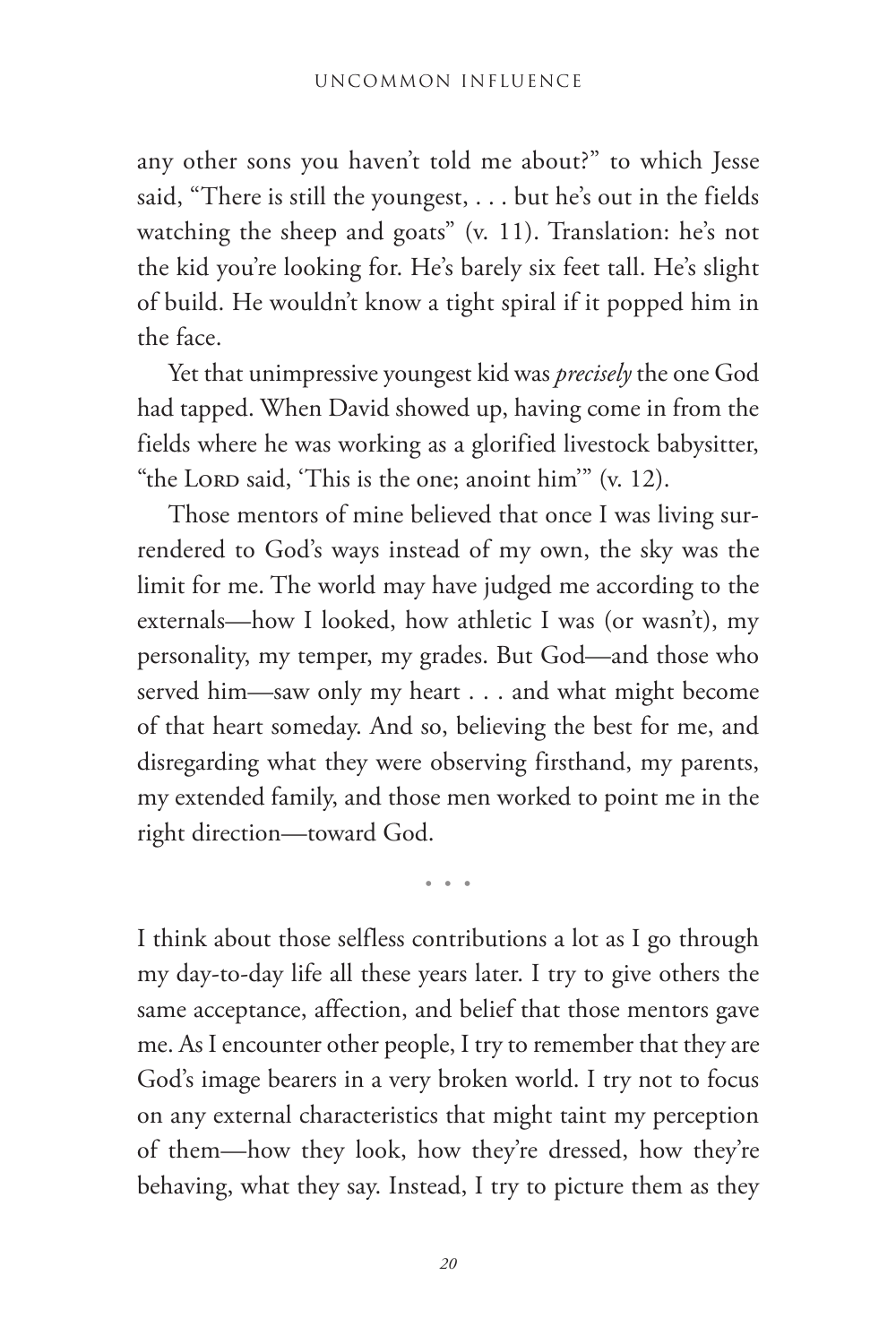could be, perfectly surrendered to the Lord Jesus and exhibiting his attributes to the world.

None of us will ever get to that state of holy perfection in this life. But I find that when I focus on that ideal, it helps me treat others the way God himself has treated us all. In the apostle Paul's letter to the church at Rome, he told the Roman congregation how God regarded them:

When we were utterly helpless, Christ came at just the right time and died for us sinners. Now, most people would not be willing to die for an upright person, though someone might perhaps be willing to die for a person who is especially good. But God showed his great love for us by sending Christ to die for us while we were still sinners. And since we have been made right in God's sight by the blood of Christ, he will certainly save us from God's condemnation.

ROMANS  $5:6-9$ 

This same perspective can be ours when we say yes to God's activity in the world. We can approach *every person we meet* not in a spirit of condemnation but rather in a spirit of compassion, of grace. Recently, after Dontae and baby Kallie had been in our care for a few days, their caseworker let us know that the children's mom would be connecting with the kids by Skype the following afternoon and that we would need to facilitate that virtual meeting.

It came as no surprise to me that Lauren's reflexive reaction to that news was to pray. Rather than judge the woman who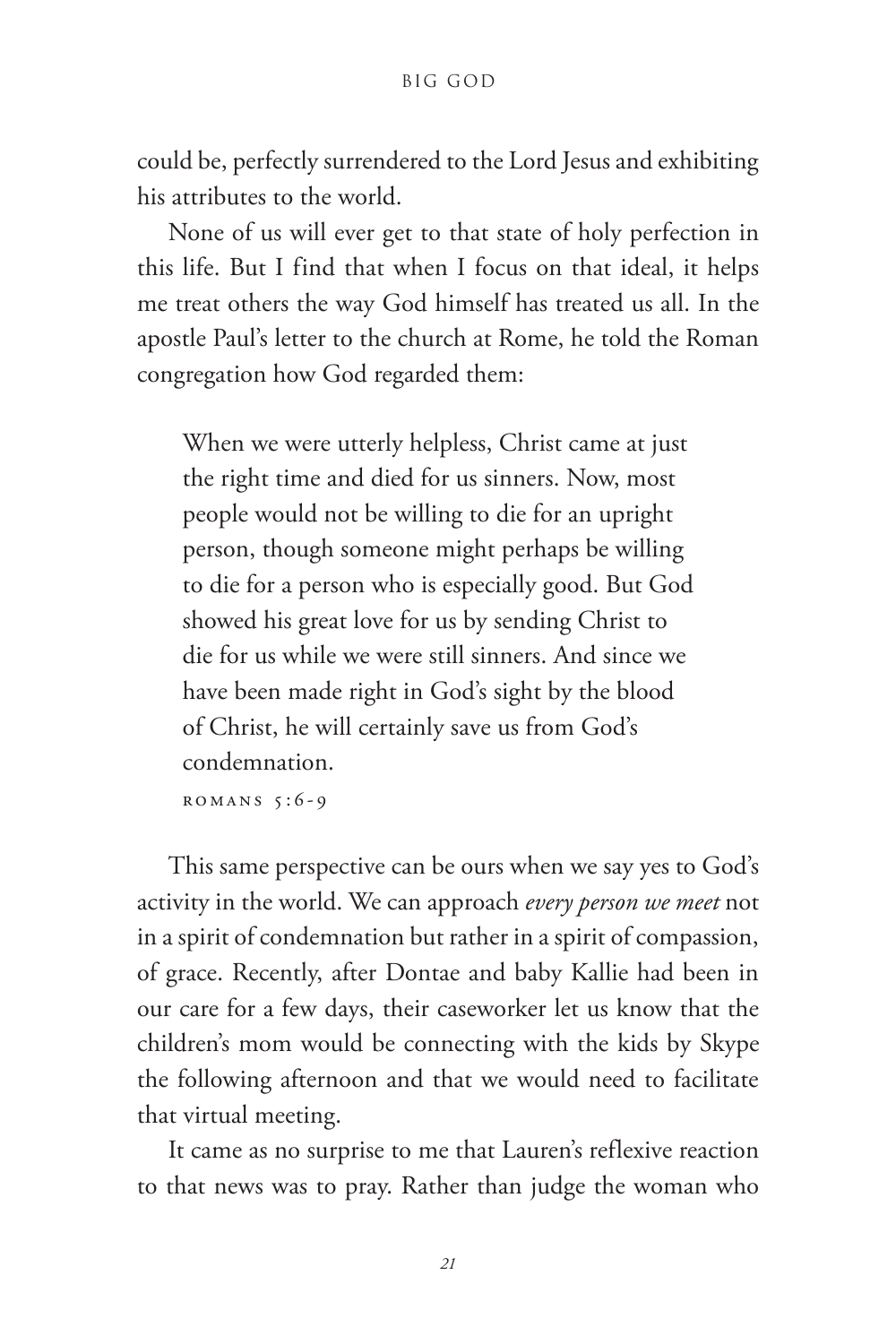birthed these beautiful children for the life choices that led to their removal from her care, she sat there and prayed. Because she understands that all of us have sinned against God—herself included— she thanked him for the grace that covers every foible, failure, mistake, and misstep. She asked God about his plans for the kids' mom—"What are you up to in her life, Lord?" she prayed. "How can I encourage her? What questions should I ask? How are you working even now to redeem this whole situation and to reunify the kids and their mom?"

There's something a lot like Jesus going on in our hearts when we see others as God sees them.

Sixteen years ago, Lauren and I received unimaginably painful news. Our teenage son Jamie had died. Complicating this tragedy was the fact that his death was quickly ruled a suicide, a reality that would baffle us for years. Just like that, our warm, loving gentle giant was gone.

We believe what Romans 8:28 says, that "God causes everything to work together for the good of those who love God and are called according to his purpose for them." It would take some time, but eventually God would give us glimpses of the good he was working from that devastating tragedy. Amid the outpouring of support from people who'd known and loved Jamie— the emails, the letters, the voice- mail messages, the cards—came confirmation that our request for Jamie's organs to be donated had been received and processed and that waiting donor-recipients would soon be notified. Amazingly, we'd even been able to donate Jamie's corneas. I hadn't even known that was possible.

About a year after Jamie's death, we got word that two people had each received one of Jamie's corneas and now at last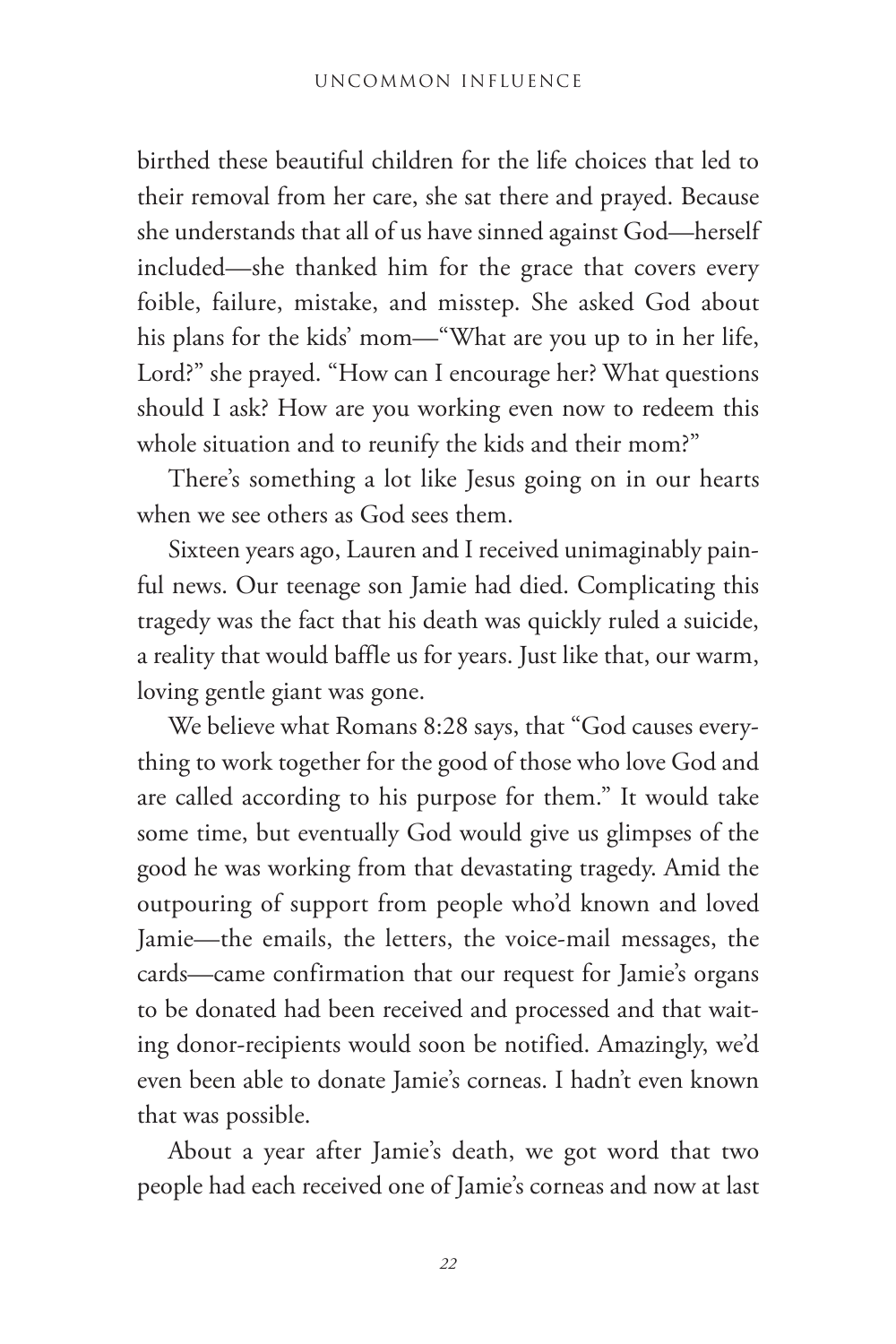could see. I thought about all that Jamie had seen through those eyes— the people nobody else saw, the outcasts nobody else thought to include, the needs nobody else stopped to meet and I wondered if those transplant recipients now saw the world that way too. To Jamie, people were never an intrusion or an inconvenience. They were an invitation to see, to know, to love, to care, to serve.

People were never a distraction. They were a divine appointment in the works.

People were never a burden. They were a *blessing* sent straight from God.

*Who are you? How are you? What do you need? How can I help?* These questions formed the ticker that ran incessantly at the bottom of Jamie Dungy's heart.

There's a story in Mark 8 about a blind man who begged Jesus to heal him. Jesus took the blind man by the hand, led him to a quiet place, and spat on the man's eyes, which I've always found an odd touch. He laid hands on the blind man and said, "Can you see anything now?" The man looked around and said, "Yes, I see people, but I can't see them very clearly."

Jesus put his hands on the man again and completely restored his vision. (See Mark 8:22-26 for the full story.)

*Help those people who now have Jamie's eyes,* I prayed to God, *to see as Jamie saw.*

The truth is we'd all be better off seeing as Jamie saw.

## **SEIZE OPPORTUNITIES TO SERVE**

When we say yes to God—his presence, his power, his redemptive activity in the world—we start seeing ourselves as God himself sees us. We start seeing *others* as God sees them too. And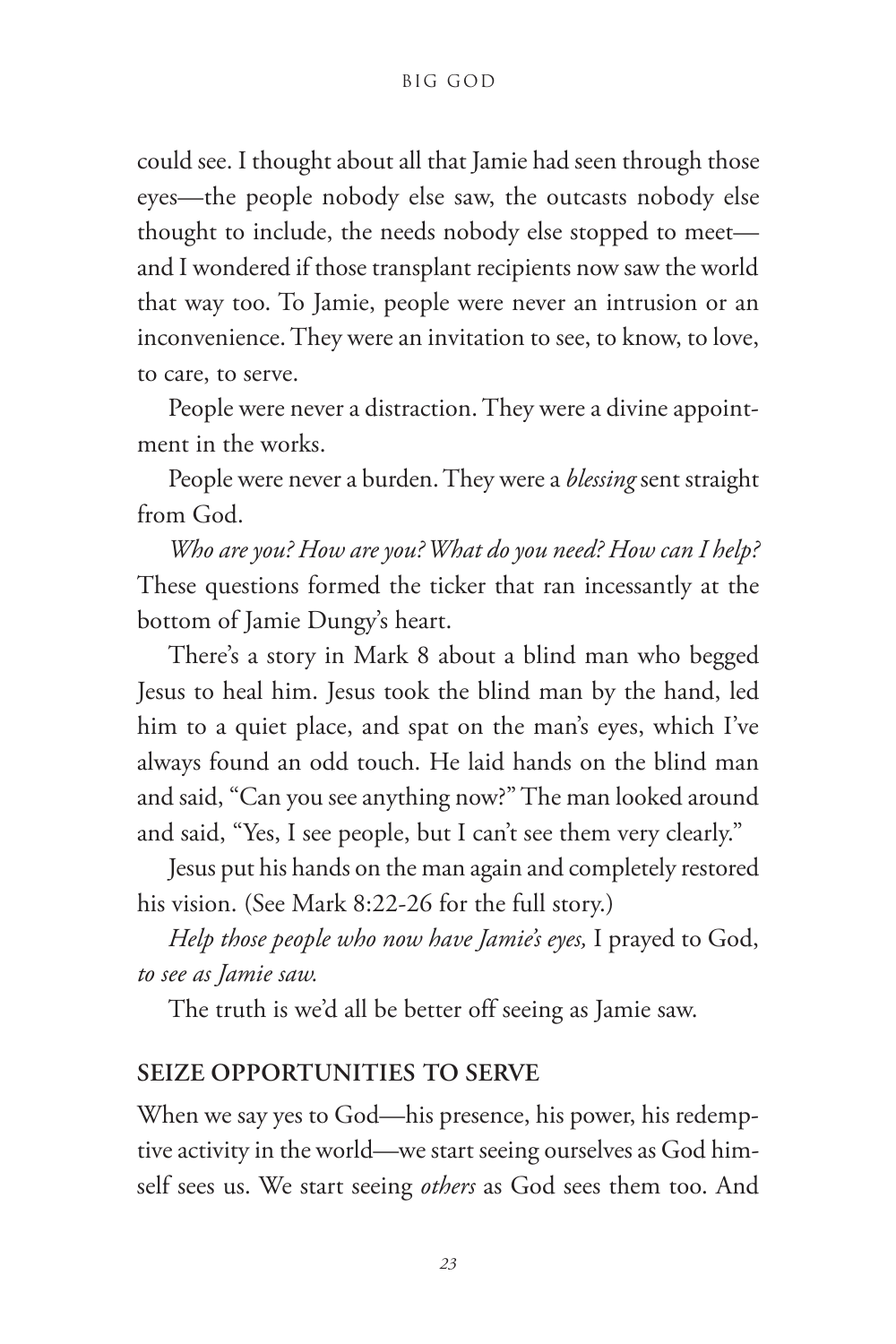then there's this: we start seizing opportunities for service that are ours alone to seize.

Throughout Scripture, we are reminded that faith without works is faith that is totally dead. This is crystal clear to us in the book of James, where we read these words:

What good is it, dear brothers and sisters, if you say you have faith but don't show it by your actions? Can that kind of faith save anyone? Suppose you see a brother or sister who has no food or clothing, and you say, "Good-bye and have a good day; stay warm and eat well"—but then you don't give that person any food or clothing. What good does that do?

So you see, faith by itself isn't enough. Unless it produces good deeds, it is dead and useless. James 2:14-17

Here, we are reminded that it's never enough just to *see as God sees*; we're also meant to *serve as he would serve*. This can seem burdensome at first blush. Who has the time and energy to serve others when most of us have our hands full just keeping our own lives afloat? We will spend the entirety of chapter 5 answering that question, but for now let me say this: once you start to see yourself as God sees you, and you start to see others as God sees them, serving the needs you discover around you will be the most natural thing you can do.

In the Dungy household of my youth, my mom and dad, Cleomae and Wilbur, always told my siblings and me that impact was far more important than income. Sure, they taught us to work hard so we could have good jobs. But that work was